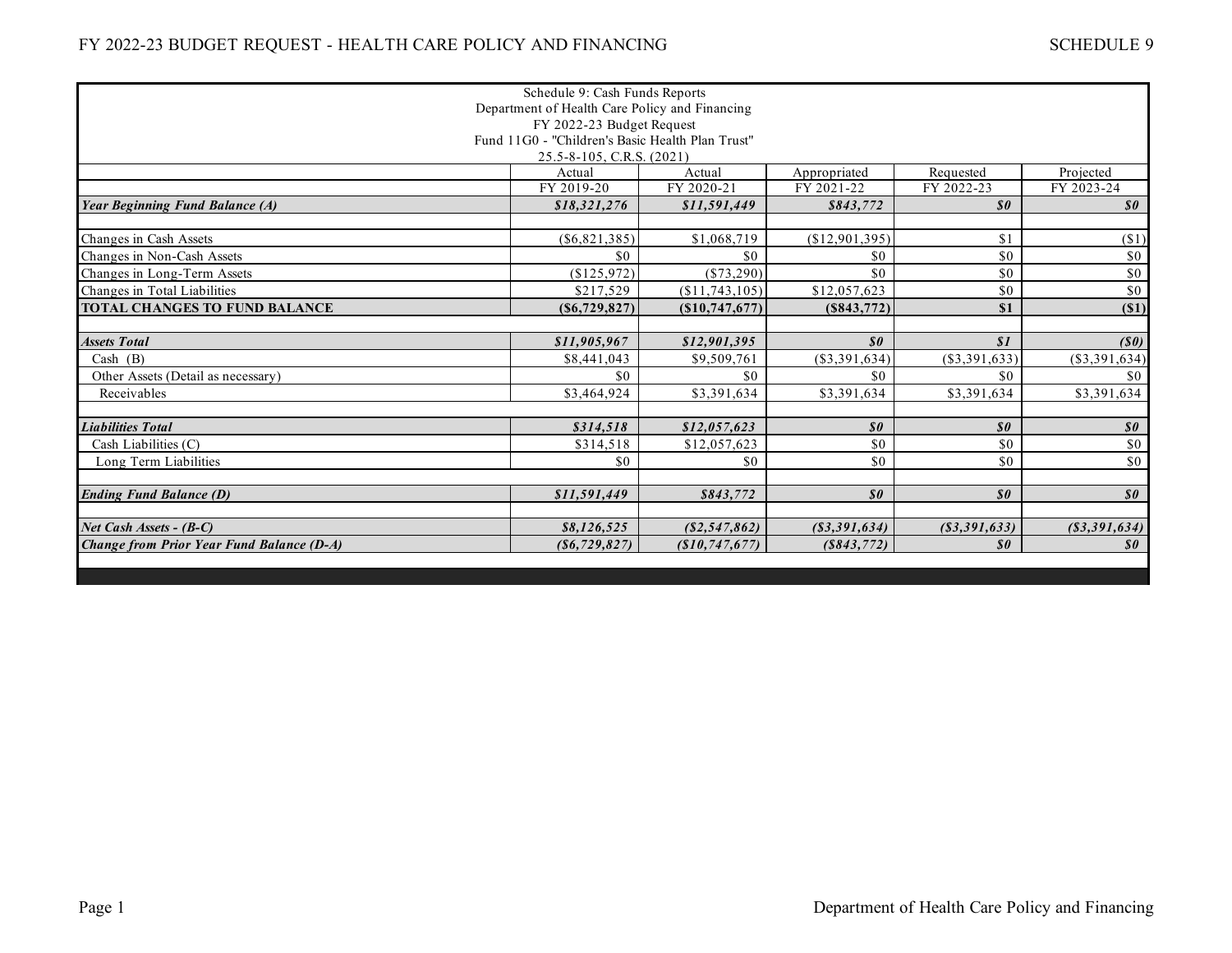|                                                                       | <b>Cash Flow Summary</b> |                 |                  |              |              |
|-----------------------------------------------------------------------|--------------------------|-----------------|------------------|--------------|--------------|
| Revenue Total                                                         | \$15,905,585             | \$14,547,107    | \$14,115,179     | \$14,336,033 | \$15,062,257 |
| Fees                                                                  | \$1,001,760              | \$13,195        | \$518,018        | \$1,209,463  | \$1,251,379  |
| Cash                                                                  | \$14,606,960             | \$14,464,690    | \$13,536,000     | \$12,906,000 | \$13,554,000 |
| Interest                                                              | \$294,511                | \$64,682        | \$61,161         | \$220,570    | \$256,878    |
| Reimbursement for Prior Year Expenses                                 | \$2,354                  | \$0             | \$0              | \$0          | \$0          |
| <b>Accounts Payable Reversions</b>                                    | \$0                      | \$4,540         | \$0              | \$0          | \$0          |
|                                                                       |                          |                 |                  |              |              |
| <b>Expenses Total</b>                                                 | \$22,861,205             | \$25,150,723    | \$14,958,951     | \$14,336,032 | \$15,062,258 |
| Cash Expenditures                                                     | \$22,861,205             | \$25,150,723    | \$14,465,342     | \$14,452,737 | \$14,452,737 |
| Change Requests (If Applicable)                                       |                          |                 |                  |              |              |
| FY 2022-23 R-3: Children's Basic Health Plan                          | \$0                      | \$0             | \$493,609        | (\$13,439)   | \$175,214    |
| FY 2022-23 R-11 ACC CHP Accountability                                | \$0                      | $\overline{50}$ | \$0              | \$0          | \$0\$        |
| FY 2022-23 R-12 Convert Contractor Resources to FTE                   | \$0                      | \$0             | \$0              | (\$1,092)    | (S1, 358)    |
| FY 2022-23 R-14 MMIS Funding Adjustment and Contractor Conversion     | \$0                      | \$0             | \$0              | (\$102,174)  | \$435,665    |
| Net Cash Flow                                                         | $(\$6,955,620)$          | (\$10,603,616)  | $(\$843,772)$    | \$1          | $(\$1)$      |
|                                                                       |                          |                 |                  |              |              |
| Fund Expenditures Line Item Detail                                    | Actual                   | Actual          | Appropriated     | Requested    | Projected    |
|                                                                       | FY 2019-20               | FY 2020-21      | FY 2021-22       | FY 2022-23   | FY 2023-24   |
| (1) Executive Director's Office                                       |                          |                 |                  |              |              |
| (A) General Administration, Personal Services                         | \$83,587                 | \$143,870       | \$148,983        | \$119,285    | \$119,285    |
| (A) General Administration, Health, Life, Dental                      |                          |                 | \$27,172         | \$0          | \$0          |
| (A) General Administration, PERA Direct Distribution                  | \$1,053                  | \$0             | \$0              | \$0          | \$0          |
| (A) General Administration, Workers' Compensation                     | \$209                    | \$244           | $\overline{\$0}$ | \$363        | \$363        |
| (A) General Administration, Operating Expenses -Includes Roll forward | \$4,722                  | \$6,297         | \$7,084          | \$5,506      | \$5,506      |
| Amounts                                                               |                          |                 |                  |              |              |
| (A) General Administration, Legal Services                            | \$2,554                  | \$2,167         | \$0              | \$0          | $\$0$        |
| (A) General Administration, Administrative Law Judge Services         | \$1,263                  | \$1,398         | \$0              | \$2,240      | \$2,240      |
| (A) General Administration, Payment to Risk Management and Property   | \$232                    | \$210           | \$0              | \$1,002      | \$1,002      |
| Funds                                                                 |                          |                 |                  |              |              |
| (A) General Administration, Leased Space                              | \$4,958                  | \$5,074         | \$5,303          | \$5,632      | \$5,632      |
| (A) General Administration, Capitol Complex Leased Space              | \$1,042                  | \$1,123         | \$0              | \$1,635      | \$1,635      |
| (A) General Administration, Payments to OIT                           | \$29,669                 | \$24,322        | \$323            | \$323        | \$323        |
| (A) General Administration, CORE Operations                           | \$266                    | \$351           | \$0              | \$434        | \$434        |
| (A) General Administration, General Professional Services and Special | \$0                      | \$0             |                  | \$0          | \$0          |
| Projects                                                              |                          |                 | \$4,662          |              |              |
| (C) Information Technology Contracts and Projects, MMIS Maintenance   |                          |                 |                  |              |              |
| and Projects -Includes Roll forward Amounts                           | \$271,192                | \$677,284       | \$711,203        | \$728,287    | \$728,287    |
| (C) Information Technology Contracts and Projects, CBMS Operating and | \$440,013                | \$446,100       | \$461,416        | \$461,662    | \$461,662    |
| <b>Contract Expenses</b>                                              |                          |                 |                  |              |              |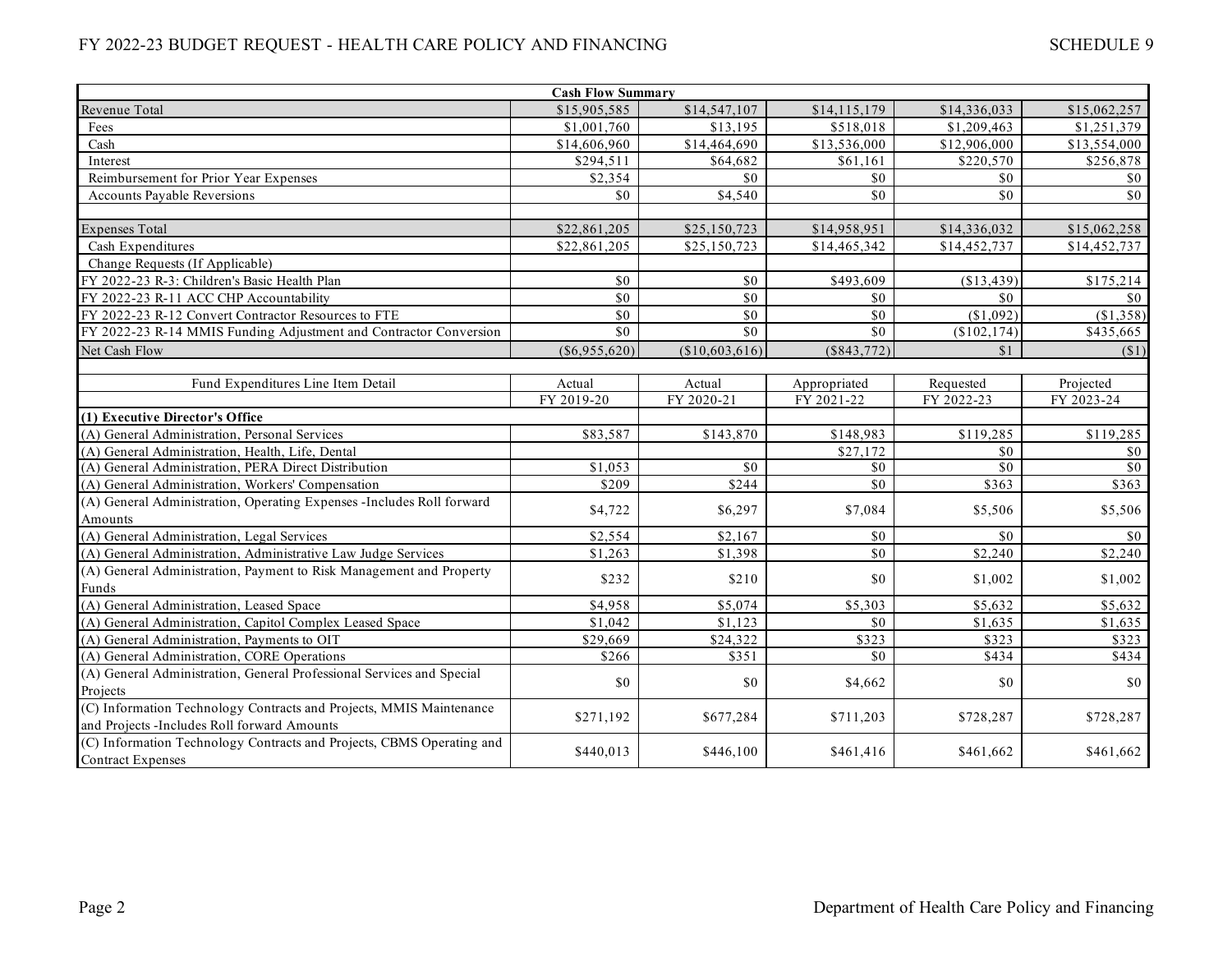| (C) Information Technology Contracts and Projects, Colorado Benefits       |              |                  |              |              |              |
|----------------------------------------------------------------------------|--------------|------------------|--------------|--------------|--------------|
| Management Systems, Health Care and Economic Security Staff                | \$17,069     | \$15,803         | \$20,286     | \$20,286     | \$20,286     |
| Development Center                                                         |              |                  |              |              |              |
| (D) Eligibility Determinations and Client Services, Medical Identification |              |                  |              |              |              |
| Cards                                                                      | \$827        | \$662            | \$0          | \$0          | \$0          |
| (D) Eligibility Determinations and Client Services, Returned Mail          |              |                  |              |              |              |
| Processing                                                                 | \$0          | \$6,818          | \$38,736     | \$38,736     | \$38,736     |
| (E) Utilization and Quality Review Contracts, Professional Services        |              | \$0              |              |              |              |
| Contracts                                                                  | \$0          |                  | \$1,946      | \$1,946      | \$1,946      |
| (F) Provider Audits and Services, Professional Audit Contracts             | \$0          | \$0              | \$102,988    | \$102,988    | \$102,988    |
| (I) Indirect Cost Recoveries                                               | \$28,758     | \$4,077          | \$0          | \$0          | $\$0$        |
| <b>Division Subtotal</b>                                                   | \$887,414    | \$1,335,799      | \$1,502,930  | \$1,490,325  | \$1,490,325  |
|                                                                            |              |                  |              |              |              |
| FY 2022-23 R-11 ACC CHP Accountability                                     | \$0          | \$0              | \$0          | \$36,876     | \$35,501     |
| FY 2022-23 R-12 Convert Contractor Resources to FTE                        | \$0          | $\overline{\$0}$ | \$0          | (\$1,092)    | (\$1,358)    |
| FY 2022-23 R-14 MMIS Funding Adjustment and Contractor Conversion          | \$0          | \$0              | \$0          | (\$102,174)  | \$435,665    |
| <b>Division Subtotal with Decision Items</b>                               | \$887,414    | \$1,335,799      | \$1,502,930  | \$1,423,935  | \$1,960,133  |
| (5) Indigent Care Program                                                  |              |                  |              |              |              |
| Children's Basic Health Plan Administration                                | \$384,210    | \$366,933        | \$1,645,814  | \$1,645,814  | \$1,645,814  |
| Children's Basic Health Plan Medical and Dental Costs                      | \$21,589,581 | \$23,447,991     | \$11,316,598 | \$11,316,598 | \$11,316,598 |
| <b>Division Subtotal</b>                                                   | \$21,973,791 | \$23,814,924     | \$12,962,412 | \$12,962,412 | \$12,962,412 |
| FY 2022-23 R-3: Children's Basic Health Plan                               | \$0          | \$0              | \$493,609    | (\$13,439)   | \$175,214    |
| FY 2022-23 R-11 ACC CHP Accountability                                     | \$0          | \$0              | \$0          | (\$36,876)   | $(\$35,501)$ |
| <b>Division Subtotal with Decision Items</b>                               | \$21,973,791 | \$23,814,924     | \$13,456,021 | \$12,912,097 | \$13,102,125 |
|                                                                            |              |                  |              |              |              |
| <b>TOTAL</b>                                                               | \$22,861,205 | \$25,150,723     | \$14,465,342 | \$14,452,737 | \$14,452,737 |
| <b>TOTAL with Decision Items</b>                                           | \$22,861,205 | \$25,150,723     | \$14,958,951 | \$14,336,032 | \$15,062,258 |
|                                                                            |              |                  |              |              |              |
| Cash Fund Reserve Balance                                                  | Actual       | Actual           | Appropriated | Requested    | Projected    |
|                                                                            | FY 2019-20   | FY 2020-21       | FY 2021-22   | FY 2022-23   | FY 2023-24   |
| Uncommitted Fee Reserve Balance                                            |              |                  |              |              |              |
| (total reserve balance minus exempt assets and previously appropriated     | \$730,049    | \$765            | \$0          | \$0          | $\$0$        |
| funds; calculated based on % of revenue from fees)                         |              |                  |              |              |              |
| Maximum/Alternative Fee Reserve Balance                                    | \$2,542,128  | \$3,772,099      | \$4,149,869  | \$2,468,227  | \$2,365,445  |
| (amount set in statute or 16.5% of last year's total expenses)             |              |                  |              |              |              |
| <b>Excess Uncommitted Fee Reserve Balance</b>                              | \$0          | \$0              | $\$0$        | \$0          | <b>SO</b>    |
| <b>Compliance Plan (narrative)</b>                                         | N/A          |                  |              |              |              |
|                                                                            |              |                  |              |              |              |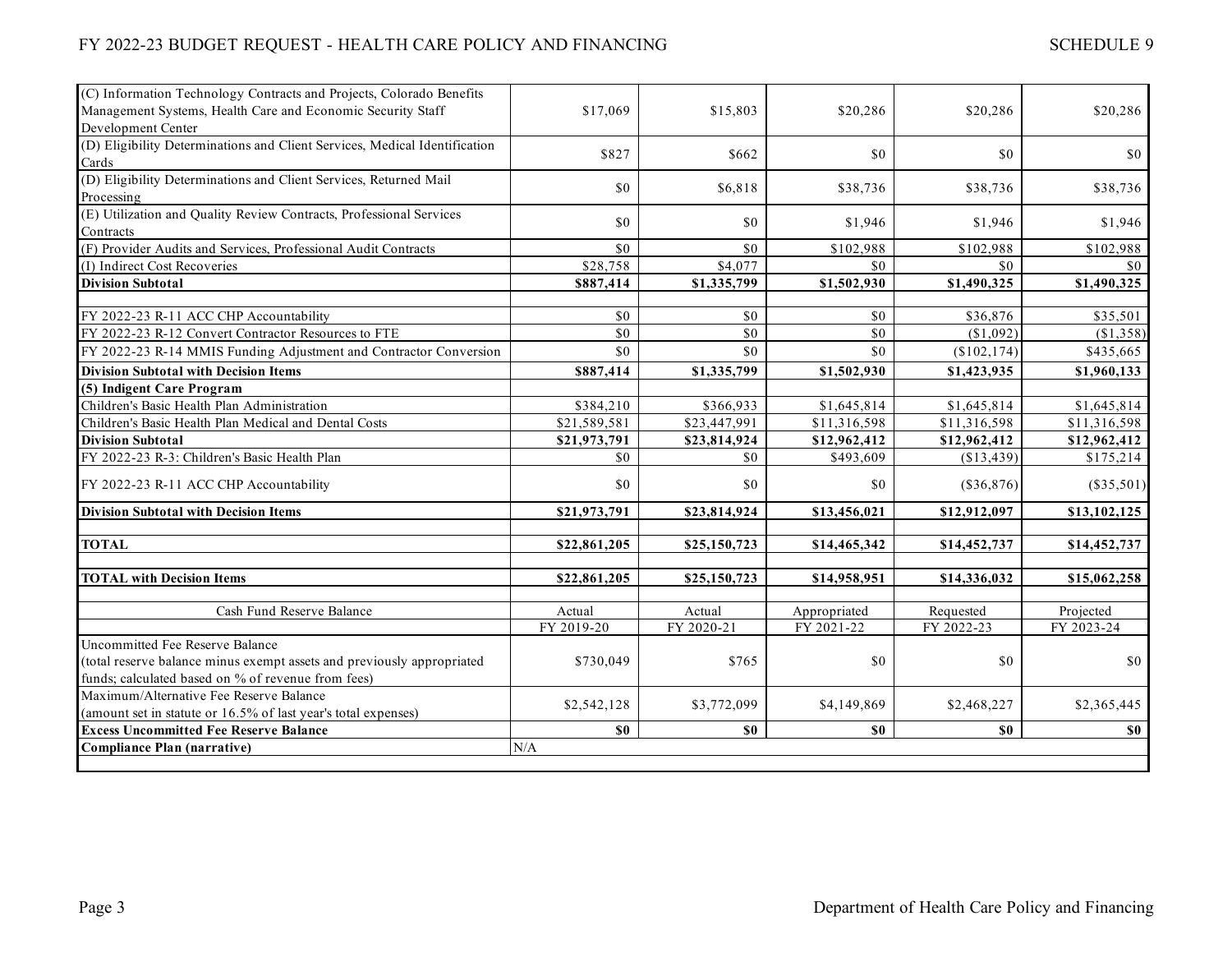| Cash Fund Narrative Information                                                                                                                                                                                                        |                                                                                                                                                                                                                                                                                                                        |  |  |  |
|----------------------------------------------------------------------------------------------------------------------------------------------------------------------------------------------------------------------------------------|------------------------------------------------------------------------------------------------------------------------------------------------------------------------------------------------------------------------------------------------------------------------------------------------------------------------|--|--|--|
| The purpose of the fund is to pay for the administration and purchase of insurance and health care services for<br>Purpose/Background of Fund<br>clients of the Children's Basic Health Plan established by HB 97-1304 and HB 98-1325. |                                                                                                                                                                                                                                                                                                                        |  |  |  |
| Fee Sources                                                                                                                                                                                                                            | Starting in FY 1999-00, premiums are collected from families of enrollees who enter the program. Amounts<br>are \$25 for families with one child enrolled and \$35 for families with two or more children enrolled. Fees<br>collected from parents are assumed to be used first before other funding sources are used. |  |  |  |
| Non-Fee Sources                                                                                                                                                                                                                        | Tobacco Litigation Settlement monies, General Fund appropriations, Tobacco Tax appropriations, donations,<br>and interest earned on the fund balance.                                                                                                                                                                  |  |  |  |
| Long Bill Groups Supported by Fund                                                                                                                                                                                                     | $(1)$ Executive Director's Office, $(5)$ Indigent Care Program                                                                                                                                                                                                                                                         |  |  |  |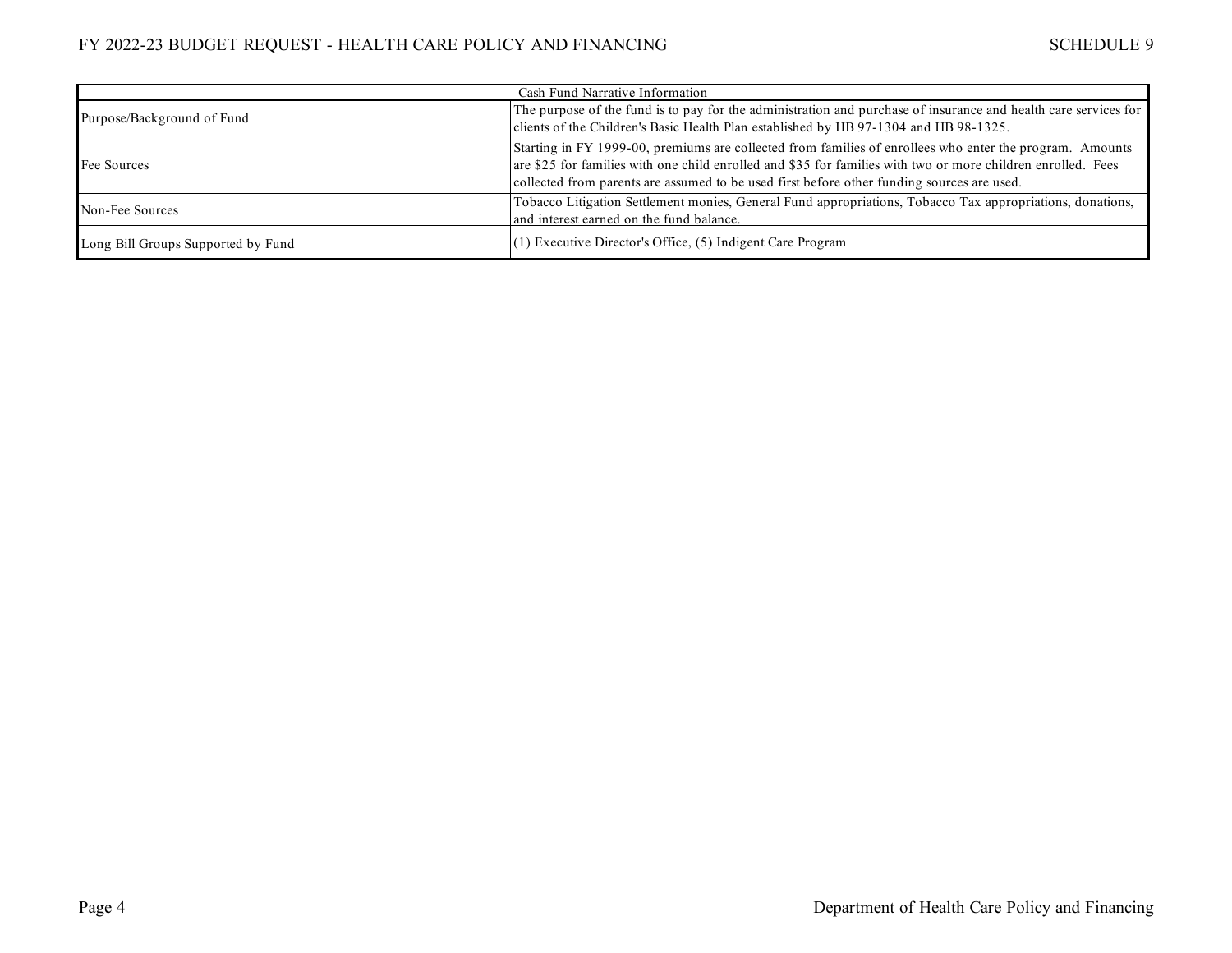| Schedule 9: Cash Funds Reports                   |                                         |                      |                                   |                            |                                               |  |
|--------------------------------------------------|-----------------------------------------|----------------------|-----------------------------------|----------------------------|-----------------------------------------------|--|
| Department of Health Care Policy and Financing   |                                         |                      |                                   |                            |                                               |  |
| FY 2022-23 Budget Request                        |                                         |                      |                                   |                            |                                               |  |
|                                                  | Fund 15B0 - "Medicaid Buy-in Cash Fund" |                      |                                   |                            |                                               |  |
| 25.5-6-1404 (3) (b), C.R.S. (2021)<br>Actual     |                                         |                      |                                   |                            |                                               |  |
|                                                  | FY 2019-20                              | Actual<br>FY 2020-21 | Appropriated<br>FY 2021-22        | Requested<br>FY 2022-23    | Projected<br>FY 2023-24                       |  |
| <b>Year Beginning Fund Balance (A)</b>           | \$7,921                                 | \$6,704              | \$111,508                         | $\boldsymbol{\mathit{s0}}$ | $\boldsymbol{\mathcal{S}}\boldsymbol{\theta}$ |  |
|                                                  |                                         |                      |                                   |                            |                                               |  |
| Changes in Cash Assets                           | (\$1,816)                               | \$113,324            | (\$126,746)                       | \$0                        | \$0                                           |  |
| Changes in Non-Cash Assets                       | \$0                                     | \$0                  | \$0                               | \$0                        | $\sqrt{6}$                                    |  |
| Changes in Long-Term Assets                      | \$2,083                                 | $($ \$5,928)         | $(\$2,409)$                       | \$0                        | $\overline{50}$                               |  |
| Changes in Total Liabilities                     | (\$1,484)                               | (S2.592)             | \$17.647                          | \$0                        | $\sqrt{6}$                                    |  |
| <b>TOTAL CHANGES TO FUND BALANCE</b>             | (\$1,217)                               | \$104,804            | (S111,508)                        | \$0                        | \$0                                           |  |
|                                                  |                                         |                      |                                   |                            |                                               |  |
| <b>Assets Total</b>                              | \$21,759                                | \$129,155            | $\boldsymbol{\mathit{s0}}$        | $\boldsymbol{\mathit{s0}}$ | $\boldsymbol{\mathcal{S}}\boldsymbol{\theta}$ |  |
| Cash (B)                                         | \$13,422                                | \$126,746            | \$0                               | \$0                        | \$0                                           |  |
| Other Assets (Detail as necessary)               | \$0                                     | \$0                  | \$0                               | \$0                        | \$0                                           |  |
| Receivables                                      | $\overline{$8,337}$                     | \$2,409              | \$0                               | \$0                        | \$0                                           |  |
|                                                  |                                         |                      |                                   |                            |                                               |  |
| <b>Liabilities Total</b>                         | \$15,055                                | \$17,647             | $\boldsymbol{\mathit{s0}}$<br>\$0 | $\boldsymbol{\mathit{s0}}$ | $\boldsymbol{\mathit{s0}}$<br>$\sqrt{6}$      |  |
| Cash Liabilities (C)<br>Long Term Liabilities    | \$15,055<br>\$0                         | \$17,647<br>\$0      | \$0                               | \$0<br>\$0                 | $\overline{50}$                               |  |
|                                                  |                                         |                      |                                   |                            |                                               |  |
| <b>Ending Fund Balance (D)</b>                   | \$6,704                                 | \$111,508            | $\boldsymbol{s}$ o                | $\boldsymbol{\mathit{s0}}$ | $\boldsymbol{\mathit{s0}}$                    |  |
|                                                  |                                         |                      |                                   |                            |                                               |  |
| Net Cash Assets - (B-C)                          | (\$1,633)                               | \$109,099            | $\boldsymbol{s}$ o                | $\boldsymbol{\mathit{s0}}$ | $\boldsymbol{\mathcal{S}}\boldsymbol{\theta}$ |  |
| <b>Change from Prior Year Fund Balance (D-A)</b> | (S1, 217)                               | \$104,804            | ( \$111, 508)                     | $\boldsymbol{\mathit{s0}}$ | $\boldsymbol{\mathit{s0}}$                    |  |
|                                                  |                                         |                      |                                   |                            |                                               |  |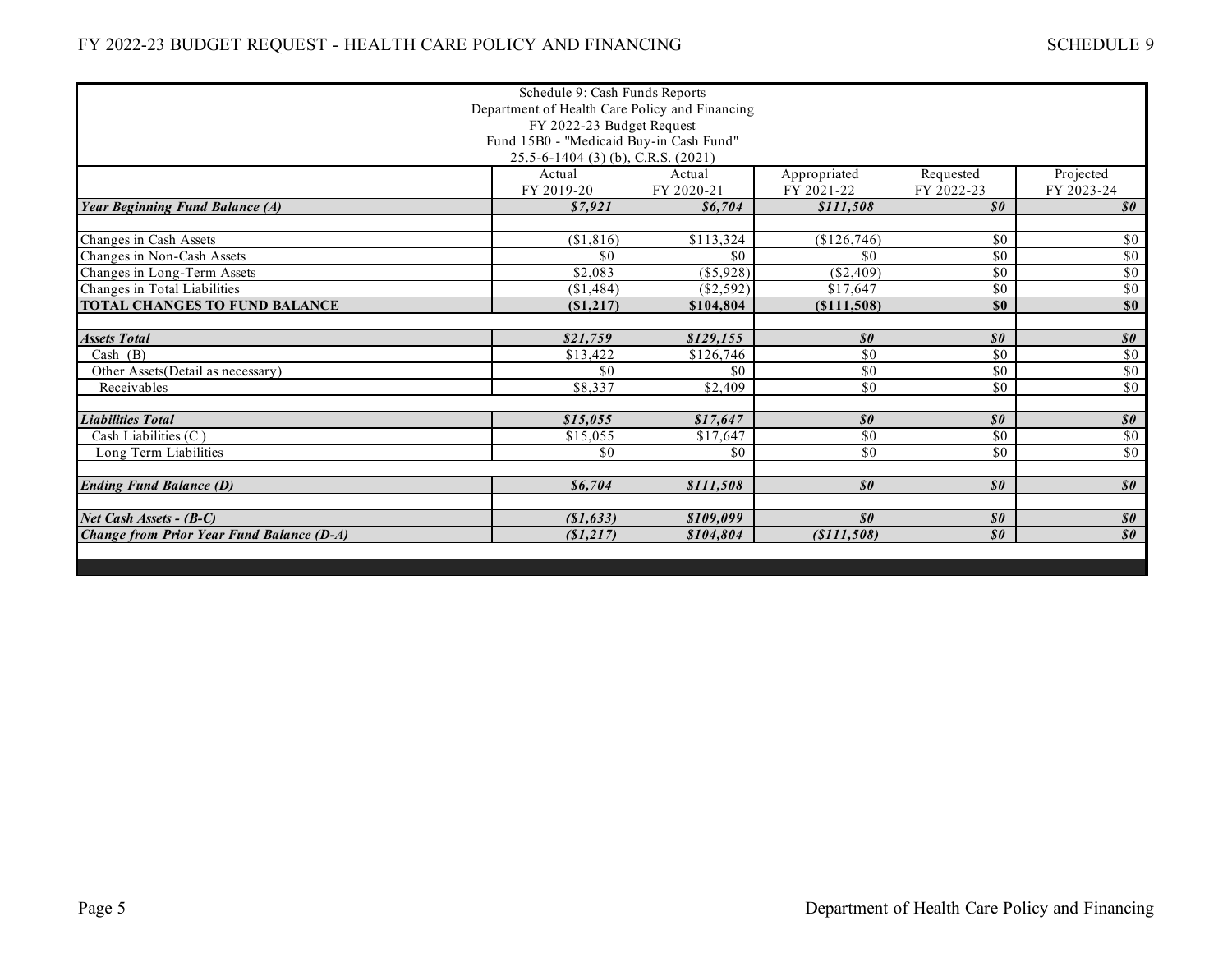| SCHEDULE 9 |  |
|------------|--|
|------------|--|

|                                                                 | <b>Cash Flow Summary</b>                                                                                          |                               |              |             |                 |  |
|-----------------------------------------------------------------|-------------------------------------------------------------------------------------------------------------------|-------------------------------|--------------|-------------|-----------------|--|
| Revenue Total                                                   | \$3,823,214                                                                                                       | \$104,804                     | \$3,391,977  | \$6,896,418 | \$7,012,109     |  |
| Fees                                                            | \$3,823,214                                                                                                       | \$104,804                     | \$3,391,977  | \$6,896,418 | \$7,012,109     |  |
| Cash                                                            | \$0                                                                                                               | \$0                           | \$0          | \$0         | \$0             |  |
| Interest                                                        | \$0                                                                                                               | \$0                           | \$0          | \$0         | $\overline{50}$ |  |
|                                                                 |                                                                                                                   |                               |              |             |                 |  |
| <b>Expenses Total</b>                                           | \$3,824,432                                                                                                       | $\sqrt{6}$                    | \$3,391,977  | \$6,896,418 | \$7,012,109     |  |
| Cash Expenditures                                               | \$3,824,432                                                                                                       | \$0                           | \$2,545,187  | \$2,812,207 | \$2,812,207     |  |
| Change Requests (If Applicable)                                 |                                                                                                                   |                               |              |             |                 |  |
| FY 2022-23 R-1 Medical Services Premiums                        | \$0                                                                                                               | \$0                           | \$846,790    | \$4,084,211 | \$4,199,902     |  |
| Net Cash Flow                                                   | (\$1,217)                                                                                                         | \$104,804                     | \$0          | \$0         | $\$0$           |  |
| Fund Expenditures Line Item Detail                              | Actual                                                                                                            | Actual                        | Appropriated | Requested   | Projected       |  |
|                                                                 | FY 2019-20                                                                                                        | FY 2020-21                    | FY 2021-22   | FY 2022-23  | FY 2023-24      |  |
| (2) Medical Services Premiums                                   |                                                                                                                   |                               |              |             |                 |  |
| <b>Medical Services Premiums</b>                                | \$3,824,432                                                                                                       | \$0                           | \$2,545,187  | \$2,812,207 | \$2,812,207     |  |
| <b>Division Subtotal</b>                                        | \$3,824,432                                                                                                       | \$0                           | \$2,545,187  | \$2,812,207 | \$2,812,207     |  |
| FY 2022-23 R-1 Medical Services Premiums                        | \$0                                                                                                               | \$0                           | \$846,790    | \$4,084,211 | \$4,199,902     |  |
|                                                                 |                                                                                                                   |                               |              |             |                 |  |
| <b>Division Subtotal with Decision Items</b>                    | \$3,824,432                                                                                                       | \$0                           | \$3,391,977  | \$6,896,418 | \$7,012,109     |  |
|                                                                 |                                                                                                                   |                               |              |             |                 |  |
| <b>TOTAL</b>                                                    | \$3,824,432                                                                                                       | \$0                           | \$2,545,187  | \$2,812,207 | \$2,812,207     |  |
| <b>TOTAL with Decision Items</b>                                | \$3,824,432                                                                                                       | \$0                           | \$3,391,977  | \$6,896,418 | \$7,012,109     |  |
|                                                                 |                                                                                                                   |                               |              |             |                 |  |
| Cash Fund Reserve Balance                                       | Actual                                                                                                            | Actual                        | Appropriated | Requested   | Projected       |  |
|                                                                 | FY 2019-20                                                                                                        | FY 2020-21                    | FY 2021-22   | FY 2022-23  | FY 2023-24      |  |
| Uncommitted Fee Reserve Balance                                 |                                                                                                                   |                               |              |             |                 |  |
| (total reserve balance minus exempt assets and previously       | \$6,704                                                                                                           | \$111,508                     | \$0          | \$0         | \$0             |  |
| appropriated funds; calculated based on % of revenue from fees) |                                                                                                                   |                               |              |             |                 |  |
| Maximum/Alternative Fee Reserve Balance                         |                                                                                                                   |                               | \$0          |             |                 |  |
| (amount set in statute or 16.5% of last year's total expenses)  | \$650,033                                                                                                         | \$631,031                     |              | \$559,676   | \$1,137,909     |  |
| <b>Excess Uncommitted Fee Reserve Balance</b>                   | \$0                                                                                                               | \$0                           | \$0\$        | \$0         | \$0             |  |
| Fee Sources                                                     | Premiums will be paid by clients eligible for and participating in the program based on a sliding-fee scale.      |                               |              |             |                 |  |
| Non-Fee Sources                                                 | The Department is authorized to solicit and accept federal grants to cover the costs of an actuarial study. If an |                               |              |             |                 |  |
| Long Bill Groups Supported by Fund                              |                                                                                                                   | (2) Medical Services Premiums |              |             |                 |  |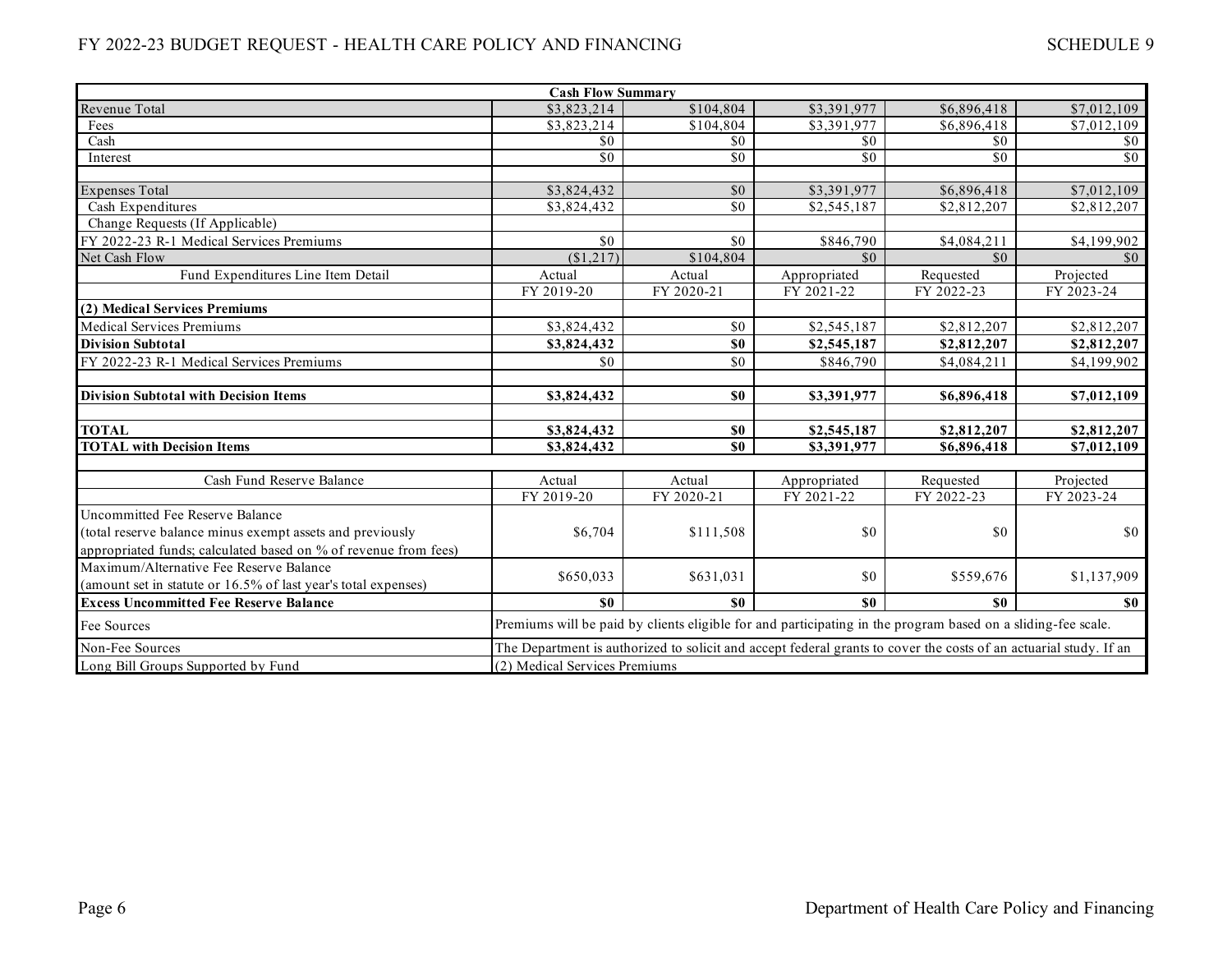| Schedule 9: Cash Funds Reports                                                                      |              |                                        |                                               |                                               |                                               |
|-----------------------------------------------------------------------------------------------------|--------------|----------------------------------------|-----------------------------------------------|-----------------------------------------------|-----------------------------------------------|
| Department of Health Care Policy and Financing                                                      |              |                                        |                                               |                                               |                                               |
| FY 2022-23 Budget Request<br>Fund 15D0 - "Breast and Cervical Cancer Prevention and Treatment Fund" |              |                                        |                                               |                                               |                                               |
|                                                                                                     |              | $25.5 - 5 - 308$ (8)(a), C.R.S. (2021) |                                               |                                               |                                               |
|                                                                                                     | Actual       | Actual                                 | Appropriated                                  | Requested                                     | Projected                                     |
|                                                                                                     | FY 2019-20   | FY 2020-21                             | FY 2021-22                                    | FY 2022-23                                    | FY 2023-24                                    |
| Year Beginning Fund Balance (A)                                                                     | \$1,610,453  | \$1,842,982                            | \$2,255,297                                   | \$2,260,522                                   | \$2,341,620                                   |
|                                                                                                     |              |                                        |                                               |                                               |                                               |
| Changes in Cash Assets                                                                              | \$287,210    | \$434,181                              | $(\$38,676)$                                  | \$81,098                                      | \$34,788                                      |
| Changes in Non-Cash Assets                                                                          | \$0          | \$0                                    | \$0                                           | \$0                                           | \$0                                           |
| Changes in Long-Term Assets                                                                         | \$9,961      | (\$21,775)                             | $(\$60,357)$                                  | \$0                                           | \$0                                           |
| Changes in Total Liabilities                                                                        | $(\$64,642)$ | $($ \$91)                              | \$104,257                                     | \$0                                           | \$0                                           |
| TOTAL CHANGES TO FUND BALANCE                                                                       | \$232,530    | \$412,315                              | \$5,225                                       | \$81,098                                      | \$34,788                                      |
|                                                                                                     |              |                                        |                                               |                                               |                                               |
| <b>Assets Total</b>                                                                                 | \$1,947,148  | \$2,359,555                            | \$2,260,522                                   | \$2,341,620                                   | \$2,376,409                                   |
| Cash (B)                                                                                            | \$1,865,017  | \$2,299,198                            | \$2,260,522                                   | \$2,341,620                                   | \$2,376,409                                   |
| Other Assets (Detail as necessary)                                                                  | \$0          | \$0                                    | \$0                                           | \$0                                           | \$0                                           |
| Receivables                                                                                         | \$82,131     | \$60,357                               | \$0                                           | \$0                                           | \$0                                           |
| <b>Liabilities Total</b>                                                                            | \$104,166    | \$104,257                              | $\boldsymbol{\mathcal{S}}\boldsymbol{\theta}$ | $\boldsymbol{\mathcal{S}}\boldsymbol{\theta}$ | $\boldsymbol{\mathcal{S}}\boldsymbol{\theta}$ |
| Cash Liabilities $(C)$                                                                              | \$104,166    | \$104,257                              | \$0                                           | \$0                                           | \$0                                           |
| Long Term Liabilities                                                                               | \$0          | \$0                                    | \$0                                           | \$0                                           | \$0                                           |
|                                                                                                     |              |                                        |                                               |                                               |                                               |
| <b>Ending Fund Balance (D)</b>                                                                      | \$1,842,982  | \$2,255,297                            | \$2,260,522                                   | \$2,341,620                                   | \$2,376,409                                   |
| Net Cash Assets - (B-C)                                                                             | \$1,760,851  | \$2,194,941                            | \$2,260,522                                   | \$2,341,620                                   | \$2,376,409                                   |
| <b>Change from Prior Year Fund Balance (D-A)</b>                                                    | \$232,530    | \$412,315                              | \$5,225                                       | \$81,098                                      | \$34,788                                      |
|                                                                                                     |              |                                        |                                               |                                               |                                               |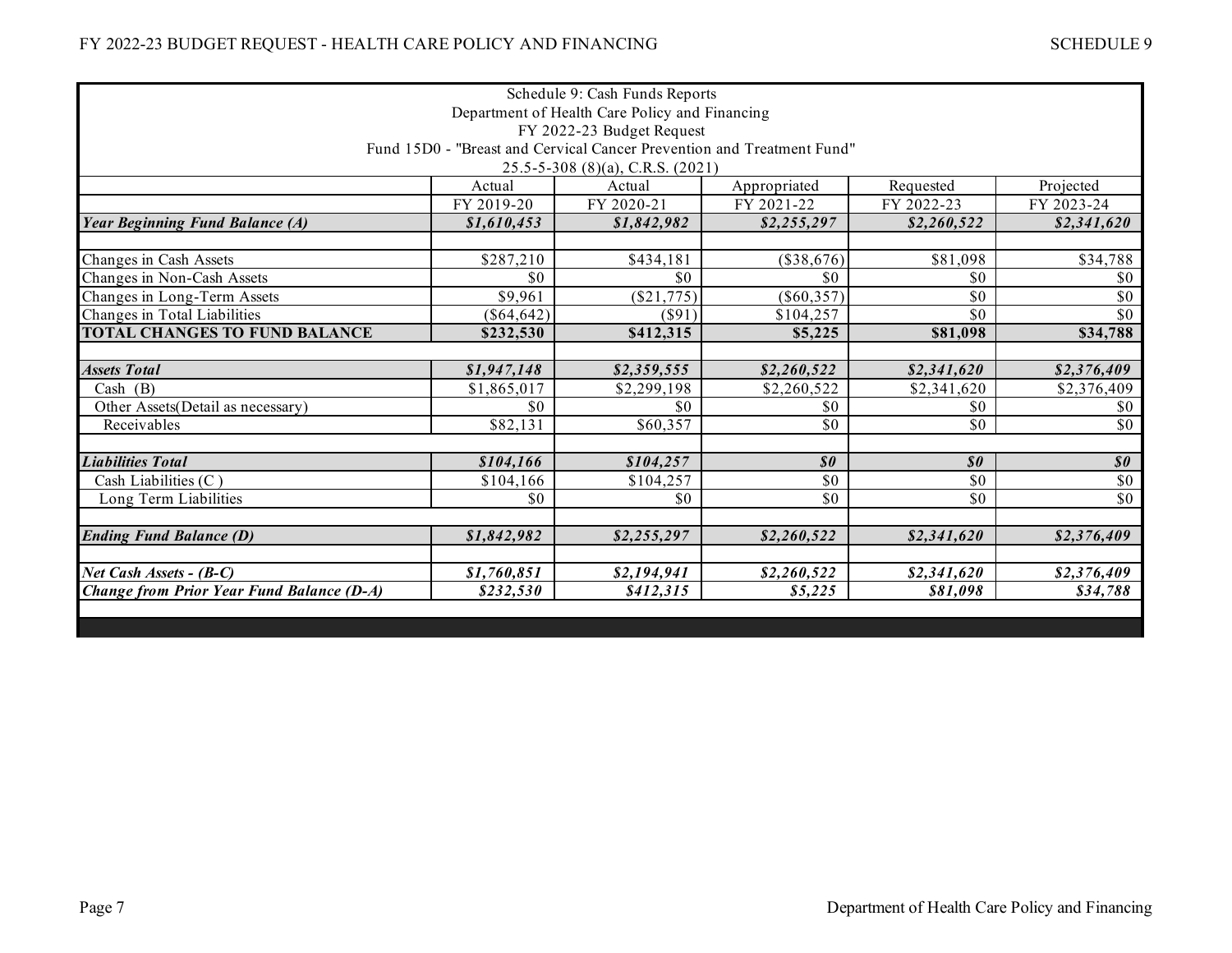|                                                     |             | <b>Cash Flow Summary</b> |               |             |             |
|-----------------------------------------------------|-------------|--------------------------|---------------|-------------|-------------|
| Revenue Total                                       | \$1,057,844 | \$897,029                | \$920,299     | \$920,594   | \$925,171   |
| Fees                                                | \$814,243   | \$793,013                | \$793,013     | \$793,013   | \$793,013   |
| Interest                                            | \$243,601   | \$104,016                | \$127,287     | \$127,582   | \$132,159   |
|                                                     |             |                          |               |             |             |
| <b>Expenses Total</b>                               | \$812,885   | \$488,882                | \$854,718     | \$839,496   | \$890,383   |
| Cash Expenditures                                   | \$812,885   | \$488,882                | \$1,188,387   | \$1,191,127 | \$1,191,127 |
| Change Requests (If Applicable)                     |             |                          |               |             |             |
| FY 2022-23 R-1 Medical Services Premiums            | \$0         | \$0                      | $(\$328,547)$ | (\$349,273) | (\$298,439) |
| FY 2022-23 R-2 Behavioral Health Programs           | \$0         | \$0                      | (\$5,122)     | $(\$6,706)$ | $(\$6,772)$ |
| FY 2022-23 R-10 Provider Rate Adjustments           | \$0         | \$0                      | \$0           | \$4,334     | \$4,454     |
| FY 2022-23 Non Prioritzed Requests                  | \$0         | \$0                      | \$0           | \$14        | \$13        |
|                                                     |             |                          |               |             |             |
| Net Cash Flow                                       | \$244,959   | \$408,147                | \$65,581      | \$81,098    | \$34,788    |
|                                                     |             |                          |               |             |             |
| Fund Expenditures Line Item Detail                  | Actual      | Actual                   | Appropriated  | Requested   | Projected   |
|                                                     | FY 2019-20  | FY 2020-21               | FY 2021-22    | FY 2022-23  | FY 2023-24  |
| (1) Executive Director's Office                     |             |                          |               |             |             |
| (A) General Administration, Personal Services       | \$32,579    | \$33,193                 | \$34,566      | \$34,967    | \$34,967    |
| (A) General Administration, Paid Family Medical Lea | \$0         | \$0                      | \$0\$         | \$52        | \$52        |
| (A) General Administration, Legal Services          | \$927       | \$786                    | \$738         | \$577       | \$577       |
| (A) General Administration, Administrative Law Judg | \$465       | \$515                    | \$593         | \$517       | \$517       |
| (A) General Administration, Payment to Risk         | \$85        | \$77                     | \$139         | \$231       | \$231       |
| Management and Property Funds                       |             |                          |               |             |             |
| (A) General Administration, Leased Space            | \$1,827     | \$1,869                  | \$1,954       | \$2,075     | \$2,075     |
| (A) General Administration, Capitol Complex Leased  | \$384       | \$414                    | \$483         | \$377       | \$377       |
| (A) General Administration, Payments to OIT         | \$4,505     | \$6,878                  | \$6,913       | \$7,092     | \$7,092     |
| (A) General Administration, CORE Operations         | \$98        | \$129                    | \$49          | \$100       | \$100       |
| (I) Indirect Cost Recoveries                        | \$0         | \$1,444                  | \$1,928       | \$1,844     | \$1,844     |
| <b>Division Subtotal</b>                            | \$43,188    | \$47,052                 | \$49,738      | \$50,065    | \$50,065    |
| FY 2022-23 Non Prioritzed Requests                  | \$0         | \$0                      | \$0           | \$14        | \$13        |
|                                                     | \$0         | \$0                      | \$0           | \$0         | \$0         |
| <b>Division Subtotal with Decision Items</b>        | \$43,188    | \$47,052                 | \$49,738      | \$50,079    | \$50,078    |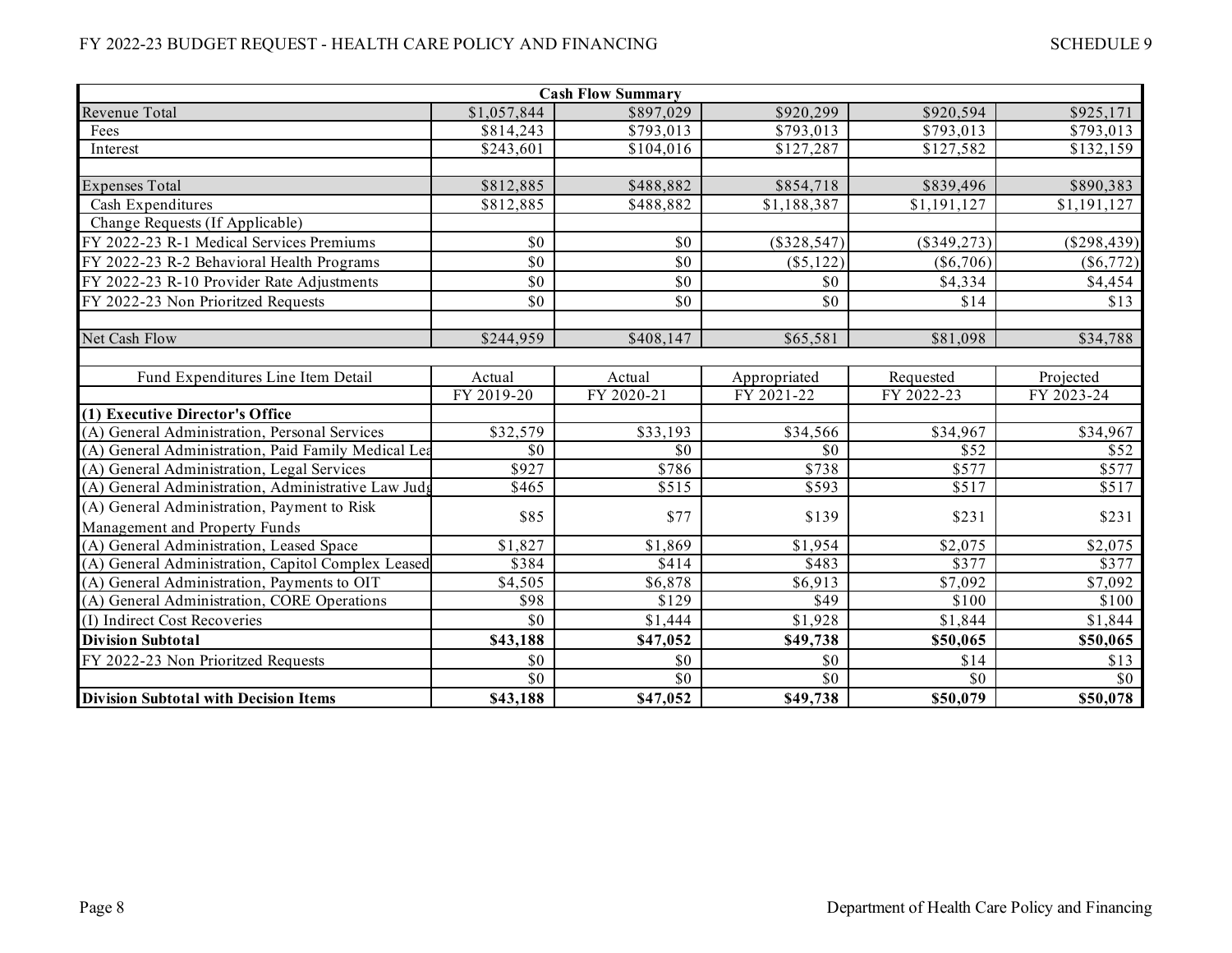**(2) Medical Services Premiums** Medical Services Premiums

**Division Subtotal** 

|           |           | <u>JULIDULLI</u>   |               |               |
|-----------|-----------|--------------------|---------------|---------------|
|           |           |                    |               |               |
|           |           |                    |               |               |
| \$751,233 | \$420,932 | \$1,103,297        | \$1,103,521   | \$1,103,521   |
|           |           |                    |               |               |
| \$751,233 | \$420,932 | \$1,103,297        | \$1,103,521   | \$1,103,521   |
| \$0       | \$0       | (\$328,547)        | $(\$349,273)$ | $(\$298,439)$ |
| \$0       | \$0       | \$0                | \$4,334       | \$4,454       |
|           |           |                    |               |               |
| \$751,233 | \$420,932 | \$774,750          | \$758,582     | \$809,536     |
|           |           |                    |               |               |
|           |           |                    |               |               |
|           |           | кетопет авреплавно |               |               |

| FY 2022-23 R-1 Medical Services Premiums                                                                                                                           | \$0                                                                                                                                                                                                                                                                                                                                                               | \$0         | $(\$328,547)$ | $(\$349,273)$ | $(\$298,439)$ |
|--------------------------------------------------------------------------------------------------------------------------------------------------------------------|-------------------------------------------------------------------------------------------------------------------------------------------------------------------------------------------------------------------------------------------------------------------------------------------------------------------------------------------------------------------|-------------|---------------|---------------|---------------|
| FY 2022-23 R-10 Provider Rate Adjustments                                                                                                                          | \$0                                                                                                                                                                                                                                                                                                                                                               | \$0         | \$0           | \$4,334       | \$4,454       |
|                                                                                                                                                                    |                                                                                                                                                                                                                                                                                                                                                                   |             |               |               |               |
| <b>Division Subtotal with Decision Items</b>                                                                                                                       | \$751,233                                                                                                                                                                                                                                                                                                                                                         | \$420,932   | \$774,750     | \$758,582     | \$809,536     |
|                                                                                                                                                                    |                                                                                                                                                                                                                                                                                                                                                                   |             |               |               |               |
| (3) Behavioral Health Community Programs                                                                                                                           |                                                                                                                                                                                                                                                                                                                                                                   |             |               |               |               |
| Behavioral Health Capitation Payments                                                                                                                              | \$17,480                                                                                                                                                                                                                                                                                                                                                          | \$20,027    | \$32,042      | \$34,229      | \$34,229      |
| Behavioral Health Fee-for-Services Payments                                                                                                                        | \$984                                                                                                                                                                                                                                                                                                                                                             | \$870       | \$3,310       | \$3,312       | \$3,312       |
| <b>Division Subtotal</b>                                                                                                                                           | \$18,464                                                                                                                                                                                                                                                                                                                                                          | \$20,897    | \$35,352      | \$37,541      | \$37,541      |
|                                                                                                                                                                    |                                                                                                                                                                                                                                                                                                                                                                   |             |               |               |               |
| FY 2022-23 R-2 Behavioral Health Programs                                                                                                                          | \$0                                                                                                                                                                                                                                                                                                                                                               | \$0         | (\$5,122)     | $(\$6,706)$   | $(\$6,772)$   |
| <b>Division Subtotal with Decision Items</b>                                                                                                                       | \$18,464                                                                                                                                                                                                                                                                                                                                                          | \$20,897    | \$30,230      | \$30,835      | \$30,769      |
|                                                                                                                                                                    |                                                                                                                                                                                                                                                                                                                                                                   |             |               |               |               |
| <b>TOTAL</b>                                                                                                                                                       | \$812,885                                                                                                                                                                                                                                                                                                                                                         | \$488,882   | \$1,188,387   | \$1,191,127   | \$1,191,127   |
| <b>TOTAL with Decision Items</b>                                                                                                                                   | \$812,885                                                                                                                                                                                                                                                                                                                                                         | \$488,882   | \$854,718     | \$839,496     | \$890,383     |
|                                                                                                                                                                    |                                                                                                                                                                                                                                                                                                                                                                   |             |               |               |               |
| Cash Fund Reserve Balance                                                                                                                                          | Actual                                                                                                                                                                                                                                                                                                                                                            | Actual      | Appropriated  | Requested     | Projected     |
|                                                                                                                                                                    | FY 2019-20                                                                                                                                                                                                                                                                                                                                                        | FY 2020-21  | FY 2021-22    | FY 2022-23    | FY 2023-24    |
| Uncommitted Fee Reserve Balance<br>(total reserve balance minus exempt assets and<br>previously appropriated funds; calculated based on<br>% of revenue from fees) | \$1,418,579                                                                                                                                                                                                                                                                                                                                                       | \$1,993,782 | \$1,947,869   | \$2,017,104   | \$2,036,944   |
| Maximum/Alternative Fee Reserve Balance<br>(amount set in statute or 16.5% of last year's total<br>expenses)                                                       | \$140,753                                                                                                                                                                                                                                                                                                                                                         | \$134,126   | \$80,665      | \$141,028     | \$138,517     |
| <b>Excess Uncommitted Fee Reserve Balance</b>                                                                                                                      | \$1,277,826                                                                                                                                                                                                                                                                                                                                                       | \$1,859,656 | \$1,867,204   | \$1,876,076   | \$1,898,427   |
| Compliance Plan (narrative)                                                                                                                                        | N/A. The Department does not have control over the revenue placed into the fund, because the amount of<br>revenue collected is defined in statute (see section 42-3-217.5, C.R.S; the license plate surcharge does not<br>qualify as a "fee" pursuant to section $24-75-402(2)(e)(V)$ , C.R.S.). Therefore, section $24-75-402(3)(c)$ ,<br>C.R.S. does not apply. |             |               |               |               |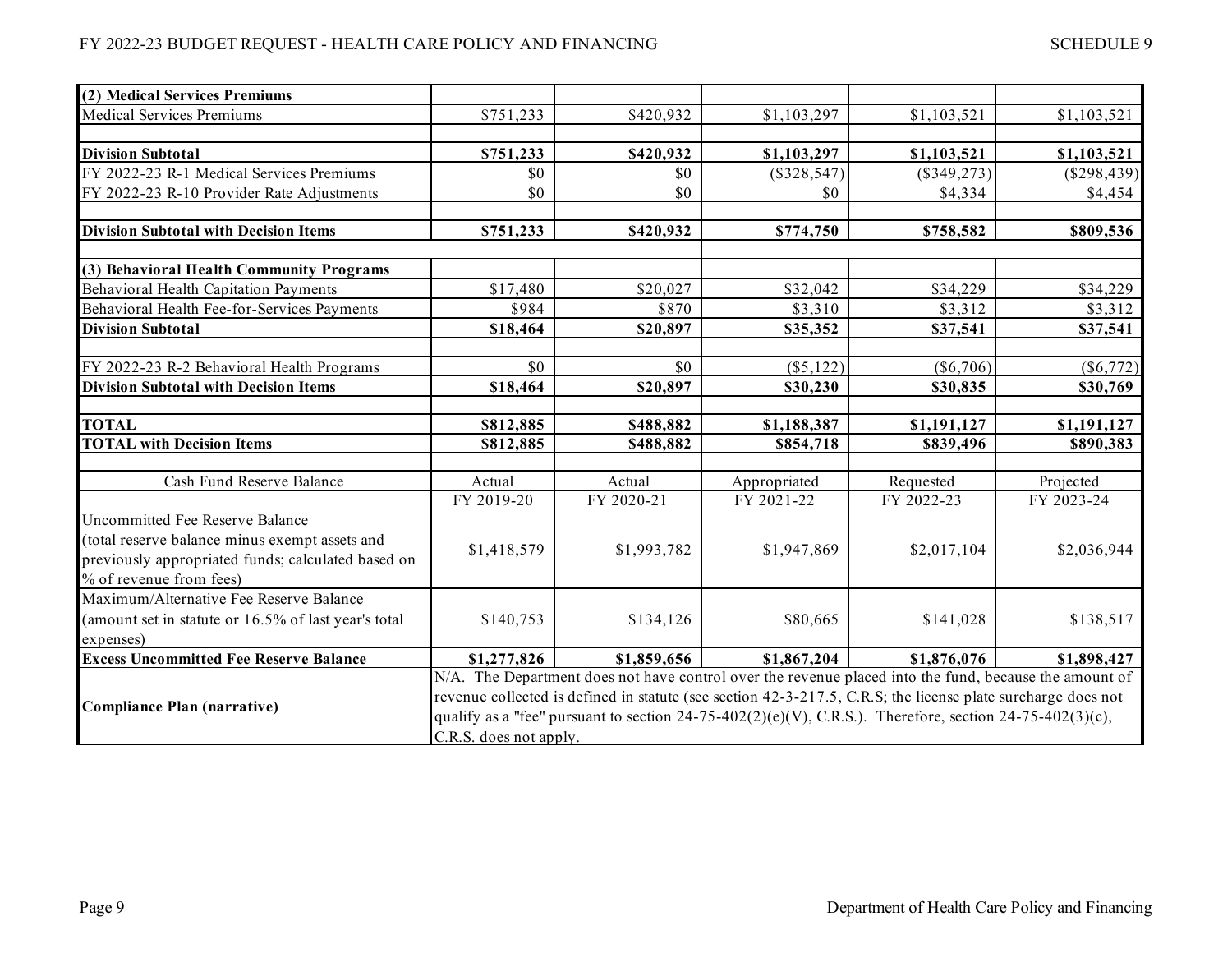|                                    | Cash Fund Narrative Information                                                                                                                                                                                                                                                                                                                                                                                                                                                                                                                                                                                                                                                                                                                                                                                                        |
|------------------------------------|----------------------------------------------------------------------------------------------------------------------------------------------------------------------------------------------------------------------------------------------------------------------------------------------------------------------------------------------------------------------------------------------------------------------------------------------------------------------------------------------------------------------------------------------------------------------------------------------------------------------------------------------------------------------------------------------------------------------------------------------------------------------------------------------------------------------------------------|
| Purpose/Background of Fund         | Main Fund: Created with the passage of SB 01S2-012, the purpose of the fund is to provide for the<br>prevention and treatment of breast and cervical cancer for women for whom it is not otherwise available<br>for reasons of cost. This fund was scheduled to expire after FY 2007-08 but use of the fund was extended<br>through FY 2013-14 by HB 08-1373 and through FY 2018-19 by HB 14-1045.<br>Eligibility Expansion Account: The purpose of the Account balance plus amounts pledged or promised as<br>gifts, grants, or donations may only be appropriated when the Department determines that such amount is<br>sufficient to sustain the projected number of newly eligible individuals described at 25.5-5-308<br>$(2)(a)(I)(B)$ , C.R.S. This account was merged into the main fund by HB 14-1045 starting in FY 2014-15. |
| Fee Sources                        | Main Fund: There are no fees.                                                                                                                                                                                                                                                                                                                                                                                                                                                                                                                                                                                                                                                                                                                                                                                                          |
| Non-Fee Sources                    | Main Fund: Per SB 01S2-012, monies for this fund are appropriated annually by the General Assembly<br>from interest accrued by the Tobacco Litigation Settlement Trust Fund. However, per SB 03-019, due to<br>this fund being subject to the "annual financial and compliance audit of the 'Colorado Medical Assistance<br>Act'this program shall not be considered a Tobacco Settlement Program." Therefore, this program does<br>not have a statutory specified limit or allocation amount. Any gifts, grants, or donations also may be<br>credited to the fund.                                                                                                                                                                                                                                                                    |
|                                    | Per 42-3-217.5 (3)(c), C.R.S., a \$25 surcharge is on breast cancer awareness special license plates are to be<br>deposited in the Eligibility Expansion Account within the Fund. Because the eligibility expansion has been<br>authorized, ongoing revenue collections are deposited in the main fund. The license plate surcharge does<br>not qualify as a "fee" pursuant to section $24-75-402(2)(e)(V)$ , C.R.S.                                                                                                                                                                                                                                                                                                                                                                                                                   |
| Long Bill Groups Supported by Fund | (1) Executive Director's Office; (2) Medical Services Premiums; (3) Behavioral Health Community<br>Programs Community Programs                                                                                                                                                                                                                                                                                                                                                                                                                                                                                                                                                                                                                                                                                                         |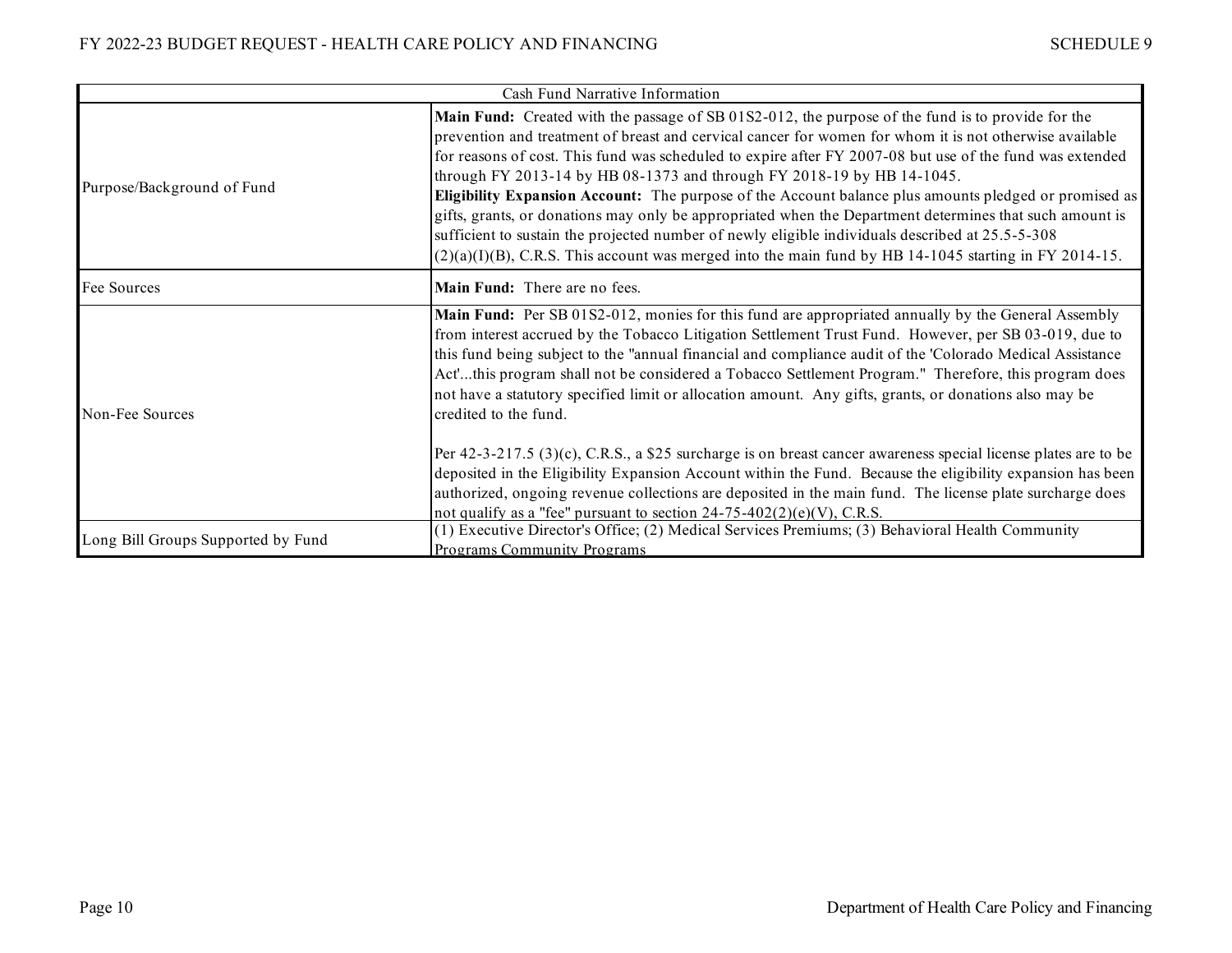|                                                  | Schedule 9: Cash Funds Reports       |              |                                               |                                               |                            |  |  |  |
|--------------------------------------------------|--------------------------------------|--------------|-----------------------------------------------|-----------------------------------------------|----------------------------|--|--|--|
| Department of Health Care Policy and Financing   |                                      |              |                                               |                                               |                            |  |  |  |
| FY 2022-23 Budget Request                        |                                      |              |                                               |                                               |                            |  |  |  |
| Fund 16Y0 - "Service Fee Fund"                   |                                      |              |                                               |                                               |                            |  |  |  |
|                                                  | 25.5-6-204 (1)(C)(II), C.R.S. (2021) |              |                                               |                                               |                            |  |  |  |
|                                                  | Actual                               | Actual       | Appropriated                                  | Requested                                     | Projected                  |  |  |  |
|                                                  | FY 2019-20                           | FY 2020-21   | FY 2021-22                                    | FY 2022-23                                    | FY 2023-24                 |  |  |  |
| <b>Year Beginning Fund Balance (A)</b>           | \$49,964                             | \$49,621     | \$49,937                                      | \$23,873                                      | \$23,873                   |  |  |  |
| Changes in Cash Assets                           | \$3,812                              | $(\$20,384)$ | $(\$9,519)$                                   | \$0                                           | \$0                        |  |  |  |
| Changes in Non-Cash Assets                       | \$0                                  | \$0          | \$0                                           | \$0                                           | \$0                        |  |  |  |
| Changes in Long-Term Assets                      | \$0                                  | \$26,064     | (\$26,064)                                    | \$0                                           | \$0                        |  |  |  |
| Changes in Total Liabilities                     | ( \$4,155)                           | $(\$5,364)$  | \$9,519                                       | \$0                                           | $\sqrt{50}$                |  |  |  |
| <b>TOTAL CHANGES TO FUND BALANCE</b>             | (S343)                               | \$316        | ( \$26,064)                                   | $\boldsymbol{\mathcal{S}}\boldsymbol{\theta}$ | $\boldsymbol{\mathit{s0}}$ |  |  |  |
|                                                  |                                      |              |                                               |                                               |                            |  |  |  |
| <b>Assets Total</b>                              | \$53,776                             | \$59,456     | \$23,873                                      | \$23,873                                      | \$23,873                   |  |  |  |
| Cash $(B)$                                       | \$53,776                             | \$33,392     | \$23,873                                      | \$23,873                                      | \$23,873                   |  |  |  |
| Other Assets(Detail as necessary)                | \$0                                  | \$0          | \$0                                           | \$0                                           | \$0                        |  |  |  |
| Receivables                                      | \$0                                  | \$26,064     | \$0                                           | \$0                                           | \$0                        |  |  |  |
|                                                  |                                      |              |                                               |                                               |                            |  |  |  |
| <b>Liabilities Total</b>                         | \$4,155                              | \$9,519      | $\boldsymbol{\mathcal{S}}\boldsymbol{\theta}$ | $\boldsymbol{\mathit{s0}}$                    | $\boldsymbol{\mathit{s0}}$ |  |  |  |
| Cash Liabilities (C)                             | \$4.155                              | \$9,519      | \$0                                           | \$0                                           | $\sqrt{50}$                |  |  |  |
| Long Term Liabilities                            | \$0                                  | \$0          | \$0                                           | \$0                                           | $\sqrt{50}$                |  |  |  |
| <b>Ending Fund Balance (D)</b>                   | \$49,621                             | \$49,937     | \$23,873                                      | \$23,873                                      | \$23,873                   |  |  |  |
|                                                  |                                      |              |                                               |                                               |                            |  |  |  |
| Net Cash Assets - (B-C)                          | \$49.621                             | \$23,873     | \$23,873                                      | \$23,873                                      | \$23,873                   |  |  |  |
| <b>Change from Prior Year Fund Balance (D-A)</b> | (S343)                               | \$316        | ( \$26,064)                                   | (S0)                                          | $\boldsymbol{\mathit{s0}}$ |  |  |  |
|                                                  |                                      |              |                                               |                                               |                            |  |  |  |
|                                                  |                                      |              |                                               |                                               |                            |  |  |  |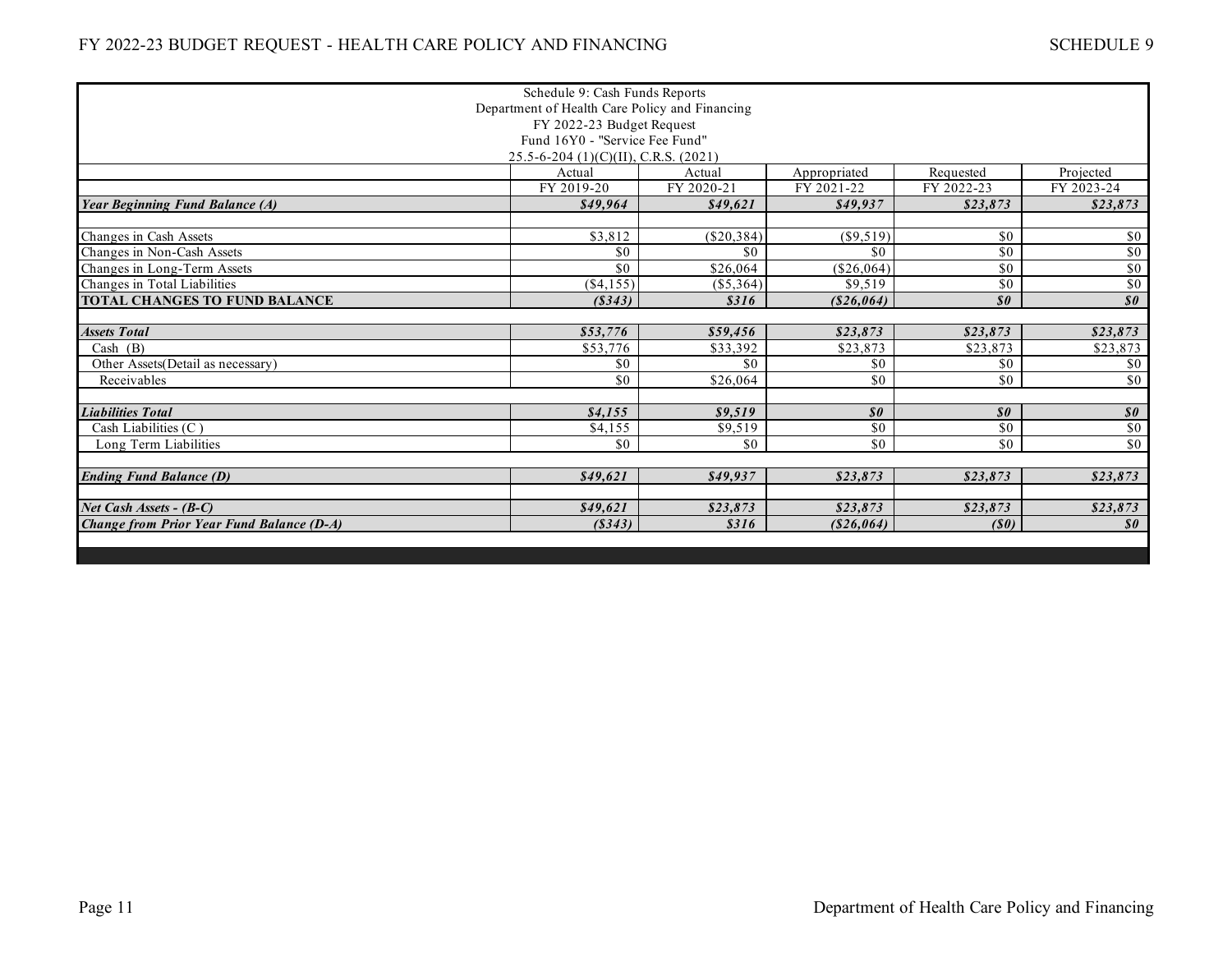| <b>Cash Flow Summary</b>                                         |             |                         |              |             |             |  |  |  |
|------------------------------------------------------------------|-------------|-------------------------|--------------|-------------|-------------|--|--|--|
| Revenue Total                                                    | \$2,139,733 | \$2,146,180             | \$2,156,352  | \$2,147,063 | \$2,147,063 |  |  |  |
| Fees                                                             | \$303,580   | \$312,834               | \$267,449    | \$258,160   | \$258,160   |  |  |  |
| Cash (Fees from DHS)                                             | \$1,836,153 | \$1,833,346             | \$1,888,903  | \$1,888,903 | \$1,888,903 |  |  |  |
| Interest                                                         | \$0         | \$0                     | \$0          | \$0         | \$0         |  |  |  |
|                                                                  |             |                         |              |             |             |  |  |  |
| <b>Expenses Total</b>                                            | \$2,140,076 | \$2,145,864             | \$2,156,352  | \$2,147,063 | \$2,147,063 |  |  |  |
| Cash Expenditures                                                | \$2,140,076 | $\overline{$2,145,864}$ | \$2,156,352  | \$2,147,048 | \$2,147,048 |  |  |  |
| Change Requests (If Applicable)                                  |             |                         |              |             |             |  |  |  |
| FY 2022-23 Non Prioritzed Requests                               | \$0         | \$0                     | \$0          | \$15        | \$15        |  |  |  |
|                                                                  |             |                         |              |             |             |  |  |  |
| Net Cash Flow                                                    | (S343)      | \$316                   | \$0          | \$0         | \$0         |  |  |  |
| Fund Expenditures Line Item Detail                               | Actual      | Actual                  | Appropriated | Requested   | Projected   |  |  |  |
|                                                                  | FY 2019-20  | FY 2020-21              | FY 2021-22   | FY 2022-23  | FY 2023-24  |  |  |  |
| (1) Executive Director's Office                                  |             |                         |              |             |             |  |  |  |
| (A) General Administration, Personal Services                    | \$33,375    | \$39,807                | \$48,847     | \$40,402    | \$40,402    |  |  |  |
| (A) General Administration, Paid Family Medical Leave Initiative | \$0         | \$0                     | \$0          | \$60        | \$60        |  |  |  |
| (A) General Administration, PERA Direct Distribution             | \$4,826     | \$0                     | \$681        | \$563       | \$563       |  |  |  |
| (A) General Administration, Workers' Compensation                | \$88        | \$103                   | \$139        | \$98        | \$98        |  |  |  |
| (A) General Administration, Operating Expenses                   | \$1,876     | \$1,876                 | \$1,876      | \$1,876     | \$1,876     |  |  |  |
| (A) General Administration, Legal Services                       | \$2,106     | \$1,786                 | \$1,676      | \$673       | \$673       |  |  |  |
| (A) General Administration, Payments to OIT                      | \$5,148     | \$7,859                 | \$7,897      | \$8.101     | \$8,101     |  |  |  |
| (A) General Administration, CORE Operations                      | \$112       | \$148                   | \$56         | \$117       | \$117       |  |  |  |
| (I) Indirect Cost Recoveries                                     | \$28        | \$1,636                 | \$2,205      | \$2,111     | \$2,111     |  |  |  |
| <b>Division Subtotal</b>                                         | \$50,713    | \$56,501                | \$66,989     | \$57,685    | \$57,685    |  |  |  |
| FY 2022-23 Non Prioritzed Requests                               | \$0         | \$0                     | \$0          | \$15        | \$15        |  |  |  |
|                                                                  |             |                         |              |             |             |  |  |  |
| <b>Division Subtotal with Decision Items</b>                     | \$50,713    | \$56,501                | \$66,989     | \$57,700    | \$57,700    |  |  |  |
|                                                                  |             |                         |              |             |             |  |  |  |
| (2) Medical Services Premiums                                    |             |                         |              |             |             |  |  |  |
| <b>Medical Services Premiums</b>                                 | \$200,460   | \$200,460               | \$200,460    | \$200,460   | \$200,460   |  |  |  |
| <b>Division Subtotal</b>                                         | \$200,460   | \$200,460               | \$200,460    | \$200,460   | \$200,460   |  |  |  |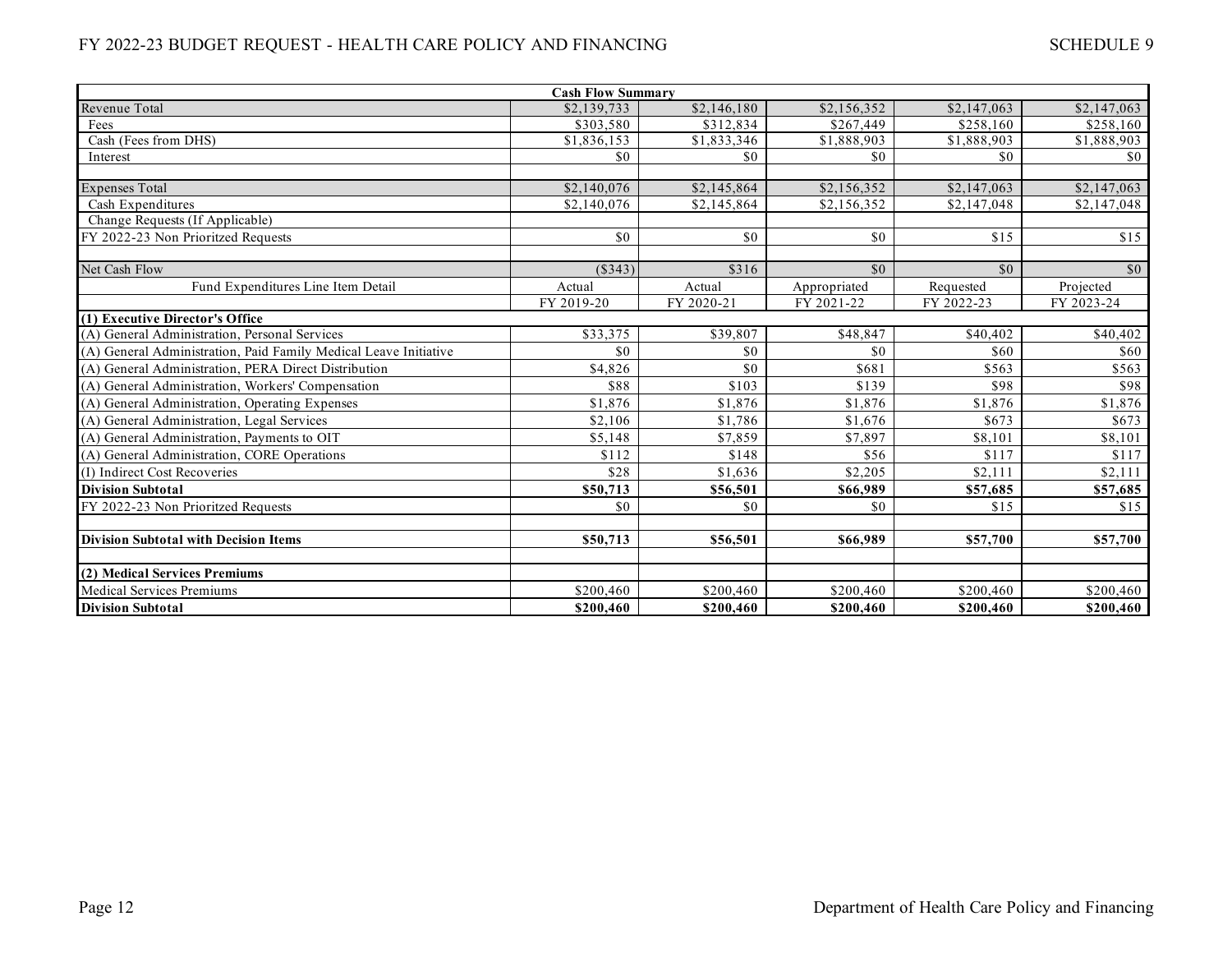| (7) Department of Human Services Medicaid Funded Programs              |                                                                                                                                                                                                                                       |                                                                                                            |              |             |             |  |  |
|------------------------------------------------------------------------|---------------------------------------------------------------------------------------------------------------------------------------------------------------------------------------------------------------------------------------|------------------------------------------------------------------------------------------------------------|--------------|-------------|-------------|--|--|
| (G) Services for People with Disabilities - Medicaid Funding, Regional | \$1,888,903                                                                                                                                                                                                                           | \$1,888,903                                                                                                | \$1,888,903  | \$1,888,903 | \$1,888,903 |  |  |
| Centers                                                                |                                                                                                                                                                                                                                       |                                                                                                            |              |             |             |  |  |
| <b>Division Subtotal</b>                                               | \$1,888,903                                                                                                                                                                                                                           | \$1,888,903                                                                                                | \$1,888,903  | \$1,888,903 | \$1,888,903 |  |  |
|                                                                        |                                                                                                                                                                                                                                       |                                                                                                            |              |             |             |  |  |
| <b>TOTAL</b>                                                           | \$2,140,076                                                                                                                                                                                                                           | \$2,145,864                                                                                                | \$2,156,352  | \$2,147,048 | \$2,147,048 |  |  |
|                                                                        |                                                                                                                                                                                                                                       |                                                                                                            |              |             |             |  |  |
| <b>TOTAL with Decision Items</b>                                       | \$2,140,076                                                                                                                                                                                                                           | \$2,145,864                                                                                                | \$2,156,352  | \$2,147,063 | \$2,147,063 |  |  |
| Cash Fund Reserve Balance                                              | Actual                                                                                                                                                                                                                                | Actual                                                                                                     | Appropriated | Requested   | Projected   |  |  |
|                                                                        | FY 2019-20                                                                                                                                                                                                                            | FY 2020-21                                                                                                 | FY 2021-22   | FY 2022-23  | FY 2023-24  |  |  |
| Uncommitted Fee Reserve Balance                                        |                                                                                                                                                                                                                                       |                                                                                                            |              |             |             |  |  |
| (total reserve balance minus exempt assets and previously appropriated | \$7,040                                                                                                                                                                                                                               | \$7,279                                                                                                    | \$2,961      | \$2,870     | \$2,870     |  |  |
| funds; calculated based on % of revenue from fees)                     |                                                                                                                                                                                                                                       |                                                                                                            |              |             |             |  |  |
| Maximum/Alternative Fee Reserve Balance                                |                                                                                                                                                                                                                                       |                                                                                                            |              |             |             |  |  |
| (amount set in statute or 16.5% of last year's total expenses)         | \$353,741                                                                                                                                                                                                                             | \$353,113                                                                                                  | \$354,068    | \$355,798   | \$354,265   |  |  |
| <b>Excess Uncommitted Fee Reserve Balance</b>                          | \$0                                                                                                                                                                                                                                   | \$0                                                                                                        | \$0          | \$0         | \$0         |  |  |
| <b>Compliance Plan (narrative)</b>                                     | N/A                                                                                                                                                                                                                                   |                                                                                                            |              |             |             |  |  |
|                                                                        |                                                                                                                                                                                                                                       |                                                                                                            |              |             |             |  |  |
|                                                                        | Cash Fund Narrative Information                                                                                                                                                                                                       |                                                                                                            |              |             |             |  |  |
|                                                                        |                                                                                                                                                                                                                                       | This fund was previously administered by the Department of Human Services. After the passage of SB 13-167, |              |             |             |  |  |
|                                                                        |                                                                                                                                                                                                                                       |                                                                                                            |              |             |             |  |  |
| Purpose/Background of Fund                                             | the fund was moved from the Department of Human Services to the Department of Health Care Policy and<br>Financing in order to simplify the collection of matching federal funds. The fund is primarily used to provide                |                                                                                                            |              |             |             |  |  |
|                                                                        | reimbursements to intermediate care facilities for services rendered for individuals with intellectual disabilities.                                                                                                                  |                                                                                                            |              |             |             |  |  |
|                                                                        |                                                                                                                                                                                                                                       |                                                                                                            |              |             |             |  |  |
|                                                                        |                                                                                                                                                                                                                                       |                                                                                                            |              |             |             |  |  |
| Fee Sources                                                            | Service fees are collected from private and public intermediate care facilities who provide care for individuals<br>with intellectual disabilities. Fee level is set by the Medical Services Board, not to exceed five percent of the |                                                                                                            |              |             |             |  |  |
|                                                                        | total costs incurred by all intermediate care facilities.                                                                                                                                                                             |                                                                                                            |              |             |             |  |  |
|                                                                        | Monies in the Fund shall be subject to federal matching as authorized by federal law and subject to annual                                                                                                                            |                                                                                                            |              |             |             |  |  |
| Non-Fee Sources                                                        |                                                                                                                                                                                                                                       |                                                                                                            |              |             |             |  |  |
|                                                                        | appropriation by the General Assembly. All interest and income derived from the investment and deposit of                                                                                                                             |                                                                                                            |              |             |             |  |  |
|                                                                        | moneys in the fund shall be credited to the fund.                                                                                                                                                                                     |                                                                                                            |              |             |             |  |  |
|                                                                        | (1) Executive Director's Office; (2) Medical Services Premiums; (7) Department of Human Services Medicaid                                                                                                                             |                                                                                                            |              |             |             |  |  |
| Long Bill Groups Supported by Fund                                     | Funded Program.                                                                                                                                                                                                                       |                                                                                                            |              |             |             |  |  |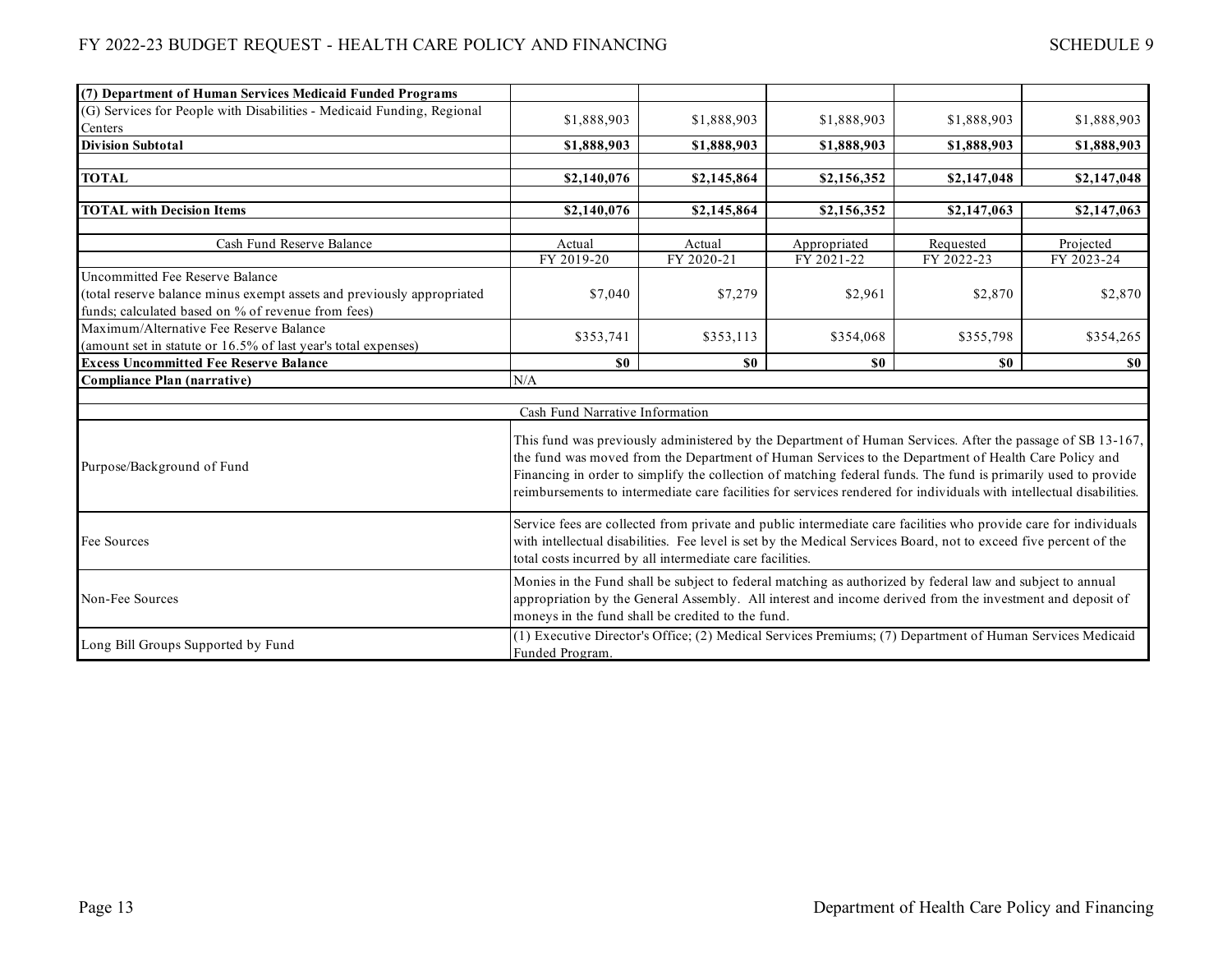|                                                | Schedule 9: Cash Funds Reports               |                            |                                               |                                               |                                               |  |  |
|------------------------------------------------|----------------------------------------------|----------------------------|-----------------------------------------------|-----------------------------------------------|-----------------------------------------------|--|--|
| Department of Health Care Policy and Financing |                                              |                            |                                               |                                               |                                               |  |  |
| FY 2022-23 Budget Request                      |                                              |                            |                                               |                                               |                                               |  |  |
|                                                | Fund 18A0 - "Colorado Autism Treatment Fund" |                            |                                               |                                               |                                               |  |  |
| 25.5-6-805, C.R.S. (2021)                      |                                              |                            |                                               |                                               |                                               |  |  |
|                                                | Actual                                       | Actual                     | Appropriated                                  | Requested                                     | Projected                                     |  |  |
|                                                | FY 2019-20                                   | FY 2020-21                 | FY 2021-22                                    | FY 2022-23                                    | FY 2023-24                                    |  |  |
| <b>Year Beginning Fund Balance (A)</b>         | \$553,937                                    | \$608.568                  | $\boldsymbol{\mathit{s0}}$                    | $\boldsymbol{\mathit{s0}}$                    | $\boldsymbol{\mathit{s0}}$                    |  |  |
|                                                |                                              |                            |                                               |                                               |                                               |  |  |
| Changes in Cash Assets                         | (\$15,587)                                   | (\$687,081)                | (\$12,702)                                    | \$0                                           | \$0                                           |  |  |
| Changes in Non-Cash Assets                     | \$0                                          | \$0                        | \$0                                           | \$0                                           | \$0                                           |  |  |
| Changes in Long-Term Assets                    | \$0                                          | \$0                        | (S340)                                        | \$0                                           | $\sqrt{50}$                                   |  |  |
| Changes in Total Liabilities                   | \$0                                          | \$0                        | \$0                                           | \$0                                           | \$0                                           |  |  |
| TOTAL CHANGES TO FUND BALANCE                  | (\$15,587)                                   | (S687,081)                 | (S13, 043)                                    | \$0                                           | \$0                                           |  |  |
|                                                |                                              |                            |                                               |                                               |                                               |  |  |
| <b>Assets Total</b>                            | \$700.124                                    | \$13.042                   | (S0)                                          | (S0)                                          | (S0)                                          |  |  |
| Cash (B)                                       | \$699,784                                    | \$12,702                   | $(\$0)$                                       | (S <sub>0</sub> )                             | $(\$0)$                                       |  |  |
| Other Assets(Detail as necessary)              | \$0                                          | \$0                        | \$0                                           | \$0                                           | \$0                                           |  |  |
| Receivables                                    | \$340                                        | \$340                      | $\sqrt{50}$                                   | $\overline{50}$                               | \$0                                           |  |  |
|                                                |                                              |                            |                                               |                                               |                                               |  |  |
| <b>Liabilities Total</b>                       | \$91,556                                     | \$13,042                   | $\boldsymbol{\mathcal{S}}\boldsymbol{\theta}$ | $\boldsymbol{\mathcal{S}}\boldsymbol{\theta}$ | $\boldsymbol{\mathcal{S}}\boldsymbol{\theta}$ |  |  |
| Cash Liabilities (C)                           | \$91,556                                     | \$13,042                   | \$0                                           | \$0                                           | $\sqrt{50}$                                   |  |  |
| Long Term Liabilities                          | \$0                                          | \$0                        | $\sqrt{6}$                                    | \$0                                           | $\sqrt{50}$                                   |  |  |
|                                                |                                              |                            |                                               |                                               |                                               |  |  |
| <b>Ending Fund Balance (D)</b>                 | \$608,568                                    | $\boldsymbol{\mathit{s0}}$ | $\boldsymbol{\mathit{s0}}$                    | $\boldsymbol{\mathit{s0}}$                    | $\boldsymbol{\mathcal{S}}\boldsymbol{\theta}$ |  |  |
|                                                |                                              |                            |                                               |                                               |                                               |  |  |
| Net Cash Assets - (B-C)                        | \$608,228                                    | (S340)                     | (S0)                                          | (S0)                                          | (S0)                                          |  |  |
| Change from Prior Year Fund Balance (D-A)      | \$54,631                                     | $($ \$608,568)             | $\boldsymbol{\mathcal{S}}\boldsymbol{\theta}$ | $\boldsymbol{\mathit{s0}}$                    | $\boldsymbol{\mathit{s0}}$                    |  |  |
|                                                |                                              |                            |                                               |                                               |                                               |  |  |
|                                                |                                              |                            |                                               |                                               |                                               |  |  |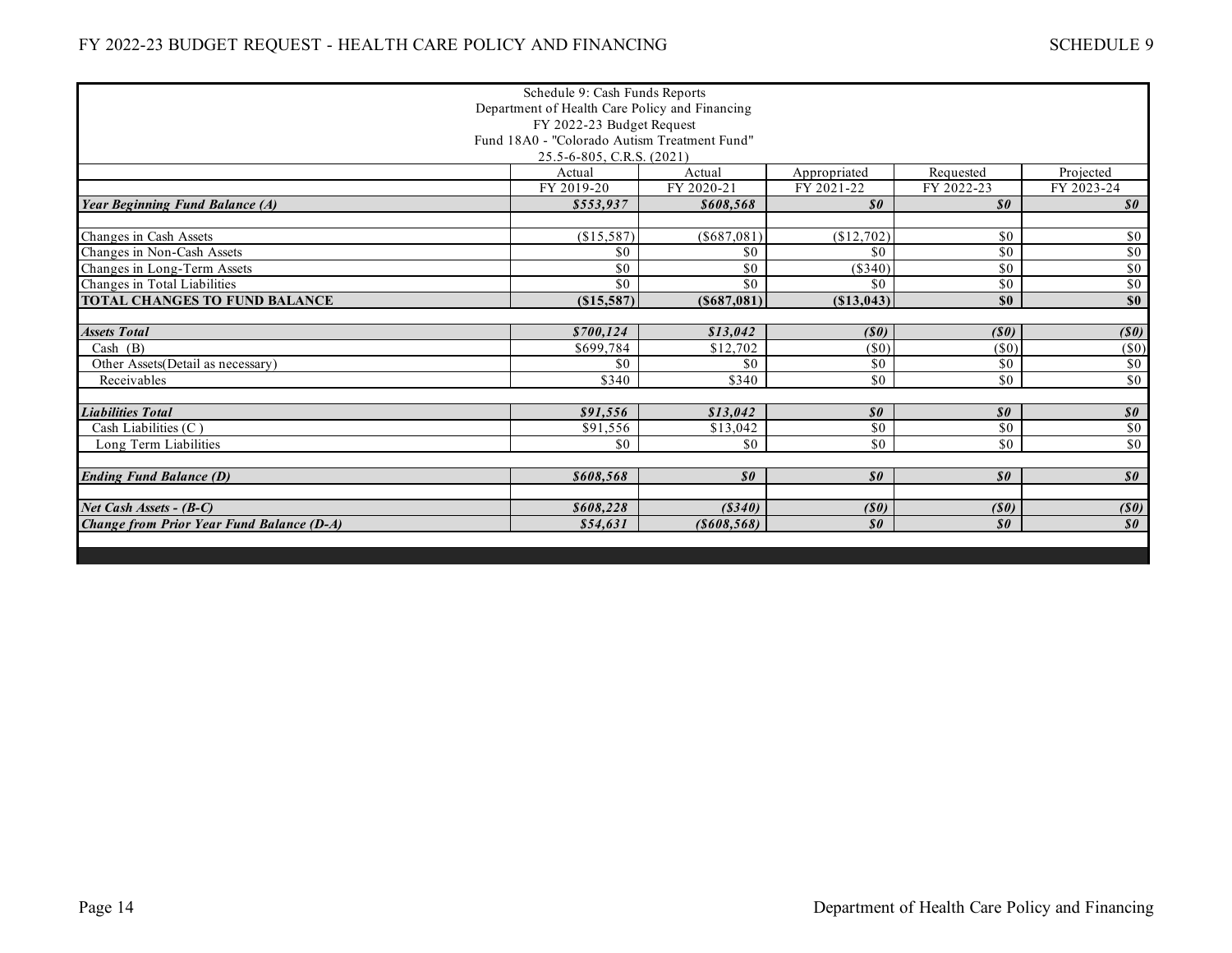| <b>Cash Flow Summary</b>                                                  |              |               |              |              |              |  |  |
|---------------------------------------------------------------------------|--------------|---------------|--------------|--------------|--------------|--|--|
| Revenue Total                                                             | \$1,646,937  | \$1,626,302   | \$1,550,000  | \$1,550,000  | \$1,550,000  |  |  |
| Fees                                                                      | \$0          | \$0           | \$0          | \$0          | $\$0$        |  |  |
| Cash                                                                      | \$1,622,996  | \$1,600,000   | \$1,550,000  | \$1,550,000  | \$1,550,000  |  |  |
| Interest                                                                  | \$23,941     | \$26,302      | \$0          | \$0          | \$0          |  |  |
|                                                                           |              |               |              |              |              |  |  |
| <b>Expenses Total</b>                                                     | \$1,673,585  | \$2,300,573   | \$1,549,660  | \$1,550,000  | \$1,550,000  |  |  |
| Cash Expenditures                                                         | \$1,673,585  | \$2,300,573   | \$1,600,109  | \$1,600,368  | \$1,600,368  |  |  |
| Change Requests (If Applicable)                                           |              |               |              |              |              |  |  |
| FY 2022-23 R-1 Medical Services Premiums                                  | \$0          | \$0           | $(\$50,449)$ | $(\$50,383)$ | $(\$50,382)$ |  |  |
| FY 2022-23 Non Prioritzed Requests                                        | \$0          | \$0           | \$0          | \$15         | \$14         |  |  |
| Net Cash Flow                                                             | $(\$26,648)$ | $(\$674,271)$ | \$340        |              |              |  |  |
|                                                                           |              |               |              |              |              |  |  |
| Fund Expenditures Line Item Detail                                        | Actual       | Actual        | Appropriated | Requested    | Projected    |  |  |
|                                                                           | FY 2019-20   | FY 2020-21    | FY 2021-22   | FY 2022-23   | FY 2023-24   |  |  |
| (1) Executive Director's Office                                           |              |               |              |              |              |  |  |
| (A) General Administration, Personal Services                             | \$34,875     | \$35,653      | \$36,386     | \$37,004     | \$37,004     |  |  |
| (A) General Administration, Paid Family Medical Leave Initiative          | \$0          | \$0           | \$0          | \$55         | \$55         |  |  |
| (A) General Administration, PERA Direct Distribution                      | \$667        | \$0           | \$631        | \$521        | \$521        |  |  |
| (A) General Administration, Workers' Compensation                         | \$88         | \$103         | \$139        | \$84         | \$84         |  |  |
| (A) General Administration, Operating Expenses                            | \$1,734      | \$1,734       | \$1,734      | \$1,734      | \$1,734      |  |  |
| (A) General Administration, Legal Services                                | \$1,075      | \$911         | \$855        | \$577        | \$577        |  |  |
| (A) General Administration. Payments to OIT                               | \$5,148      | \$7,859       | \$7.897      | \$8.086      | \$8,086      |  |  |
| (A) General Administration, CORE Operations                               | \$112        | \$148         | \$56         | \$100        | \$100        |  |  |
| (D) Eligibility Determinations and Client Services, Contracts for Special |              |               |              |              |              |  |  |
| <b>Eligibility Determinations</b>                                         | \$0          | \$0           | \$5,000      | \$5,000      | \$5,000      |  |  |
| (I) Indirect Cost Recoveries                                              | \$3,736      | \$1,516       | \$2,042      | \$1.954      | \$1,954      |  |  |
| <b>Division Subtotal</b>                                                  | \$50,589     | \$51,210      | \$58,352     | \$58,611     | \$58,611     |  |  |
| FY 2022-23 Non Prioritzed Requests                                        | \$0          | \$0           | \$0          | \$15         | \$14         |  |  |
|                                                                           |              |               |              |              |              |  |  |
| <b>Division Subtotal with Decision Items</b>                              | \$50,589     | \$51,210      | \$58,352     | \$58,626     | \$58,625     |  |  |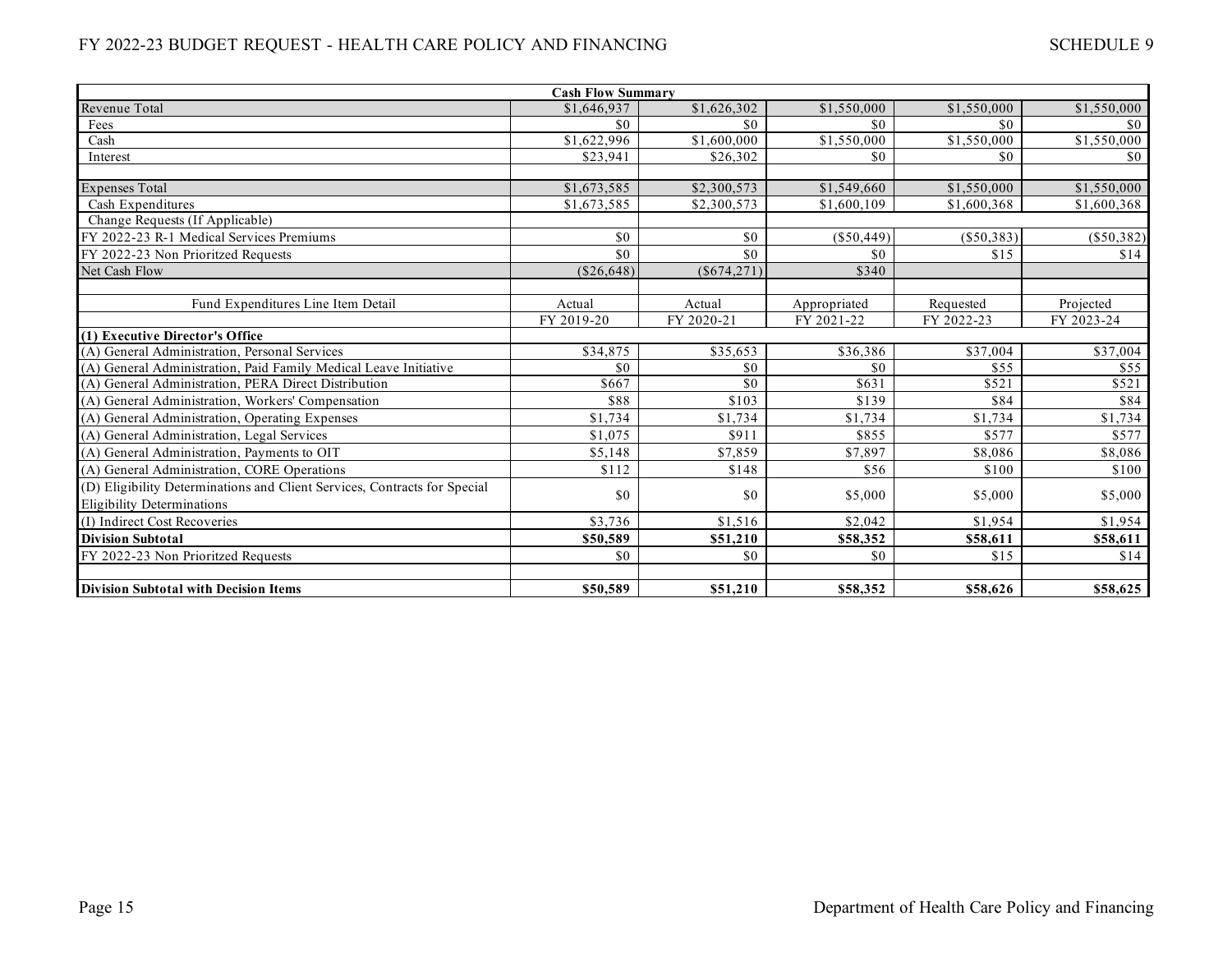| (2) Medical Services Premiums                                                                                                                                   |                                                                                                                                                                                                                                                                                                                                                                                                                                                                |                                                                                                                                                                                                                       |                |              |              |
|-----------------------------------------------------------------------------------------------------------------------------------------------------------------|----------------------------------------------------------------------------------------------------------------------------------------------------------------------------------------------------------------------------------------------------------------------------------------------------------------------------------------------------------------------------------------------------------------------------------------------------------------|-----------------------------------------------------------------------------------------------------------------------------------------------------------------------------------------------------------------------|----------------|--------------|--------------|
| <b>Medical Services Premiums</b>                                                                                                                                | \$1,622,996                                                                                                                                                                                                                                                                                                                                                                                                                                                    | \$2,249,363                                                                                                                                                                                                           | \$1,541,757    | \$1,541,757  | \$1,541,757  |
| <b>Division Subtotal</b>                                                                                                                                        | \$1,622,996                                                                                                                                                                                                                                                                                                                                                                                                                                                    | \$2,249,363                                                                                                                                                                                                           | \$1,541,757    | \$1,541,757  | \$1,541,757  |
|                                                                                                                                                                 |                                                                                                                                                                                                                                                                                                                                                                                                                                                                |                                                                                                                                                                                                                       |                |              |              |
| FY 2022-23 R-1 Medical Services Premiums                                                                                                                        | \$0                                                                                                                                                                                                                                                                                                                                                                                                                                                            | \$0                                                                                                                                                                                                                   | $(\$50,449)$   | $(\$50,383)$ | $(\$50,382)$ |
| <b>Division Subtotal with Decision Items</b>                                                                                                                    | \$1,622,996                                                                                                                                                                                                                                                                                                                                                                                                                                                    | \$2,249,363                                                                                                                                                                                                           | \$1,491,308    | \$1,491,374  | \$1,491,375  |
| <b>TOTAL</b>                                                                                                                                                    | \$1,673,585                                                                                                                                                                                                                                                                                                                                                                                                                                                    | \$2,300,573                                                                                                                                                                                                           | \$1,600,109    | \$1,600,368  | \$1,600,368  |
| <b>TOTAL with Decision Items</b>                                                                                                                                | \$1,673,585                                                                                                                                                                                                                                                                                                                                                                                                                                                    | \$2,300,573                                                                                                                                                                                                           | \$1,549,660    | \$1,550,000  | \$1,550,000  |
| Cash Fund Reserve Balance                                                                                                                                       | Actual                                                                                                                                                                                                                                                                                                                                                                                                                                                         | Actual                                                                                                                                                                                                                | Appropriated   | Requested    | Projected    |
|                                                                                                                                                                 | FY 2019-20                                                                                                                                                                                                                                                                                                                                                                                                                                                     | FY 2020-21                                                                                                                                                                                                            | FY 2021-22     | FY 2022-23   | FY 2023-24   |
| Uncommitted Fee Reserve Balance<br>(total reserve balance minus exempt assets and previously appropriated<br>funds; calculated based on % of revenue from fees) | \$0                                                                                                                                                                                                                                                                                                                                                                                                                                                            | \$0                                                                                                                                                                                                                   | \$0            | \$0          | $\$0$        |
| Maximum/Alternative Fee Reserve Balance<br>(amount set in statute or 16.5% of last year's total expenses)                                                       | \$596,971                                                                                                                                                                                                                                                                                                                                                                                                                                                      | \$276,142                                                                                                                                                                                                             | \$379,595      | \$264,018    | \$264,061    |
| <b>Excess Uncommitted Fee Reserve Balance</b>                                                                                                                   | \$0                                                                                                                                                                                                                                                                                                                                                                                                                                                            | S <sub>0</sub>                                                                                                                                                                                                        | S <sub>0</sub> | \$0          | <b>SO</b>    |
| <b>Compliance Plan (narrative)</b>                                                                                                                              | N/A                                                                                                                                                                                                                                                                                                                                                                                                                                                            |                                                                                                                                                                                                                       |                |              |              |
|                                                                                                                                                                 | Cash Fund Narrative Information                                                                                                                                                                                                                                                                                                                                                                                                                                |                                                                                                                                                                                                                       |                |              |              |
| Purpose/Background of Fund                                                                                                                                      |                                                                                                                                                                                                                                                                                                                                                                                                                                                                | The purpose of the fund is to provide services to eligible children, early and periodic screening diagnosis and<br>treatment services. The fund was created by SB 04-177.                                             |                |              |              |
| Additional Information                                                                                                                                          | The Department is required to annually review the available balance of the fund and determine whether<br>additional eligible children may be provided services. However, the department can not unilaterally provide<br>services to additional eligible children, since any services provided would be paid partially with General Fund.<br>General Fund monies can only be spent by the Department if they have been appropriated by the General<br>Assembly. |                                                                                                                                                                                                                       |                |              |              |
| Fee Sources                                                                                                                                                     | There are no fees.                                                                                                                                                                                                                                                                                                                                                                                                                                             |                                                                                                                                                                                                                       |                |              |              |
| Non-Fee Sources                                                                                                                                                 |                                                                                                                                                                                                                                                                                                                                                                                                                                                                | Monies in the fund are comprised of Tobacco Settlement monies allocated to the fund. The monies in the fund<br>are subject to annual appropriation by the General Assembly for the purposes described in legislation. |                |              |              |
| Long Bill Groups Supported by Fund                                                                                                                              |                                                                                                                                                                                                                                                                                                                                                                                                                                                                | (1) Executive Director's Office; (2) Medical Services Premiums                                                                                                                                                        |                |              |              |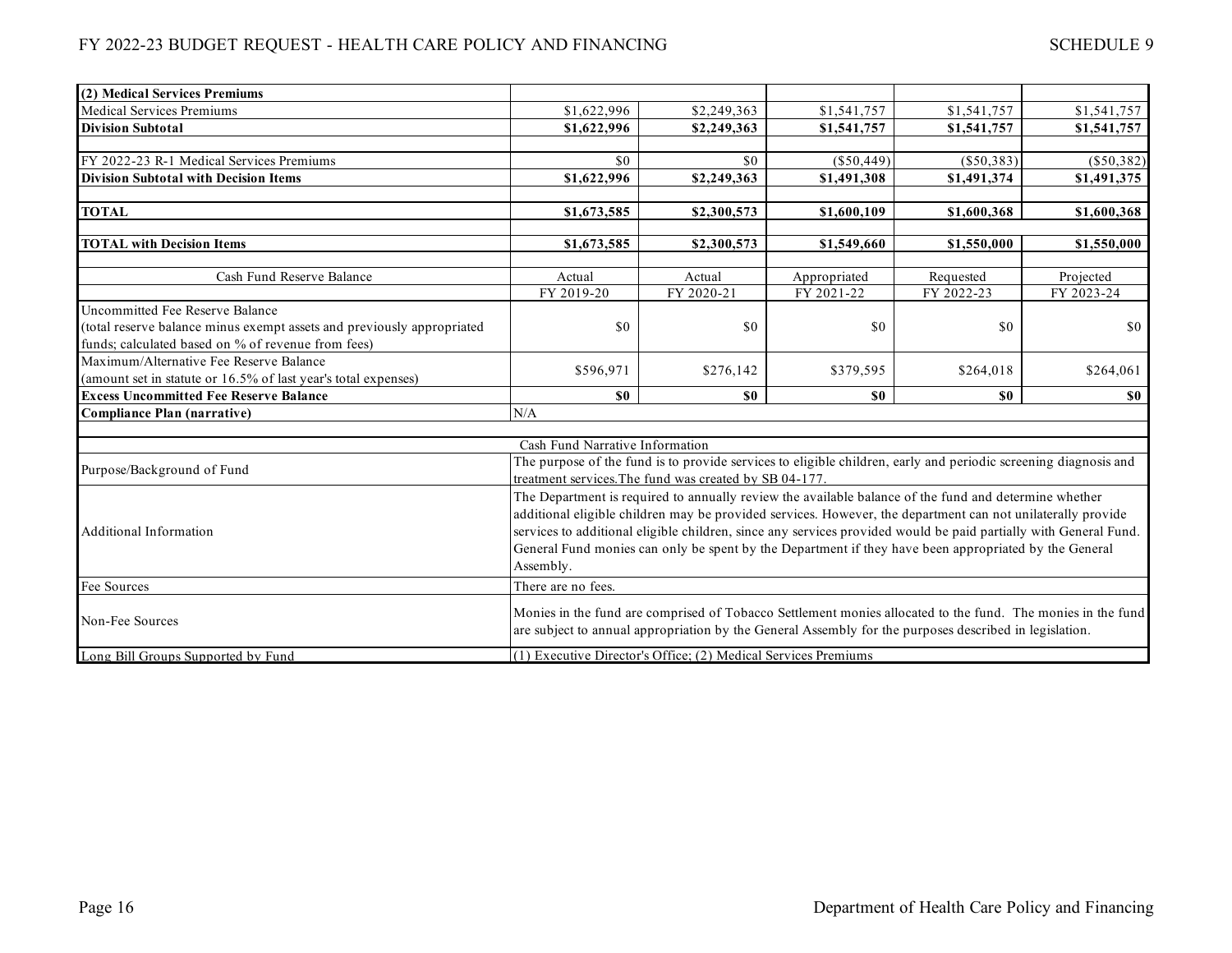|                                                  | Schedule 9: Cash Funds Reports |                            |                            |                            |                                               |  |  |  |
|--------------------------------------------------|--------------------------------|----------------------------|----------------------------|----------------------------|-----------------------------------------------|--|--|--|
| Department of Health Care Policy and Financing   |                                |                            |                            |                            |                                               |  |  |  |
| FY 2022-23 Budget Request                        |                                |                            |                            |                            |                                               |  |  |  |
| Fund 18K0 - "Health Care Expansion Fund"         |                                |                            |                            |                            |                                               |  |  |  |
| $24-22-117$ (2)(a)(I), C.R.S. (2021)             |                                |                            |                            |                            |                                               |  |  |  |
|                                                  | Actual                         | Actual                     | Appropriated               | Requested                  | Projected                                     |  |  |  |
|                                                  | FY 2019-20                     | FY 2020-21                 | FY 2021-22                 | FY 2022-23                 | FY 2023-24                                    |  |  |  |
| <b>Year Beginning Fund Balance (A)</b>           | \$471,553                      | \$1,009,066                | \$1,177,823                | \$168,854                  | \$168,854                                     |  |  |  |
|                                                  |                                |                            |                            |                            |                                               |  |  |  |
| Changes in Cash Assets                           | \$537,514                      | \$168,757                  | (\$1,008,969)              | \$0                        | $\sqrt{6}$                                    |  |  |  |
| Changes in Non-Cash Assets                       | \$0                            | \$0                        | \$0                        | \$0                        | $\sqrt{6}$                                    |  |  |  |
| Changes in Long-Term Assets                      | \$0                            | \$0                        | \$0                        | \$0                        | \$0\$                                         |  |  |  |
| Changes in Total Liabilities                     | \$0                            | \$0                        | \$0                        | \$0                        | $\sqrt{6}$                                    |  |  |  |
| TOTAL CHANGES TO FUND BALANCE                    | \$537,514                      | \$168,757                  | (\$1,008,969)              | \$0                        | \$0                                           |  |  |  |
|                                                  |                                |                            |                            |                            |                                               |  |  |  |
| <b>Assets Total</b>                              | \$1,009,066                    | \$1,177,823                | \$168,854                  | \$168,854                  | \$168,854                                     |  |  |  |
| Cash $(B)$                                       | \$1,009,066                    | \$1,177,823                | \$168,854                  | \$168,854                  | \$168,854                                     |  |  |  |
| Other Assets(Detail as necessary)                | \$0                            | \$0                        | \$0                        | \$0                        | \$0                                           |  |  |  |
| Receivables                                      | \$0                            | \$0                        | \$0                        | \$0                        | \$0                                           |  |  |  |
|                                                  |                                |                            |                            |                            |                                               |  |  |  |
| <b>Liabilities Total</b>                         | $\boldsymbol{\mathit{s0}}$     | $\boldsymbol{\mathit{s0}}$ | $\boldsymbol{\mathit{s0}}$ | $\boldsymbol{\mathit{s0}}$ | $\boldsymbol{\mathcal{S}}\boldsymbol{\theta}$ |  |  |  |
| Cash Liabilities (C)                             | \$0                            | $\overline{50}$            | \$0                        | \$0                        | $\sqrt{50}$                                   |  |  |  |
| Long Term Liabilities                            | \$0                            | \$0                        | \$0                        | \$0                        | \$0                                           |  |  |  |
|                                                  |                                |                            |                            |                            |                                               |  |  |  |
| <b>Ending Fund Balance (D)</b>                   | \$1,009,066                    | \$1,177,823                | \$168,854                  | \$168,854                  | \$168,854                                     |  |  |  |
|                                                  |                                |                            |                            |                            |                                               |  |  |  |
| Net Cash Assets - (B-C)                          | \$1,009,066                    | \$1,177,823                | \$168,854                  | \$168,854                  | \$168,854                                     |  |  |  |
| <b>Change from Prior Year Fund Balance (D-A)</b> | \$537,514                      | \$168,757                  | ( \$1,008,969)             | $\boldsymbol{\mathit{s0}}$ | $\boldsymbol{\mathit{s0}}$                    |  |  |  |
|                                                  |                                |                            |                            |                            |                                               |  |  |  |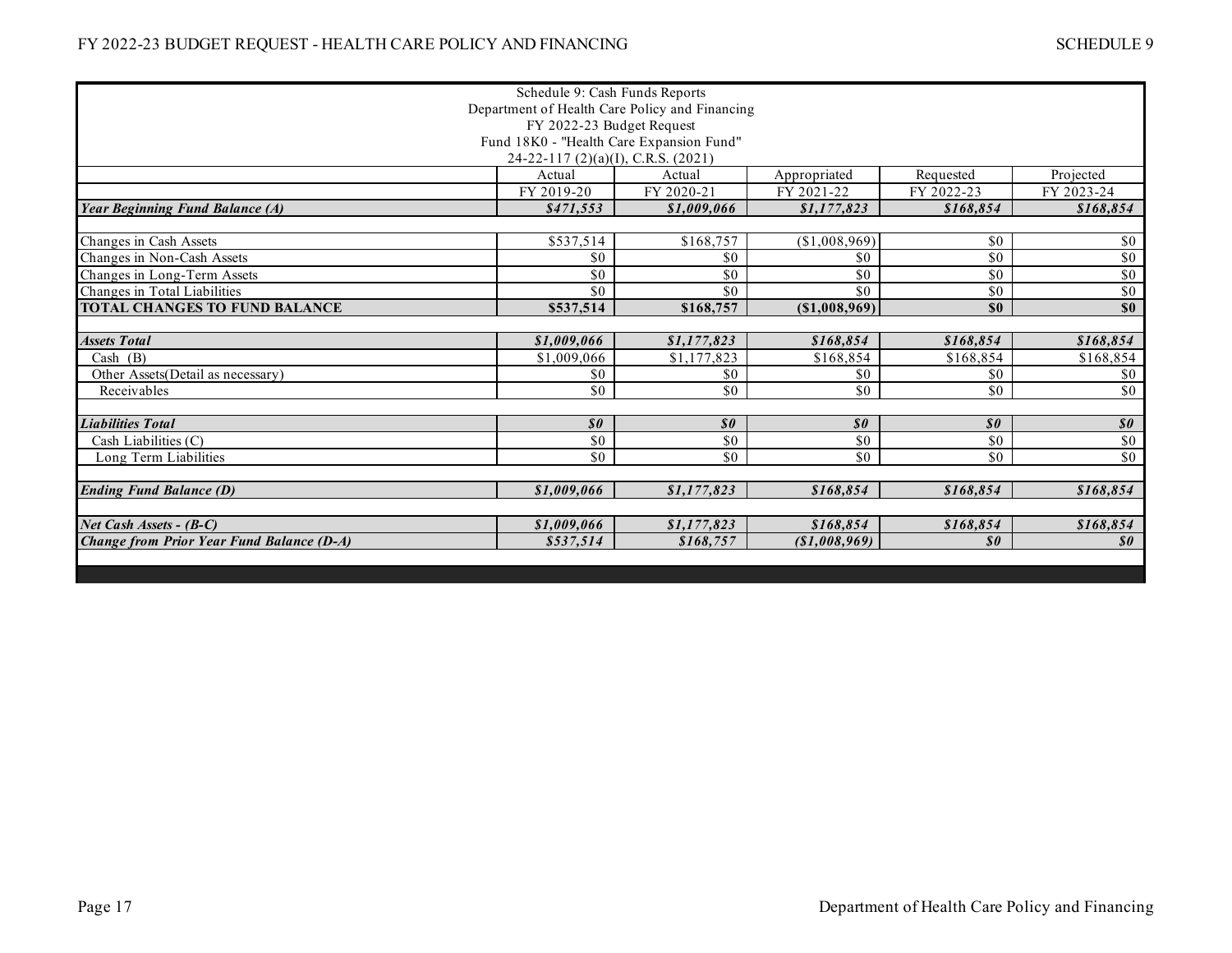| <b>Cash Flow Summary</b>                                                                                        |              |              |               |                 |                 |  |  |  |
|-----------------------------------------------------------------------------------------------------------------|--------------|--------------|---------------|-----------------|-----------------|--|--|--|
| Revenue Total                                                                                                   | \$60,729,482 | \$60,120,457 | \$61,384,736  | \$59,172,212    | \$58,512,112    |  |  |  |
| Fees                                                                                                            | \$0          | \$0          | \$0           | \$0             | \$0             |  |  |  |
| Cash                                                                                                            | \$60,563,132 | \$59,951,603 | \$61,215,882  | \$59,003,358    | \$58,343,258    |  |  |  |
| Interest                                                                                                        | \$166,349    | \$168,854    | \$168,854     | \$168,854       | \$168,854       |  |  |  |
|                                                                                                                 |              |              |               |                 |                 |  |  |  |
| <b>Expenses Total</b>                                                                                           | \$60,191,882 | \$59,951,605 | \$62,393,705  | \$59,172,212    | \$58,512,112    |  |  |  |
| Cash Expenditures                                                                                               | \$60,191,882 | \$59,951,605 | \$62,174,982  | \$62,174,982    | \$62,174,982    |  |  |  |
| Change Requests (If Applicable)                                                                                 |              |              |               |                 |                 |  |  |  |
| FY 2022-23 R-1 Medical Service Premiums                                                                         | \$0          | \$0          | \$218,723     | $(\$3,002,770)$ | $(\$3,662,870)$ |  |  |  |
| Net Cash Flow                                                                                                   | \$537,600    | \$168,852    | (\$1,008,969) | $\overline{50}$ | \$0             |  |  |  |
| Fund Expenditures Line Item Detail                                                                              | Actual       | Actual       | Appropriated  | Requested       | Projected       |  |  |  |
|                                                                                                                 | FY 2019-20   | FY 2020-21   | FY 2021-22    | FY 2022-23      | FY 2023-24      |  |  |  |
| (2) Medical Services Premiums                                                                                   |              |              |               |                 |                 |  |  |  |
| <b>Medical Services Premiums</b>                                                                                | \$60,191,881 | \$59,951,603 | \$62,174,980  | \$62,174,980    | \$62,174,980    |  |  |  |
| <b>Division Subtotal</b>                                                                                        | \$60,191,881 | \$59,951,603 | \$62,174,980  | \$62,174,980    | \$62,174,980    |  |  |  |
| FY 2022-23 R-1 Medical Service Premiums                                                                         | \$0          | \$0          | \$218,723     | $(\$3,002,770)$ | $(\$3,662,870)$ |  |  |  |
| <b>Division Subtotal with Decision Items</b>                                                                    | \$60,191,881 | \$59,951,603 | \$62,393,703  | \$59,172,210    | \$58,512,110    |  |  |  |
| (4) Office of Community Living                                                                                  |              |              |               |                 |                 |  |  |  |
| (A) Division of Intellectual and Developmental Disabilities, (2)<br>Program Costs, Adult Comprehensive Services | \$0          | \$1          | \$1           | \$1             | \$1             |  |  |  |
| <b>Division Subtotal</b>                                                                                        | \$0          | \$1          | \$1           | \$1             | \$1             |  |  |  |
| <b>Division Subtotal with Decision Items</b>                                                                    | \$0          | \$1          | \$1           | \$1             | \$1             |  |  |  |
| (5) Indigent Care Program                                                                                       |              |              |               |                 |                 |  |  |  |
| Children's Basic Health Plan Medical and Dental Costs                                                           | \$1          | \$1          | \$1           | \$1             | \$1             |  |  |  |
| <b>Division Subtotal</b>                                                                                        | \$1          | \$1          | \$1           | \$1             | \$1             |  |  |  |
| <b>Division Subtotal with Decision Items</b>                                                                    | \$1          | \$1          | \$1           | \$1             | \$1             |  |  |  |
| <b>TOTAL</b>                                                                                                    | \$60,191,882 | \$59,951,605 | \$62,174,982  | \$62,174,982    | \$62,174,982    |  |  |  |
| <b>TOTAL with Decision Items</b>                                                                                | \$60,191,882 | \$59,951,605 | \$62,393,705  | \$59,172,212    | \$58,512,112    |  |  |  |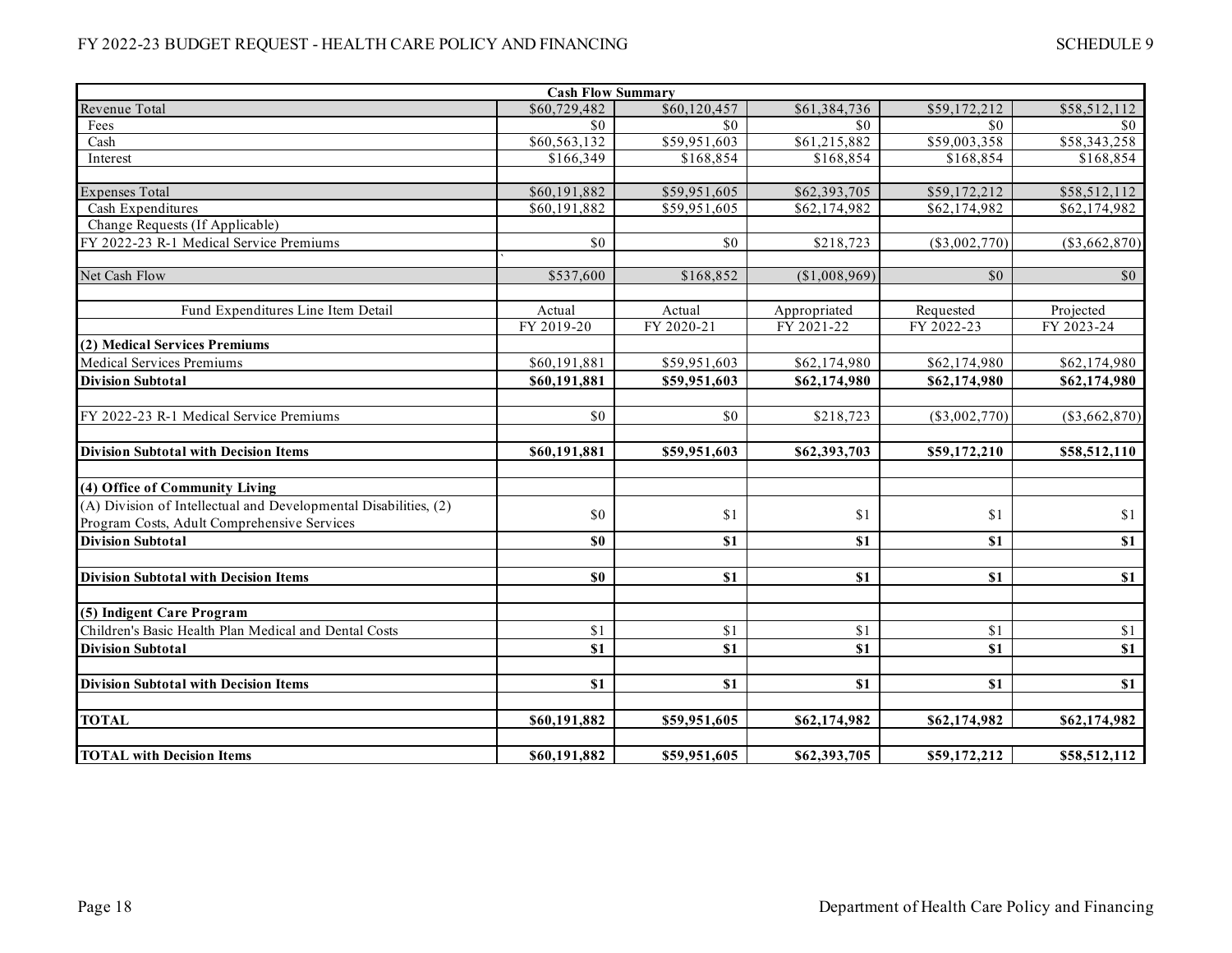| Cash Fund Reserve Balance                                                                                                                                       | Actual                                                                                                                                                                                                                                                                                                                                                                                                                                                                                                                                                                                                                                                                                                                                                                                                                                                                                                                                                                                                        | Actual      | Appropriated                                                                             | Requested    | Projected    |  |  |  |
|-----------------------------------------------------------------------------------------------------------------------------------------------------------------|---------------------------------------------------------------------------------------------------------------------------------------------------------------------------------------------------------------------------------------------------------------------------------------------------------------------------------------------------------------------------------------------------------------------------------------------------------------------------------------------------------------------------------------------------------------------------------------------------------------------------------------------------------------------------------------------------------------------------------------------------------------------------------------------------------------------------------------------------------------------------------------------------------------------------------------------------------------------------------------------------------------|-------------|------------------------------------------------------------------------------------------|--------------|--------------|--|--|--|
|                                                                                                                                                                 | FY 2019-20                                                                                                                                                                                                                                                                                                                                                                                                                                                                                                                                                                                                                                                                                                                                                                                                                                                                                                                                                                                                    | FY 2020-21  | FY 2021-22                                                                               | FY 2022-23   | FY 2023-24   |  |  |  |
| Uncommitted Fee Reserve Balance<br>(total reserve balance minus exempt assets and previously<br>appropriated funds; calculated based on % of revenue from fees) | \$0                                                                                                                                                                                                                                                                                                                                                                                                                                                                                                                                                                                                                                                                                                                                                                                                                                                                                                                                                                                                           | \$0         | \$0                                                                                      | \$0          | \$0          |  |  |  |
| Maximum/Alternative Fee Reserve Balance<br>(amount set in statute or 16.5% of last year's total expenses)                                                       | \$10,168,626                                                                                                                                                                                                                                                                                                                                                                                                                                                                                                                                                                                                                                                                                                                                                                                                                                                                                                                                                                                                  | \$9,931,660 | \$9,892,015                                                                              | \$10,258,872 | \$10,258,872 |  |  |  |
| <b>Excess Uncommitted Fee Reserve Balance</b>                                                                                                                   | \$0                                                                                                                                                                                                                                                                                                                                                                                                                                                                                                                                                                                                                                                                                                                                                                                                                                                                                                                                                                                                           | \$0\$       | \$0                                                                                      | \$0          | SO.          |  |  |  |
| <b>Compliance Plan (narrative)</b>                                                                                                                              | N/A                                                                                                                                                                                                                                                                                                                                                                                                                                                                                                                                                                                                                                                                                                                                                                                                                                                                                                                                                                                                           |             |                                                                                          |              |              |  |  |  |
| Cash Fund Narrative Information                                                                                                                                 |                                                                                                                                                                                                                                                                                                                                                                                                                                                                                                                                                                                                                                                                                                                                                                                                                                                                                                                                                                                                               |             |                                                                                          |              |              |  |  |  |
| Purpose/Background of Fund                                                                                                                                      | The purpose of the fund is to provide funding to expand eligibility in the Children's Basic Health Plan for<br>children and pregnant women from 185% to 200% of federal poverty level, fund enrollment in the<br>Children's Basic Health Plan above the FY 2003-04 level, to remove the asset test under the Medical<br>Assistance Program for children and families, to expand the number of children that can be enrolled in the<br>Children's Home and Community Based Service Program and the Children's Extensive Support Program, to<br>increase eligibility in the Medical Assistance Program to at least 60% of the federal poverty level for a parent<br>of a child who is eligible for the Medical Assistance Program or the Children's Basic Health Plan.<br>Additionally, the fund provides funding to reinstate presumptive eligibility to pregnant women under<br>Medicaid, fund Medicaid for certain legal immigrants, and expand Medicaid benefits to Foster Care children<br>through age 20. |             |                                                                                          |              |              |  |  |  |
| Fee Sources                                                                                                                                                     | There are no fees.                                                                                                                                                                                                                                                                                                                                                                                                                                                                                                                                                                                                                                                                                                                                                                                                                                                                                                                                                                                            |             |                                                                                          |              |              |  |  |  |
| Non-Fee Sources                                                                                                                                                 | The State Treasurer and State Controller transfer money into the fund from Tobacco Tax revenues received<br>with an allocation based on statutory percentages stated in $24-22-117$ (2)(a)(I), C.R.S.                                                                                                                                                                                                                                                                                                                                                                                                                                                                                                                                                                                                                                                                                                                                                                                                         |             |                                                                                          |              |              |  |  |  |
| Long Bill Groups Supported by Fund                                                                                                                              |                                                                                                                                                                                                                                                                                                                                                                                                                                                                                                                                                                                                                                                                                                                                                                                                                                                                                                                                                                                                               |             | (2) Medical Services Premiums; (4) Office of Community Living; (5) Indigent Care Program |              |              |  |  |  |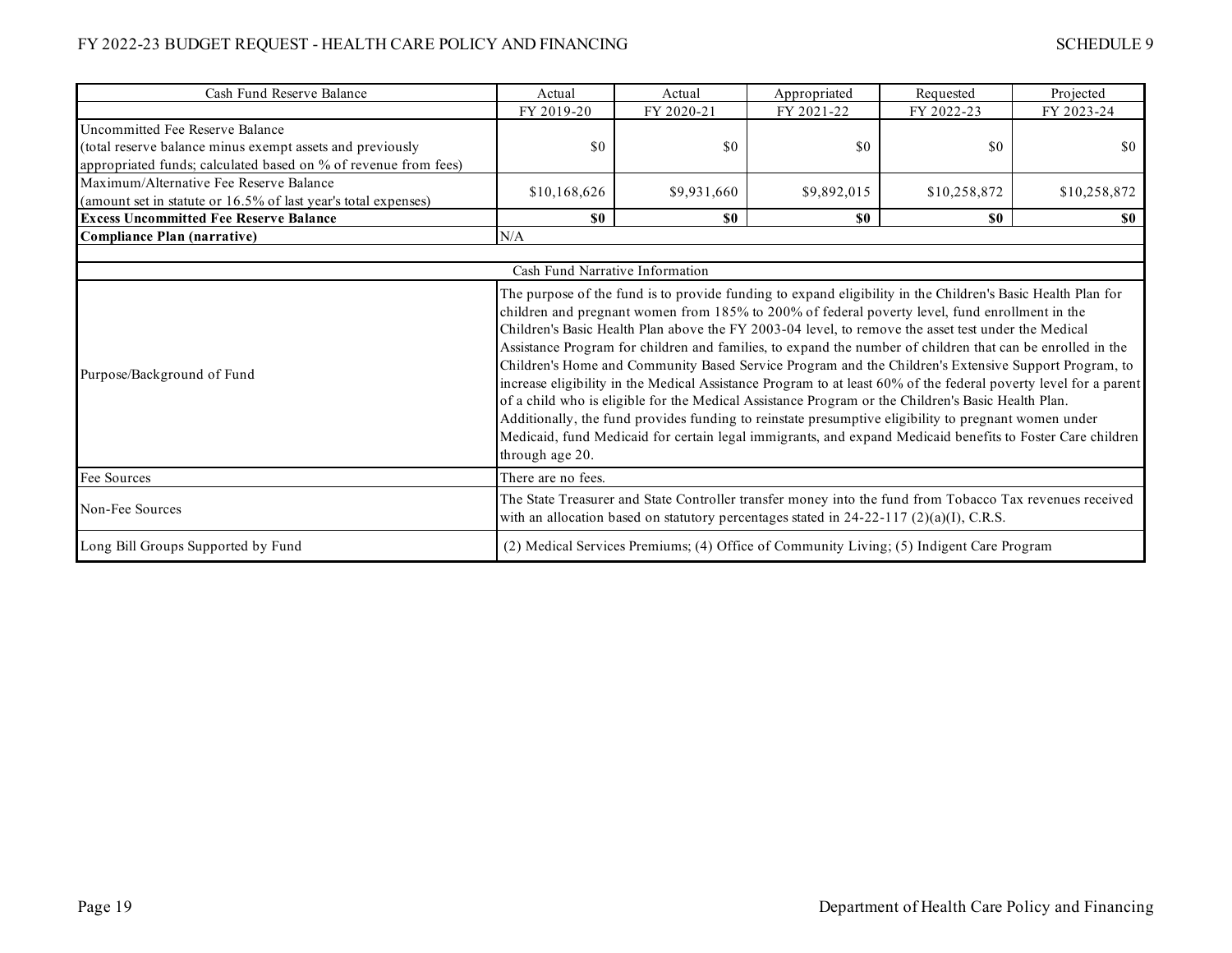| Schedule 9: Cash Funds Reports<br>Department of Health Care Policy and Financing |               |                 |                            |                            |                            |  |  |  |
|----------------------------------------------------------------------------------|---------------|-----------------|----------------------------|----------------------------|----------------------------|--|--|--|
| FY 2022-23 Budget Request                                                        |               |                 |                            |                            |                            |  |  |  |
| Fund 18L0- "Primary Care Fund"                                                   |               |                 |                            |                            |                            |  |  |  |
| 24-22-117 (2)(b)(I), C.R.S. (2021)                                               |               |                 |                            |                            |                            |  |  |  |
|                                                                                  | Actual        | Actual          | Appropriated               | Requested                  | Projected                  |  |  |  |
|                                                                                  | FY 2019-20    | FY 2020-21      | FY 2021-22                 | FY 2022-23                 | FY 2023-24                 |  |  |  |
| <b>Year Beginning Fund Balance (A)</b>                                           | \$195,096     | \$208,859       | \$116,485                  | \$68,935                   | \$126,042                  |  |  |  |
|                                                                                  |               |                 |                            |                            |                            |  |  |  |
| Changes in Cash Assets                                                           | $(\$321,479)$ | \$3,230,760     | $(\$7,454,768)$            | \$57,107                   | \$57,109                   |  |  |  |
| Changes in Non-Cash Assets                                                       | \$0           | \$0             | \$0                        | \$0                        | \$0                        |  |  |  |
| Changes in Long-Term Assets                                                      | (\$193,018)   | (\$5,347)       | \$0                        | \$0                        | \$0                        |  |  |  |
| Changes in Total Liabilities                                                     | \$528,260     | $(\$3,317,787)$ | \$7,407,218                | \$0                        | \$0                        |  |  |  |
| <b>TOTAL CHANGES TO FUND BALANCE</b>                                             | \$13,763      | (S92, 374)      | (S47, 550)                 | \$57,107                   | \$57,109                   |  |  |  |
|                                                                                  |               |                 |                            |                            |                            |  |  |  |
| <b>Assets Total</b>                                                              | \$4,298,290   | \$7,523,704     | \$68,935                   | \$126.042                  | \$183,151                  |  |  |  |
| Cash $(B)$                                                                       | \$4,292,943   | \$7,523,704     | \$68,935                   | \$126,042                  | \$183,151                  |  |  |  |
| Other Assets(Detail as necessary)                                                | \$0           | \$0             | \$0                        | \$0                        | \$0                        |  |  |  |
| Receivables                                                                      | \$5,347       | \$0             | \$0                        | \$0                        | \$0                        |  |  |  |
|                                                                                  |               |                 |                            |                            |                            |  |  |  |
| <b>Liabilities Total</b>                                                         | \$4,089,431   | \$7,407,218     | $\boldsymbol{\mathit{s0}}$ | $\boldsymbol{\mathit{s0}}$ | $\boldsymbol{\mathit{s0}}$ |  |  |  |
| Cash Liabilities (C)                                                             | \$4,089,431   | \$7,407,218     | \$0                        | \$0                        | \$0                        |  |  |  |
| Long Term Liabilities                                                            | \$0           | \$0             | \$0                        | \$0                        | \$0                        |  |  |  |
| <b>Ending Fund Balance (D)</b>                                                   | \$208,859     | \$116,485       | \$68,935                   | \$126,042                  | \$183,151                  |  |  |  |
| Net Cash Assets - (B-C)                                                          | \$203,512     | \$116,485       | \$68,935                   | \$126.042                  | \$183,151                  |  |  |  |
| Change from Prior Year Fund Balance (D-A)                                        | \$13,763      | (S92, 374)      | (S47, 550)                 | \$57,107                   | \$57,109                   |  |  |  |
|                                                                                  |               |                 |                            |                            |                            |  |  |  |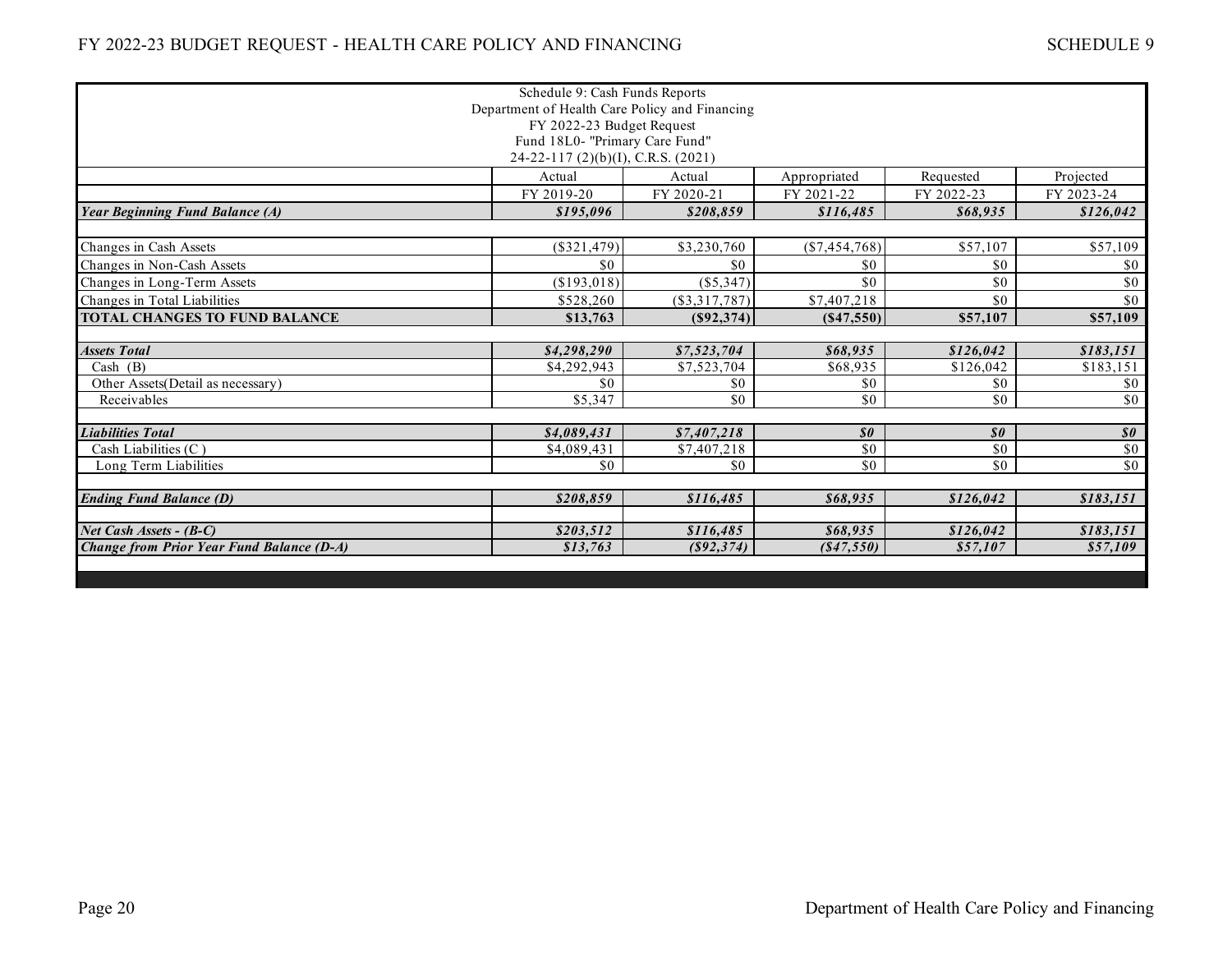| <b>Cash Flow Summary</b>                                         |              |                          |                          |                                                  |              |  |  |
|------------------------------------------------------------------|--------------|--------------------------|--------------------------|--------------------------------------------------|--------------|--|--|
| Revenue Total                                                    | \$25,129,080 | \$24,833,999             | \$23,983,095             | \$23,983,095                                     | \$23,983,095 |  |  |
| Fees                                                             | \$0          | \$0                      | \$0                      | \$0                                              | \$0          |  |  |
| Cash                                                             | \$25,015,207 | \$24,762,618             | \$23,914,160             | \$23,914,160                                     | \$23,914,160 |  |  |
| Interest                                                         | \$113,873    | \$71,381                 | \$68,935                 | \$68,935                                         | \$68,935     |  |  |
|                                                                  |              |                          |                          |                                                  |              |  |  |
| <b>Expenses Total</b>                                            | \$24,846,825 | \$24,666,536             | \$24,030,646             | \$23,925,988                                     | \$23,925,986 |  |  |
| Cash Expenditures                                                | \$24,846,825 | $\overline{$24,666,536}$ | $\overline{$24,030,646}$ | \$23,983,095                                     | \$23,983,095 |  |  |
| Change Requests (If Applicable)                                  |              |                          |                          |                                                  |              |  |  |
| FY 2022-23 R-12 Convert Contractor Resources to FTE              | \$0          | \$0                      | \$0                      | $(\$57,162)$                                     | $(\$57,162)$ |  |  |
| FY 2022-23 Non Prioritzed Requests                               | \$0          | \$0                      | \$0                      | \$55                                             | \$53         |  |  |
|                                                                  |              |                          |                          |                                                  |              |  |  |
| Net Cash Flow                                                    | \$282,255    | \$167,463                | $(\$47,551)$             | \$57,108                                         | \$57,110     |  |  |
|                                                                  |              |                          |                          |                                                  |              |  |  |
| Fund Expenditures Line Item Detail                               | Actual       | Actual                   | Appropriated             | Requested                                        | Projected    |  |  |
|                                                                  | FY 2019-20   | FY 2020-21               | FY 2021-22               | FY 2022-23                                       | FY 2023-24   |  |  |
| (1) Executive Director's Office                                  |              |                          |                          |                                                  |              |  |  |
| (A) General Administration, Personal Services                    | \$116,848    | \$142,890                | \$138,744                | \$141,918                                        | \$141,918    |  |  |
| (A) General Administration, Paid Family Medical Leave Initiative | \$0          | \$0                      | \$0                      | \$213                                            | \$213        |  |  |
| (A) General Administration, PERA Direct Distribution             | \$562        | \$0                      | \$2,421                  | \$2,001                                          | \$2,001      |  |  |
| (A) General Administration, Workers' Compensation                | \$331        | \$386                    | \$521                    | \$335                                            | \$335        |  |  |
| (A) General Administration, Operating Expenses                   | \$6,862      | \$6,862                  | \$6,862                  | \$6,862                                          | \$6,862      |  |  |
| (A) General Administration, Legal Services                       | \$4,033      | \$3,420                  | \$3,209                  | \$2,307                                          | \$2,307      |  |  |
| (A) General Administration, Administrative Law Judge Services    | \$1,992      | \$2,207                  | \$2,539                  | \$2,067                                          | \$2,067      |  |  |
| (A) General Administration, CORE Operations                      | \$419        | \$555                    | \$210                    | \$400                                            | \$400        |  |  |
| (F) Provider Audits and Services, Professional Audit Contracts   | \$101,130    | \$57,162                 | \$103,160                | \$103,160                                        | \$103,160    |  |  |
| (I) Indirect Cost Recoveries                                     | \$6,473      | \$5,976                  | \$7,838                  | \$7.502                                          | \$7,502      |  |  |
| <b>Division Subtotal</b>                                         | \$267,792    | \$259,043                | \$306,134                | \$308,436                                        | \$308,436    |  |  |
| FY 2022-23 R-12 Convert Contractor Resources to FTE              | \$0          | \$0                      | \$0                      | $(\$57,162)$                                     | $(\$57,162)$ |  |  |
| FY 2022-23 Non Prioritzed Requests                               | \$0          | \$0                      | \$0                      | \$55                                             | \$53         |  |  |
|                                                                  |              |                          |                          |                                                  |              |  |  |
| <b>Division Subtotal with Decision Items</b>                     | \$267,792    | \$259,043                | \$306,134                | \$251,329                                        | \$251,327    |  |  |
| (2) Medical Services Premiums                                    |              |                          |                          |                                                  |              |  |  |
| <b>Medical Services Premiums</b>                                 | \$0          | \$0                      | \$0                      | \$0                                              | \$0          |  |  |
| <b>Division Subtotal</b>                                         | \$0          | \$0                      | \$0                      | $\boldsymbol{\mathsf{s}}\boldsymbol{\mathsf{0}}$ | \$0          |  |  |
|                                                                  |              |                          |                          |                                                  |              |  |  |
| <b>Division Subtotal with Decision Items</b>                     | \$0          | \$0                      | S <sub>0</sub>           | S <sub>0</sub>                                   | \$0\$        |  |  |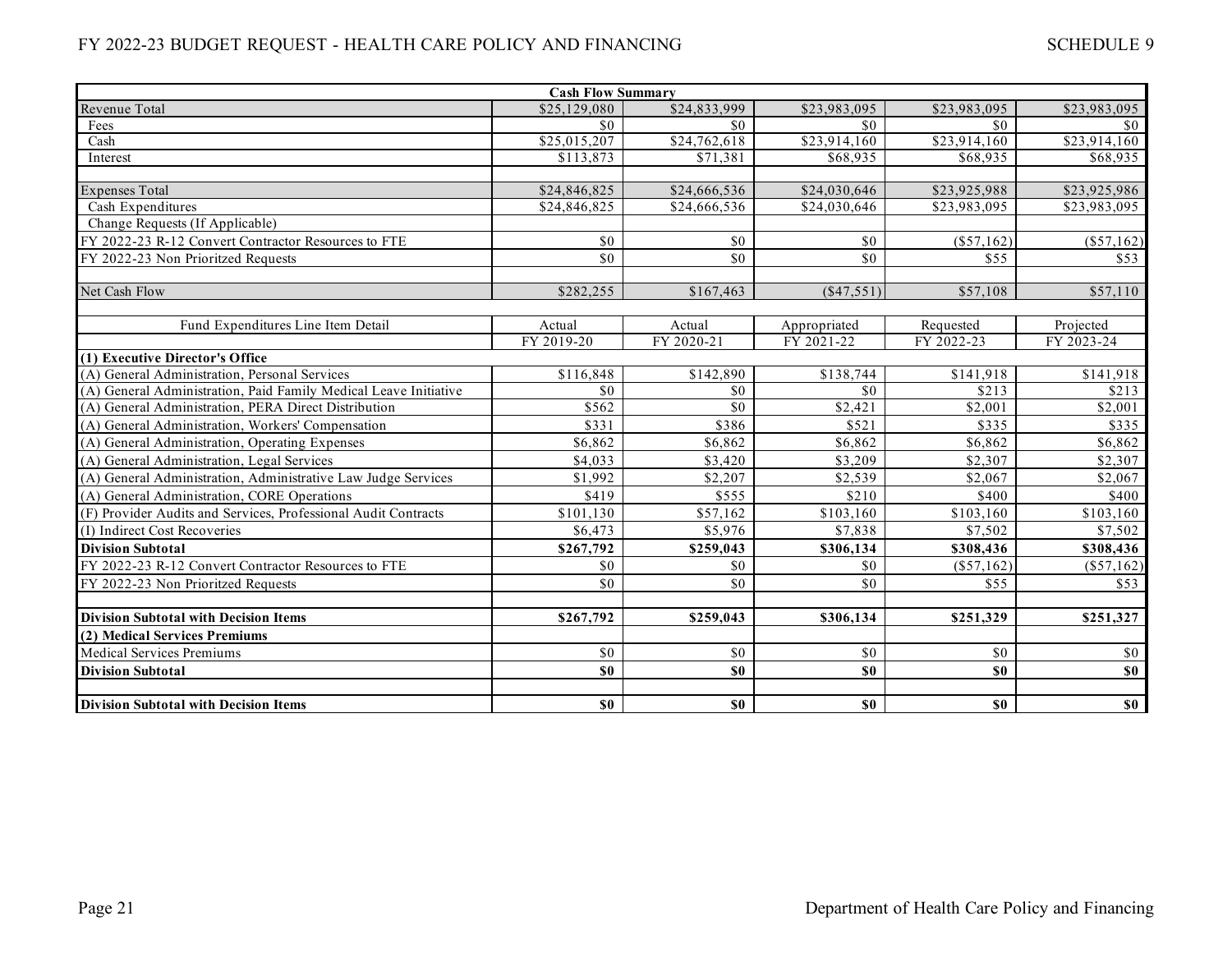| (5) Indigent Care Program                                       |                                                                                                                                                                                                                                                                                                                                                                                                                                                       |              |               |                |               |  |
|-----------------------------------------------------------------|-------------------------------------------------------------------------------------------------------------------------------------------------------------------------------------------------------------------------------------------------------------------------------------------------------------------------------------------------------------------------------------------------------------------------------------------------------|--------------|---------------|----------------|---------------|--|
| Primary Care Fund Program                                       | \$24,846,825                                                                                                                                                                                                                                                                                                                                                                                                                                          | \$24,666,536 | \$25,373,115  | \$25,373,115   | \$25,373,115  |  |
| Expected Restriction Due to Lack of Funding                     | \$0                                                                                                                                                                                                                                                                                                                                                                                                                                                   | \$0          | (\$1,342,469) | (\$1,390,020)  | (\$1,390,020) |  |
| <b>Division Subtotal</b>                                        | \$24,846,825                                                                                                                                                                                                                                                                                                                                                                                                                                          | \$24,666,536 | \$24,030,646  | \$23,983,095   | \$23,983,095  |  |
|                                                                 |                                                                                                                                                                                                                                                                                                                                                                                                                                                       |              |               |                |               |  |
| <b>Division Subtotal with Decision Items</b>                    | \$24,846,825                                                                                                                                                                                                                                                                                                                                                                                                                                          | \$24,666,536 | \$24,030,646  | \$23,983,095   | \$23,983,095  |  |
|                                                                 |                                                                                                                                                                                                                                                                                                                                                                                                                                                       |              |               |                |               |  |
| <b>TOTAL</b>                                                    | \$24,846,825                                                                                                                                                                                                                                                                                                                                                                                                                                          | \$24,666,536 | \$24,030,646  | \$23,983,095   | \$23,983,095  |  |
|                                                                 |                                                                                                                                                                                                                                                                                                                                                                                                                                                       |              |               |                |               |  |
| <b>TOTAL with Decision Items</b>                                | \$25,114,617                                                                                                                                                                                                                                                                                                                                                                                                                                          | \$24,925,579 | \$24,336,780  | \$24,234,424   | \$24,234,422  |  |
| Cash Fund Reserve Balance                                       | Actual                                                                                                                                                                                                                                                                                                                                                                                                                                                | Actual       | Appropriated  | Requested      | Projected     |  |
|                                                                 | FY 2019-20                                                                                                                                                                                                                                                                                                                                                                                                                                            | FY 2020-21   | FY 2021-22    | FY 2022-23     | FY 2023-24    |  |
| Uncommitted Fee Reserve Balance                                 |                                                                                                                                                                                                                                                                                                                                                                                                                                                       |              |               |                |               |  |
| (total reserve balance minus exempt assets and previously       | \$0                                                                                                                                                                                                                                                                                                                                                                                                                                                   | \$0          | \$0           | \$0            | \$0           |  |
| appropriated funds; calculated based on % of revenue from fees) |                                                                                                                                                                                                                                                                                                                                                                                                                                                       |              |               |                |               |  |
| Maximum/Alternative Fee Reserve Balance                         |                                                                                                                                                                                                                                                                                                                                                                                                                                                       |              |               |                |               |  |
| (amount set in statute or 16.5% of last year's total expenses)  | \$4,152,748                                                                                                                                                                                                                                                                                                                                                                                                                                           | \$4,099,726  | \$4,069,978   | \$3,965,057    | \$3,957,211   |  |
| <b>Excess Uncommitted Fee Reserve Balance</b>                   | \$0                                                                                                                                                                                                                                                                                                                                                                                                                                                   | \$0          | \$0           | S <sub>0</sub> | $\$0$         |  |
| Compliance Plan (narrative)                                     | N/A                                                                                                                                                                                                                                                                                                                                                                                                                                                   |              |               |                |               |  |
|                                                                 |                                                                                                                                                                                                                                                                                                                                                                                                                                                       |              |               |                |               |  |
|                                                                 | Cash Fund Narrative Information                                                                                                                                                                                                                                                                                                                                                                                                                       |              |               |                |               |  |
| Purpose/Background of Fund                                      | The purpose of the fund is to provide financing for comprehensive primary care provided by eligible<br>providers beginning in FY 2005-06. This financing arrangement was created with the passage of HB 05-1262.<br>This funding partially compensates federally qualified health centers, school based health centers, certified<br>rural health clinics, and other such entities that provide uncompensated care to indigent and uninsured clients. |              |               |                |               |  |
| Fee Sources                                                     | There are no fees.                                                                                                                                                                                                                                                                                                                                                                                                                                    |              |               |                |               |  |
| Non-Fee Sources                                                 | Funding contingent on the amount of tobacco tax revenue collected, as annually appropriated by the General<br>Assembly.                                                                                                                                                                                                                                                                                                                               |              |               |                |               |  |
| Long Bill Groups Supported by Fund                              | (1) Executive Director's Office; (5) Indigent Care Program                                                                                                                                                                                                                                                                                                                                                                                            |              |               |                |               |  |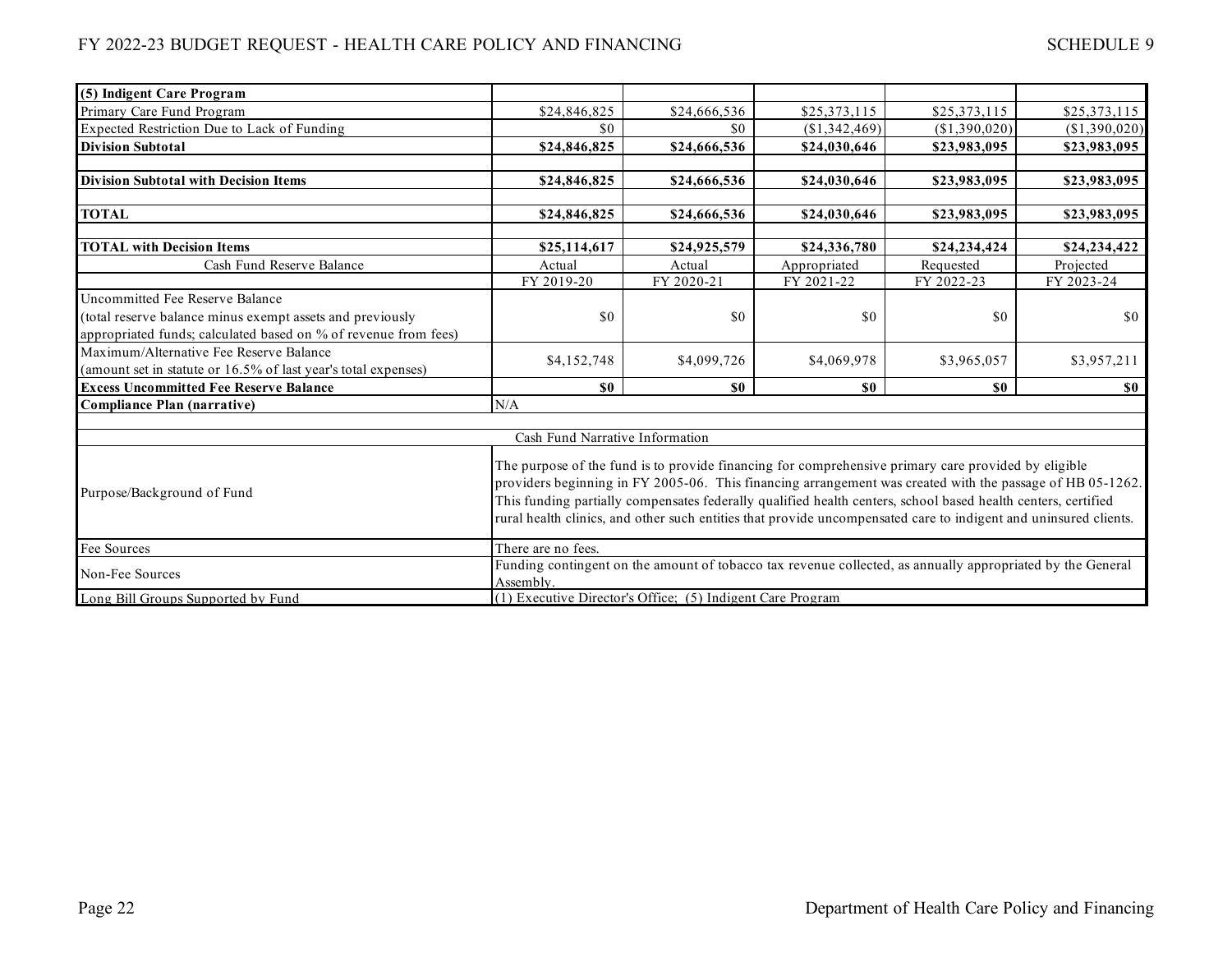|                                                | Schedule 9: Cash Funds Reports                    |               |                            |                            |                                                          |  |
|------------------------------------------------|---------------------------------------------------|---------------|----------------------------|----------------------------|----------------------------------------------------------|--|
| Department of Health Care Policy and Financing |                                                   |               |                            |                            |                                                          |  |
| FY 2022-23 Budget Request                      |                                                   |               |                            |                            |                                                          |  |
|                                                | Fund 22X0 - "Medicaid Nursing Facility Cash Fund" |               |                            |                            |                                                          |  |
| $25.5 - 6 - 203$ (2)(a), C.R.S. (2021)         |                                                   |               |                            |                            |                                                          |  |
|                                                | Actual                                            | Actual        | Appropriated               | Requested                  | Projected                                                |  |
|                                                | FY 2019-20                                        | FY 2020-21    | FY 2021-22                 | FY 2022-23                 | FY 2023-24                                               |  |
| <b>Year Beginning Fund Balance (A)</b>         | \$1,524,084                                       | \$1,290,968   | \$1,278,108                | \$876.709                  | \$808,857                                                |  |
|                                                |                                                   |               |                            |                            |                                                          |  |
| Changes in Cash Assets                         | \$988,068                                         | (\$1,852,949) | ( \$688, 513)              | $($ \$67,853) $ $          | ( \$62, 816)                                             |  |
| Changes in Non-Cash Assets                     | \$0                                               | \$0           | \$0                        | \$0                        | \$0                                                      |  |
| Changes in Long-Term Assets                    | \$26,356                                          | \$18,997      | $(*73,913)$                | \$0                        | \$0                                                      |  |
| Changes in Total Liabilities                   | (\$1,247,540)                                     | \$1,821,093   | \$361,028                  | \$0                        | \$0                                                      |  |
| TOTAL CHANGES TO FUND BALANCE                  | (S233, 116)                                       | ( \$12, 860)  | (S401, 398)                | (S67, 853)                 | (S62, 816)                                               |  |
|                                                |                                                   |               |                            |                            |                                                          |  |
| <b>Assets Total</b>                            | \$3,473,088                                       | \$1,639,136   | \$876,710                  | \$808.857                  | \$746.041                                                |  |
| Cash $(B)$                                     | \$3,418,173                                       | \$1,565,223   | \$876,710                  | \$808,857                  | \$746,041                                                |  |
| Other Assets(Detail as necessary)              | \$0                                               | \$0           | \$0                        | $\$0$                      | \$0                                                      |  |
| Receivables                                    | \$54,916                                          | \$73,913      | \$0                        | \$0                        | \$0                                                      |  |
|                                                |                                                   |               |                            |                            |                                                          |  |
| <b>Liabilities Total</b>                       | \$2,182,121                                       | \$361,028     | $\boldsymbol{\mathit{s0}}$ | $\boldsymbol{\mathit{s0}}$ | $\overline{\boldsymbol{\mathcal{S}}\boldsymbol{\theta}}$ |  |
| Cash Liabilities (C)                           | \$2,182,121                                       | \$361,028     | \$0                        | \$0                        | \$0                                                      |  |
| Long Term Liabilities                          | \$0                                               | \$0           | \$0                        | \$0                        | \$0                                                      |  |
|                                                |                                                   |               |                            |                            |                                                          |  |
| <b>Ending Fund Balance (D)</b>                 | \$1,290,968                                       | \$1,278,108   | \$876,709                  | \$808,857                  | \$746,041                                                |  |
|                                                |                                                   |               |                            |                            |                                                          |  |
| Net Cash Assets - (B-C)                        | \$1,236,052                                       | \$1,204,195   | \$876,709                  | \$808.857                  | \$746.041                                                |  |
| Change from Prior Year Fund Balance (D-A)      | ( \$233, 116)                                     | (\$12,860)    | ( \$401,399)               | (867, 852)                 | ( \$62, 816)                                             |  |
|                                                |                                                   |               |                            |                            |                                                          |  |
|                                                |                                                   |               |                            |                            |                                                          |  |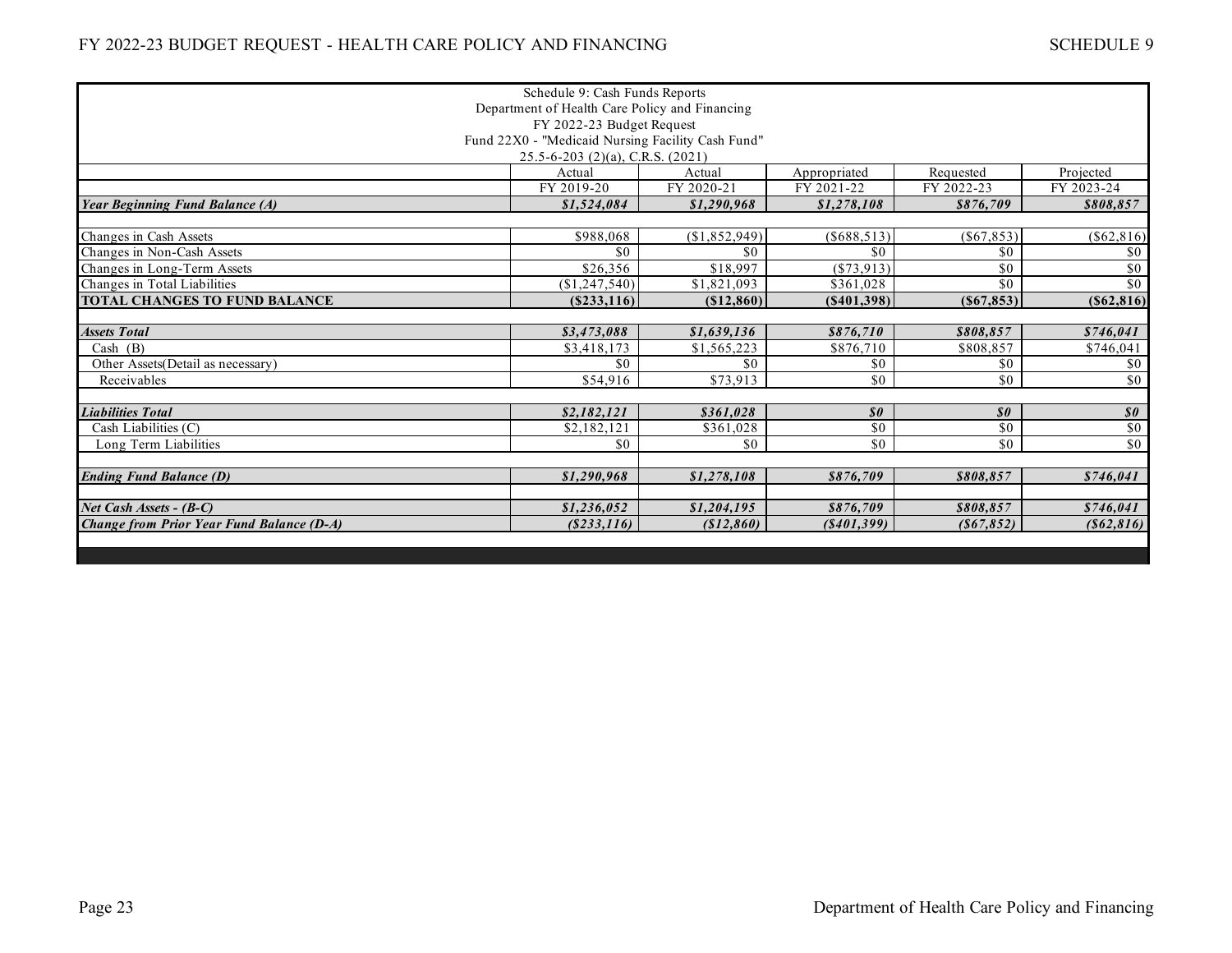| <b>Cash Flow Summary</b>                                              |                |                 |                    |               |              |  |  |
|-----------------------------------------------------------------------|----------------|-----------------|--------------------|---------------|--------------|--|--|
| Revenue Total                                                         | \$57,972,555   | \$59,468,044    | \$56,429,400       | \$60,971,757  | \$62,533,759 |  |  |
| Fees                                                                  | \$57,932,274   | \$59,397,025    | \$56,359,088       | \$60,923,528  | \$62,489,262 |  |  |
| Cash                                                                  | \$0            | \$0\$           | \$0                | \$0           | \$0          |  |  |
| Interest                                                              | \$40,281       | \$71,019        | \$70,312           | \$48,230      | \$44,497     |  |  |
|                                                                       |                |                 |                    |               |              |  |  |
| <b>Expenses Total</b>                                                 | \$58,196,703   | \$59,479,593    | \$56,756,885       | \$61,039,610  | \$62,596,575 |  |  |
| Cash Expenditures                                                     | \$58,196,703   | \$59,479,593    | \$59,092,288       | \$55,466,885  | \$55,466,885 |  |  |
| Change Requests (If Applicable)                                       |                |                 |                    |               |              |  |  |
| FY 2022-23 R-1 Medical Services Premiums                              | \$0            | \$0             | (\$2,335,403)      | \$5,572,611   | \$7,129,579  |  |  |
| FY 2022-23 Non Prioritzed Requests                                    | \$0            | \$0             | \$0                | \$114         | \$111        |  |  |
|                                                                       |                |                 |                    |               |              |  |  |
| Net Cash Flow                                                         | $($ \$224,148) | (\$11,549)      | $($ \$327,485) $ $ | $($ \$67,853) | ( \$62, 816) |  |  |
|                                                                       |                |                 |                    |               |              |  |  |
| Fund Expenditures Line Item Detail                                    | Actual         | Actual          | Appropriated       | Requested     | Projected    |  |  |
|                                                                       | FY 2019-20     | FY 2020-21      | FY 2021-22         | FY 2022-23    | FY 2023-24   |  |  |
| (1) Executive Director's Office                                       |                |                 |                    |               |              |  |  |
| (A) General Administration, Personal Services                         | \$234,337      | \$235,590       | \$271,764          | \$281,275     | \$281,275    |  |  |
| (A) General Administration, Paid Family Medical Leave Initiative      | \$0            | \$0             | \$0                | \$458         | \$458        |  |  |
| (A) General Administration, PERA Direct Distribution                  | \$2,027        | $\overline{50}$ | \$4,690            | \$4,308       | \$4,308      |  |  |
| (A) General Administration, Workers' Compensation                     | \$639          | \$745           | \$1,006            | \$643         | \$643        |  |  |
| (A) General Administration, Operating Expenses                        | \$13,200       | \$13,200        | \$13,200           | \$13,200      | \$13,200     |  |  |
| (A) General Administration, Legal Services                            | \$7,796        | \$6,611         | \$6,204            | \$5,094       | \$5,094      |  |  |
| (A) General Administration, Administrative Law Judge Services         | \$3,853        | \$4,268         | \$4,910            | \$3,962       | \$3,962      |  |  |
| (A) General Administration, CORE Operations                           | \$811          | \$1,073         | \$405              | \$767         | \$767        |  |  |
| (A) General Administration, General Professional Services and Special | \$0            | \$1             | \$1,250            | \$1,250       |              |  |  |
| Projects                                                              |                |                 |                    |               | \$1,250      |  |  |
| (E) Utilization and Quality Review Contracts, Professional Services   |                |                 |                    |               |              |  |  |
| Contracts                                                             | \$36,875       | \$35,250        | \$36,875           | \$36,875      | \$36,875     |  |  |
| (F) Provider Audits and Services, Professional Audit Contracts        | \$12,520       | \$5,250         | \$12,420           | \$12,420      | \$12,420     |  |  |
| (I) Indirect Cost Recoveries                                          | \$6,786        | \$11,502        | \$15,184           | \$16,157      | \$16,157     |  |  |
| <b>Division Subtotal</b>                                              | \$375,186      | \$390,029       | \$446,462          | \$457,100     | \$457,100    |  |  |
| FY 2022-23 Non Prioritzed Requests                                    | \$0            | \$0             | \$0                | \$114         | \$111        |  |  |
| <b>Division Subtotal with Decision Items</b>                          | \$375,186      | \$390,029       | \$446,462          | \$457,214     | \$457,211    |  |  |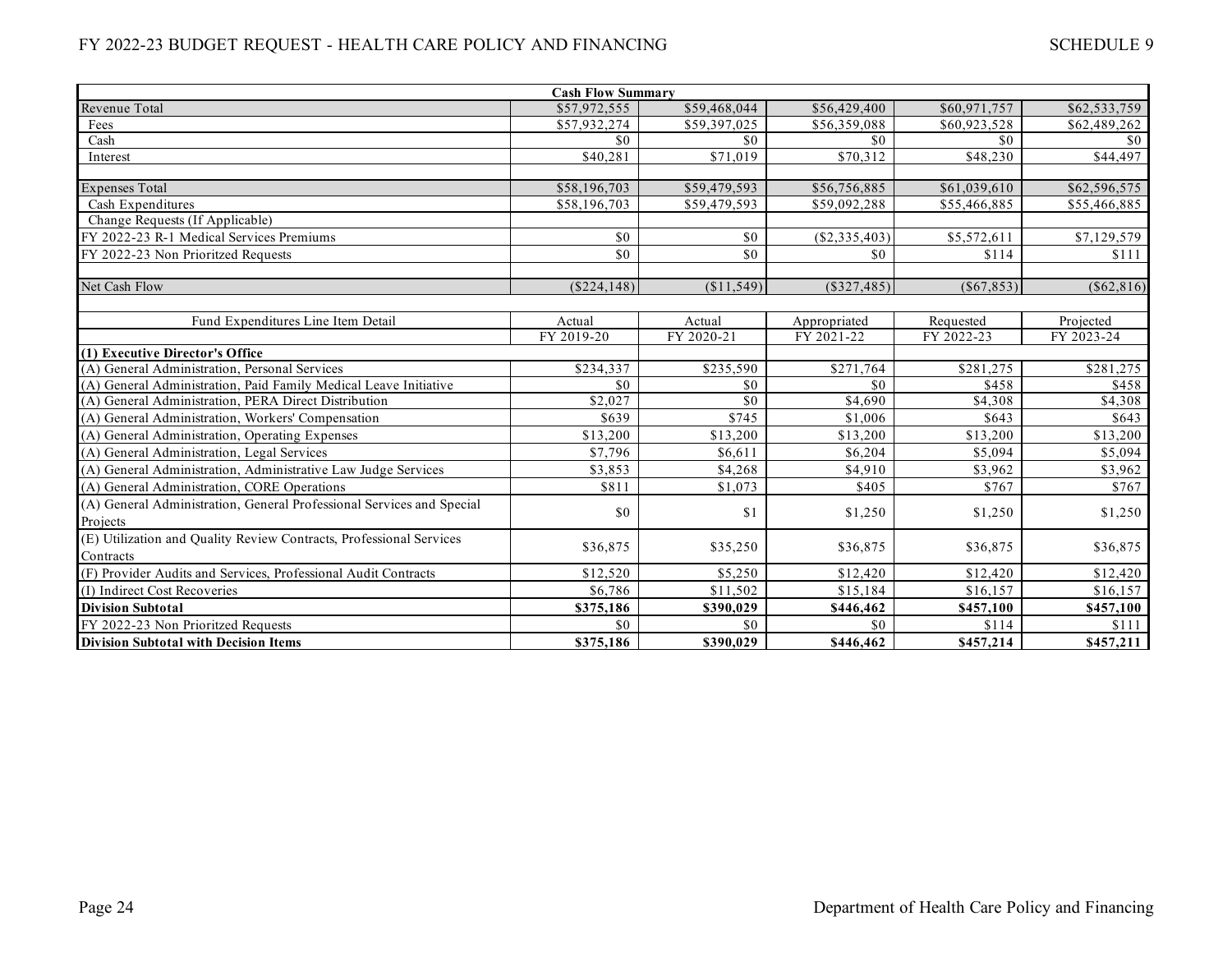| (2) Medical Services Premiums                                          |                                                                                                                                                                                                                                                                                                                                                                                                                                                                                                                                                                    |                                                                |                            |                                                                                                                                                                                                                                                                                                                                          |                         |  |
|------------------------------------------------------------------------|--------------------------------------------------------------------------------------------------------------------------------------------------------------------------------------------------------------------------------------------------------------------------------------------------------------------------------------------------------------------------------------------------------------------------------------------------------------------------------------------------------------------------------------------------------------------|----------------------------------------------------------------|----------------------------|------------------------------------------------------------------------------------------------------------------------------------------------------------------------------------------------------------------------------------------------------------------------------------------------------------------------------------------|-------------------------|--|
| <b>Medical Services Premiums</b>                                       | \$57,821,517                                                                                                                                                                                                                                                                                                                                                                                                                                                                                                                                                       | \$59,089,564                                                   | \$58,645,826               | \$55,009,785                                                                                                                                                                                                                                                                                                                             | \$55,009,785            |  |
| <b>Division Subtotal</b>                                               | \$57,821,517                                                                                                                                                                                                                                                                                                                                                                                                                                                                                                                                                       | \$59,089,564                                                   | \$58,645,826               | \$55,009,785                                                                                                                                                                                                                                                                                                                             | \$55,009,785            |  |
|                                                                        |                                                                                                                                                                                                                                                                                                                                                                                                                                                                                                                                                                    |                                                                |                            |                                                                                                                                                                                                                                                                                                                                          |                         |  |
| FY 2022-23 R-1 Medical Services Premiums                               | \$0                                                                                                                                                                                                                                                                                                                                                                                                                                                                                                                                                                | \$0                                                            | (\$2,335,403)              | \$5,572,611                                                                                                                                                                                                                                                                                                                              | \$7,129,579             |  |
| <b>Division Subtotal with Decision Items</b>                           | \$57,821,517                                                                                                                                                                                                                                                                                                                                                                                                                                                                                                                                                       | \$59,089,564                                                   | \$56,310,423               | \$60,582,396                                                                                                                                                                                                                                                                                                                             | \$62,139,364            |  |
| <b>TOTAL</b>                                                           | \$58,196,703                                                                                                                                                                                                                                                                                                                                                                                                                                                                                                                                                       | \$59,479,593                                                   | \$59,092,288               | \$55,466,885                                                                                                                                                                                                                                                                                                                             | \$55,466,885            |  |
|                                                                        |                                                                                                                                                                                                                                                                                                                                                                                                                                                                                                                                                                    |                                                                |                            |                                                                                                                                                                                                                                                                                                                                          |                         |  |
| <b>TOTAL</b> with Decision Items                                       | \$58,196,703                                                                                                                                                                                                                                                                                                                                                                                                                                                                                                                                                       | \$59,479,593                                                   | \$56,756,885               | \$61,039,610                                                                                                                                                                                                                                                                                                                             | \$62,596,575            |  |
| Cash Fund Reserve Balance                                              |                                                                                                                                                                                                                                                                                                                                                                                                                                                                                                                                                                    |                                                                |                            |                                                                                                                                                                                                                                                                                                                                          |                         |  |
|                                                                        | Actual<br>FY 2019-20                                                                                                                                                                                                                                                                                                                                                                                                                                                                                                                                               | Actual<br>FY 2020-21                                           | Appropriated<br>FY 2021-22 | Requested<br>FY 2022-23                                                                                                                                                                                                                                                                                                                  | Projected<br>FY 2023-24 |  |
| Uncommitted Fee Reserve Balance                                        |                                                                                                                                                                                                                                                                                                                                                                                                                                                                                                                                                                    |                                                                |                            |                                                                                                                                                                                                                                                                                                                                          |                         |  |
| (total reserve balance minus exempt assets and previously appropriated | \$1,290,071                                                                                                                                                                                                                                                                                                                                                                                                                                                                                                                                                        | \$1,276,582                                                    | \$875,617                  | \$808,217                                                                                                                                                                                                                                                                                                                                | \$745,510               |  |
| funds; calculated based on % of revenue from fees)                     |                                                                                                                                                                                                                                                                                                                                                                                                                                                                                                                                                                    |                                                                |                            |                                                                                                                                                                                                                                                                                                                                          |                         |  |
| Maximum/Alternative Fee Reserve Balance                                |                                                                                                                                                                                                                                                                                                                                                                                                                                                                                                                                                                    |                                                                |                            |                                                                                                                                                                                                                                                                                                                                          |                         |  |
| (amount set in statute or 16.5% of last year's total expenses)         | \$9,243,313                                                                                                                                                                                                                                                                                                                                                                                                                                                                                                                                                        | \$9,602,456                                                    | \$9,814,133                | \$9,750,228                                                                                                                                                                                                                                                                                                                              | \$9,152,036             |  |
| <b>Excess Uncommitted Fee Reserve Balance</b>                          | \$0                                                                                                                                                                                                                                                                                                                                                                                                                                                                                                                                                                | S <sub>0</sub>                                                 | S <sub>0</sub>             | S <sub>0</sub>                                                                                                                                                                                                                                                                                                                           | $\$0$                   |  |
| <b>Compliance Plan (narrative)</b>                                     | N/A                                                                                                                                                                                                                                                                                                                                                                                                                                                                                                                                                                |                                                                |                            |                                                                                                                                                                                                                                                                                                                                          |                         |  |
|                                                                        |                                                                                                                                                                                                                                                                                                                                                                                                                                                                                                                                                                    |                                                                |                            |                                                                                                                                                                                                                                                                                                                                          |                         |  |
|                                                                        | Cash Fund Narrative Information                                                                                                                                                                                                                                                                                                                                                                                                                                                                                                                                    |                                                                |                            |                                                                                                                                                                                                                                                                                                                                          |                         |  |
| Purpose/Background of Fund                                             | provider reimbursement appeals.                                                                                                                                                                                                                                                                                                                                                                                                                                                                                                                                    |                                                                |                            | Created through the passage of HB 08-1114, the purpose of the fund is to deposit nursing facility provider<br>fees, pay for the administrative costs of implementing new reimbursement rates, pay a portion of the new per<br>diem rates established under 25.5-6-202, C.R.S, and satisfy settlements or judgments from nursing facility |                         |  |
| Fee Sources                                                            | Provider fees collected pursuant to section 25.5-6-203, C.R.S. beginning July 1, 2008. The Department is<br>required to collect a Quality Assurance Fee from nursing facilities, including facilities that do not serve<br>Medicaid clients. Each year the fee is increased by inflation based on the national skilled nursing facility<br>market basket index determined by the Secretary of Health and Human Services for future years. In FY 2018-<br>19 the provider fee could not exceed \$14.80 and in FY 2019-20 the provider fee shall not exceed \$15.26. |                                                                |                            |                                                                                                                                                                                                                                                                                                                                          |                         |  |
| Non-Fee Sources                                                        | Monies in the Fund shall be subject to federal matching as authorized by federal law and subject to annual<br>appropriation by the General Assembly. All interest and income derived from the investment and deposit of<br>moneys in the fund shall be credited to the Fund.                                                                                                                                                                                                                                                                                       |                                                                |                            |                                                                                                                                                                                                                                                                                                                                          |                         |  |
| Long Bill Groups Supported by Fund                                     |                                                                                                                                                                                                                                                                                                                                                                                                                                                                                                                                                                    | (1) Executive Director's Office; (2) Medical Services Premiums |                            |                                                                                                                                                                                                                                                                                                                                          |                         |  |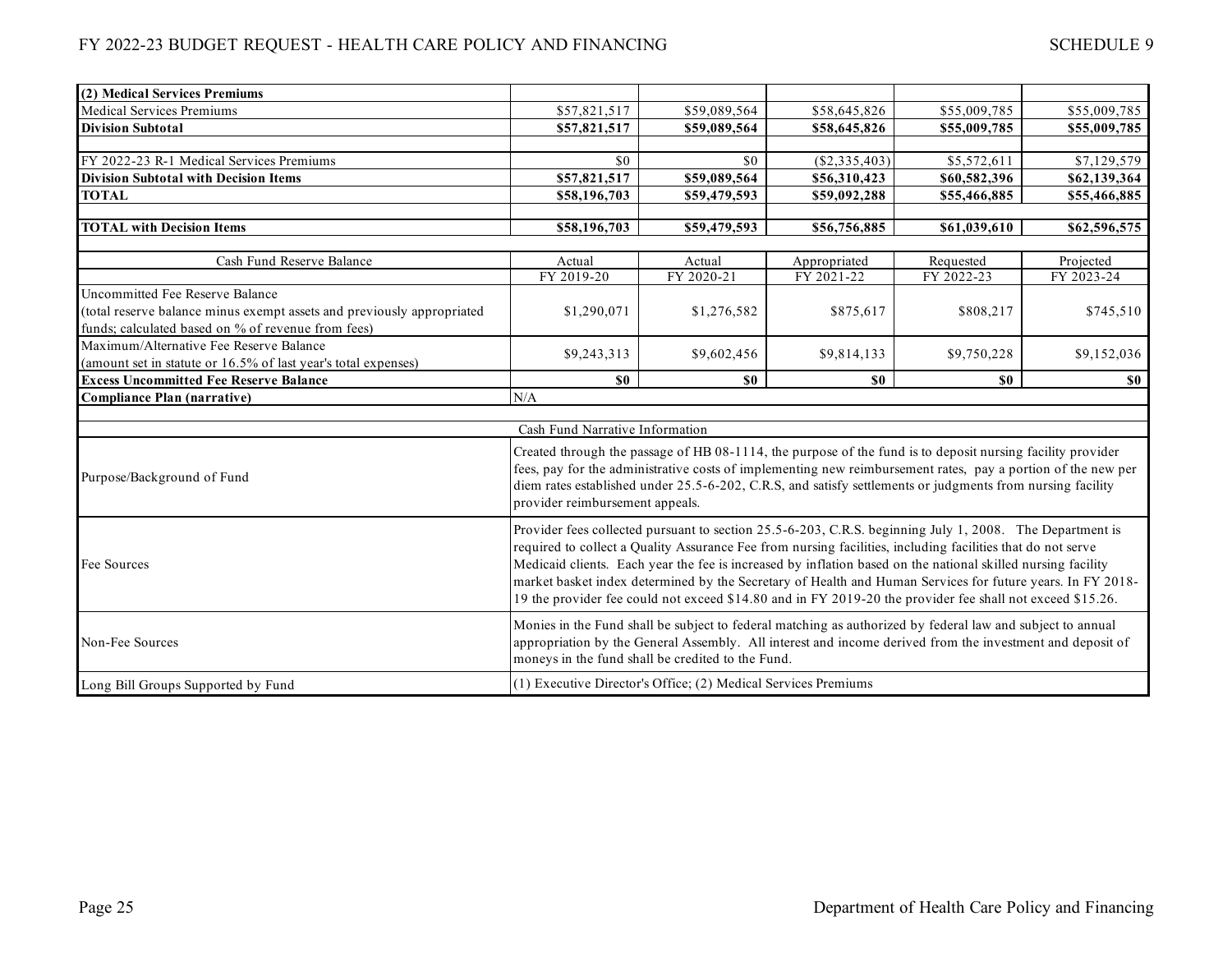|                                                  | Schedule 9: Cash Funds Reports                                         |            |                            |                            |                            |  |  |
|--------------------------------------------------|------------------------------------------------------------------------|------------|----------------------------|----------------------------|----------------------------|--|--|
| Department of Health Care Policy and Financing   |                                                                        |            |                            |                            |                            |  |  |
| FY 2022-23 Budget Request                        |                                                                        |            |                            |                            |                            |  |  |
|                                                  | Fund 23G0 - "Department of Health Care Policy and Financing Cash Fund" |            |                            |                            |                            |  |  |
| 25.5-1-109, 25.5-5-304(3)(C)(II) C.R.S. (2021)   |                                                                        |            |                            |                            |                            |  |  |
|                                                  | Actual                                                                 | Actual     | Appropriated               | Requested                  | Projected                  |  |  |
|                                                  | FY 2019-20                                                             | FY 2020-21 | FY 2021-22                 | FY 2022-23                 | FY 2023-24                 |  |  |
| <b>Year Beginning Fund Balance (A)</b>           | \$26,497                                                               | \$27,585   | \$175,007                  | \$349,597                  | \$297,892                  |  |  |
|                                                  |                                                                        |            |                            |                            |                            |  |  |
| Changes in Cash Assets                           | \$3,912                                                                | \$177,141  | \$114,784                  | $(\$51,704)$               | (S51,704)                  |  |  |
| Changes in Non-Cash Assets                       | \$0                                                                    | \$0        | \$0                        | \$0                        | \$0                        |  |  |
| Changes in Long-Term Assets                      | \$52                                                                   | \$573      | (\$1,763)                  | \$0                        | \$0                        |  |  |
| Changes in Total Liabilities                     | (S2, 876)                                                              | (\$30.292) | \$61.568                   | \$0                        | \$0                        |  |  |
| <b>TOTAL CHANGES TO FUND BALANCE</b>             | \$1,088                                                                | \$147,422  | \$174,590                  | (S51,704)                  | (S51,704)                  |  |  |
|                                                  |                                                                        |            |                            |                            |                            |  |  |
| <b>Assets Total</b>                              | \$58,862                                                               | \$236,575  | \$349,597                  | \$297,892                  | \$246,188                  |  |  |
| Cash (B)                                         | \$57,672                                                               | \$234,813  | \$349,597                  | \$297,892                  | \$246,188                  |  |  |
| Other Assets (Detail as necessary)               | \$0                                                                    | \$0        | \$0                        | \$0                        | \$0                        |  |  |
| Receivables                                      | \$1,190                                                                | \$1,763    | \$0                        | \$0                        | \$0                        |  |  |
|                                                  |                                                                        |            |                            |                            |                            |  |  |
| <b>Liabilities Total</b>                         | \$31,277                                                               | \$61.568   | $\boldsymbol{\mathit{s0}}$ | $\boldsymbol{\mathit{s0}}$ | $\boldsymbol{\mathit{s0}}$ |  |  |
| Cash Liabilities $(C)$                           | \$31,277                                                               | \$61,568   | \$0                        | \$0                        | \$0                        |  |  |
| <b>Accrued Pavroll Pavable</b>                   | \$0                                                                    | \$0        | \$0                        | \$0                        | \$0                        |  |  |
| Long Term Liabilities                            | \$0                                                                    | \$0        | \$0                        | \$0                        | \$0                        |  |  |
|                                                  |                                                                        |            |                            |                            |                            |  |  |
| <b>Ending Fund Balance (D)</b>                   | \$27,585                                                               | \$175,007  | \$349,597                  | \$297,892                  | \$246,188                  |  |  |
|                                                  |                                                                        |            |                            |                            |                            |  |  |
| Net Cash Assets - (B-C)                          | \$26,395                                                               | \$173,244  | \$349,597                  | \$297,892                  | \$246,188                  |  |  |
| <b>Change from Prior Year Fund Balance (D-A)</b> | \$1,088                                                                | \$147,422  | \$174,590                  | (S51,704)                  | (S51,704)                  |  |  |
|                                                  |                                                                        |            |                            |                            |                            |  |  |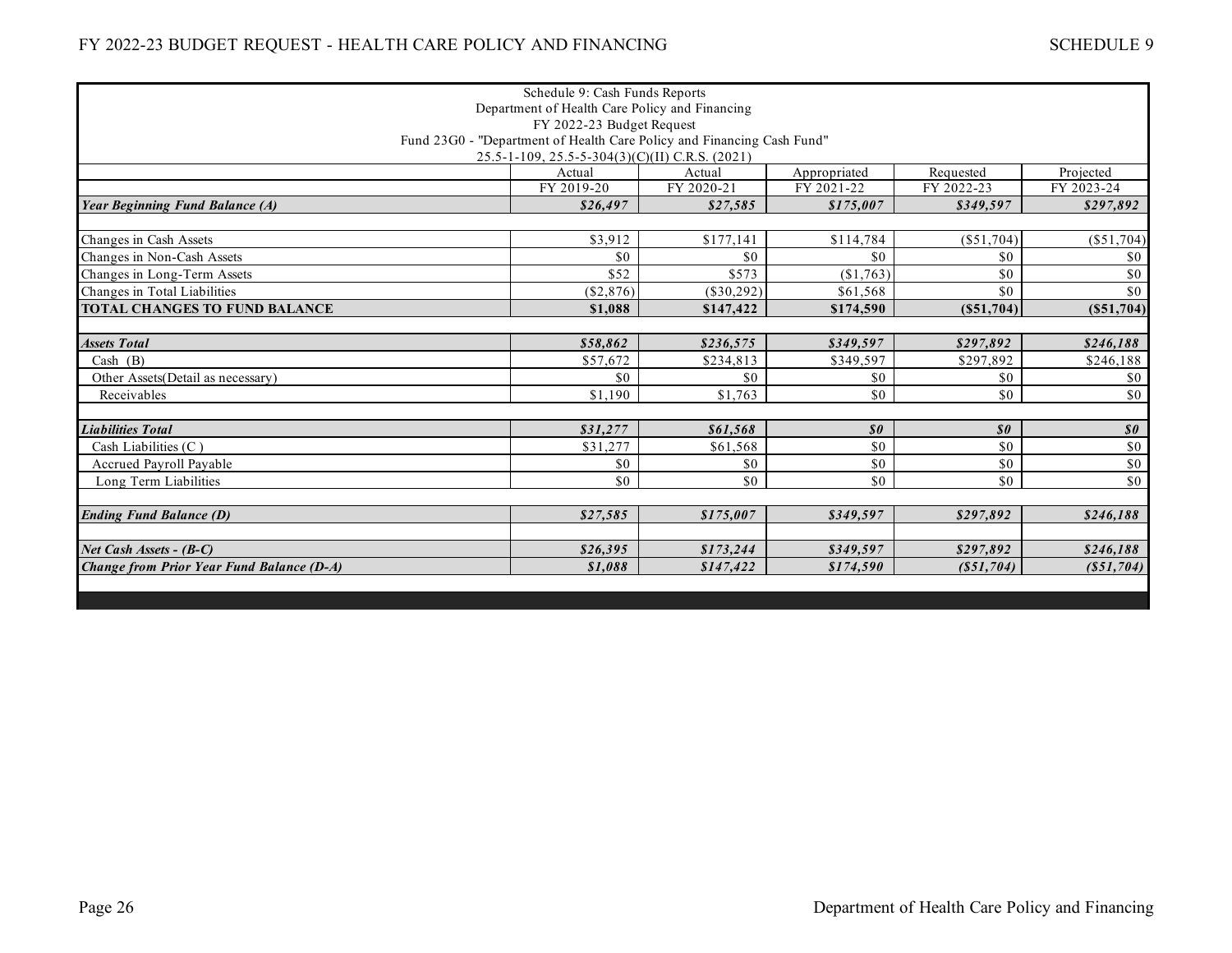| <b>Cash Flow Summary</b>                                            |            |                 |                   |                   |                 |  |  |
|---------------------------------------------------------------------|------------|-----------------|-------------------|-------------------|-----------------|--|--|
| Revenue Total                                                       | \$168,431  | \$332,380       | \$326,144         | \$326.144         | \$326,144       |  |  |
| Fees                                                                | \$158,064  | \$326,144       | $\sqrt{$326,144}$ | $\sqrt{$326,144}$ | \$326,144       |  |  |
| Other Fines                                                         | \$4.442    | \$6,216         | \$0               | \$0               | \$0             |  |  |
| <b>Accounts Payable Reversions</b>                                  | \$5,925    | \$20            | \$0               | \$0               | $\sqrt{50}$     |  |  |
| Federal Grant                                                       | \$0        | $\overline{50}$ | $\overline{50}$   | $\overline{50}$   | $\overline{50}$ |  |  |
| <b>Expenses Total</b>                                               | \$167,343  | \$184,958       | \$149,791         | \$377,848         | \$377,848       |  |  |
| Cash Expenditures                                                   | \$167,343  | \$184,958       | \$149,791         | \$149,791         | \$149,791       |  |  |
| Change Requests (If Applicable)                                     |            |                 |                   |                   |                 |  |  |
| FY 2022-23 R-14 MMIS Funding Adjustment and Contractor Conversion   | \$0        | \$0             | \$0               | \$228,057         | \$228,057       |  |  |
| Net Cash Flow                                                       | \$1,088    | \$147,422       | \$176,353         | (\$51,704)        | $(\$51,704)$    |  |  |
|                                                                     |            |                 |                   |                   |                 |  |  |
| Fund Expenditures Line Item Detail                                  | Actual     | Actual          | Appropriated      | Requested         | Projected       |  |  |
|                                                                     | FY 2019-20 | FY 2020-21      | FY 2021-22        | FY 2022-23        | FY 2023-24      |  |  |
| (1) Executive Director's Office                                     |            |                 |                   |                   |                 |  |  |
| (C) Information Technology Contracts and Projects, MMIS Maintenance | \$167,343  | \$159,647       | \$121,943         | \$121,943         | \$121,943       |  |  |
| and Projects - Includes Roll forward Amounts                        |            |                 |                   |                   |                 |  |  |
| <b>Division Subtotal</b>                                            | \$167,343  | \$159,647       | \$121,943         | \$121,943         | \$121,943       |  |  |
| FY 2022-23 R-14 MMIS Funding Adjustment and Contractor Conversion   | \$0        | \$0             | \$0               | \$228,057         | \$228,057       |  |  |
| <b>Division Subtotal with Decision Items</b>                        | \$167,343  | \$159,647       | \$121,943         | \$350,000         | \$350,000       |  |  |
| (6) Other Medical Services                                          |            |                 |                   |                   |                 |  |  |
| Senior Dental Program                                               | \$0        | \$25,311        | \$27,848          | \$27,848          | \$27,848        |  |  |
| <b>Division Subtotal</b>                                            | \$0        | \$25,311        | \$27,848          | \$27,848          | \$27,848        |  |  |
| <b>Division Subtotal with Decision Items</b>                        | \$0        | \$25,311        | \$27,848          | \$27,848          | \$27,848        |  |  |
| <b>TOTAL</b>                                                        | \$167,343  | \$184,958       | \$149,791         | \$149,791         | \$149,791       |  |  |
| <b>TOTAL with Decision Items</b>                                    | \$167,343  | \$184,958       | \$149,791         | \$377,848         | \$377,848       |  |  |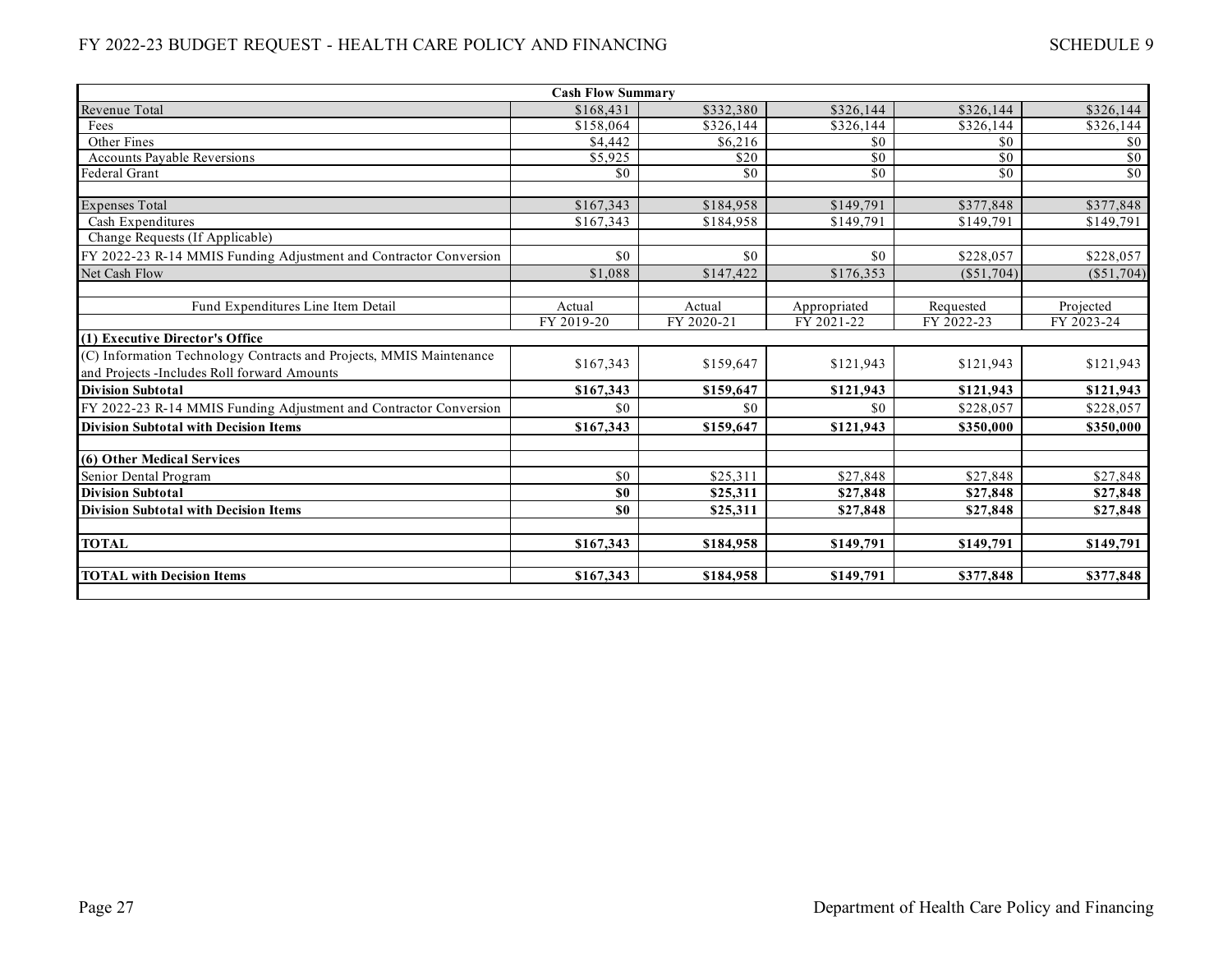| Cash Fund Reserve Balance                                              | Actual                                                                                                        | Actual     | Appropriated | Requested  | Projected  |  |  |
|------------------------------------------------------------------------|---------------------------------------------------------------------------------------------------------------|------------|--------------|------------|------------|--|--|
|                                                                        | FY 2019-20                                                                                                    | FY 2020-21 | FY 2021-22   | FY 2022-23 | FY 2023-24 |  |  |
| Uncommitted Fee Reserve Balance                                        |                                                                                                               |            |              |            |            |  |  |
| (total reserve balance minus exempt assets and previously appropriated | \$25,887                                                                                                      | \$171,724  | \$349,597    | \$297,892  | \$246,188  |  |  |
| funds; calculated based on % of revenue from fees)                     |                                                                                                               |            |              |            |            |  |  |
| Maximum/Alternative Fee Reserve Balance                                |                                                                                                               |            |              |            |            |  |  |
| (amount set in statute or 16.5% of last year's total expenses)         | \$17,334                                                                                                      | \$27,612   | \$30,518     | \$24,716   | \$24,716   |  |  |
| <b>Excess Uncommitted Fee Reserve Balance</b>                          | \$8,553                                                                                                       | \$144,112  | \$319,079    | \$273,176  | \$221,472  |  |  |
| <b>Compliance Plan (narrative)</b>                                     | N/A                                                                                                           |            |              |            |            |  |  |
|                                                                        | Cash Fund Narrative Information                                                                               |            |              |            |            |  |  |
|                                                                        | Created through the passage of HB 94-1193, the purpose of the fund is to collect fees or otherwise by the     |            |              |            |            |  |  |
| Purpose/Background of Fund                                             | Department. Moneys from the fund shall be appropriated by the General Assembly for the direct and indirect    |            |              |            |            |  |  |
|                                                                        | costs of the Department's duties as provided by law.                                                          |            |              |            |            |  |  |
|                                                                        | Fee Revenue currently consists of provider screening fee revenue which, pursuant to federal regulations under |            |              |            |            |  |  |
| Fee Sources                                                            | 42 CFR § 455.460, must be collected and spent on provider screening costs, with any remaining amount being    |            |              |            |            |  |  |
|                                                                        | refunded back to the federal government. This revenue is non-exempt Taxpayer Bill of Rights (TABOR) state     |            |              |            |            |  |  |
|                                                                        | revenue.                                                                                                      |            |              |            |            |  |  |
| Non-Fee Sources                                                        | The Department may receive any gifts, grants, or donations to be deposited into the fund and appropriations   |            |              |            |            |  |  |
|                                                                        | approved by the General Assembly.                                                                             |            |              |            |            |  |  |
| Long Bill Groups Supported by Fund                                     | $(1)$ Executive Director's Office; $(6)$ Other Medical Services                                               |            |              |            |            |  |  |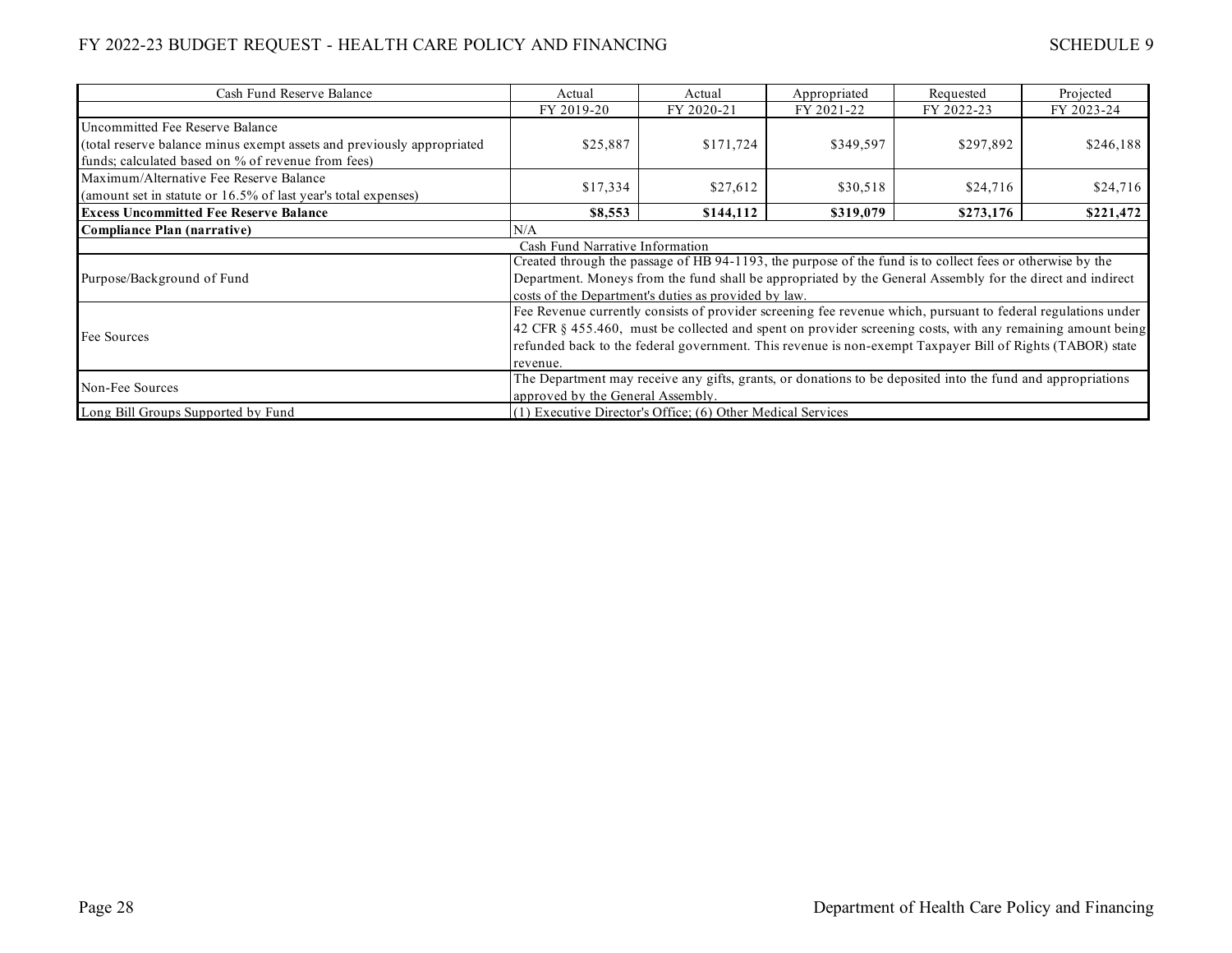|                                                | Schedule 9: Cash Funds Reports                                          |                 |                            |                            |                            |  |  |
|------------------------------------------------|-------------------------------------------------------------------------|-----------------|----------------------------|----------------------------|----------------------------|--|--|
| Department of Health Care Policy and Financing |                                                                         |                 |                            |                            |                            |  |  |
| FY 2022-23 Budget Request                      |                                                                         |                 |                            |                            |                            |  |  |
|                                                | Colorado Healthcare Affordability and Sustainability Enterprise         |                 |                            |                            |                            |  |  |
|                                                | Fund 2410 - "Healthcare Affordability and Sustainability Fee Cash Fund" |                 |                            |                            |                            |  |  |
|                                                | 25.5-4-402.4 (5), C.R.S. (2021)                                         |                 |                            |                            |                            |  |  |
|                                                | Actual                                                                  | Actual          | Appropriated               | Requested                  | Projected                  |  |  |
|                                                | FY 2019-20                                                              | FY 2020-21      | FY 2021-22                 | FY 2022-23                 | FY 2023-24                 |  |  |
| <b>Year Beginning Fund Balance (A)</b>         | \$25,964,280                                                            | \$76,970,760    | \$75,125,594               | \$75,127,218               | \$71,827,354               |  |  |
|                                                |                                                                         |                 |                            |                            |                            |  |  |
| Changes in Cash Assets                         | (\$126, 126, 122)                                                       | \$187,701,174   | $(\$23,066,150)$           | $(\$3,299,864)$            | (\$4,849,136)              |  |  |
| Changes in Non-Cash Assets                     | \$0                                                                     | \$13,780,681    | (\$13,780,681)             | \$0                        | \$0                        |  |  |
| Changes in Long-Term Assets                    | \$280,550,491                                                           | (\$132,786,325) | (S310, 358, 835)           | \$0                        | \$0                        |  |  |
| Changes in Total Liabilities                   | \$0                                                                     | \$0             | \$0                        | \$0                        | \$0                        |  |  |
| <b>TOTAL CHANGES TO FUND BALANCE</b>           | \$154,424,369                                                           | \$68,695,530    | (\$347,205,666)            | (S3, 299, 864)             | (S4, 849, 136)             |  |  |
|                                                |                                                                         |                 |                            |                            |                            |  |  |
| <b>Assets Total</b>                            | \$353,637,354                                                           | \$422,332,884   | \$75,127,218               | \$71,827,354               | \$66,978,218               |  |  |
| Cash $(B)$                                     | $(\$89,507,806)$                                                        | \$98,193,368    | \$75,127,218               | \$71,827,354               | \$66,978,218               |  |  |
| Other Assets(Detail as necessary)              | \$0                                                                     | \$13,780,681    | \$0                        | \$0                        | \$0                        |  |  |
| Receivables                                    | \$443,145,160                                                           | \$310,358,835   | \$0                        | \$0                        | \$0                        |  |  |
|                                                |                                                                         |                 |                            |                            |                            |  |  |
| <b>Liabilities Total</b>                       | \$276,666,594                                                           | \$347,207,290   | $\boldsymbol{\mathit{s0}}$ | $\boldsymbol{\mathit{s0}}$ | $\boldsymbol{\mathit{s0}}$ |  |  |
| Cash Liabilities $(C)$                         | \$0                                                                     | \$0             | \$0                        | \$0                        | \$0                        |  |  |
| Pavables                                       | \$276,564,972                                                           | \$346,997,824   | \$0                        | \$0                        | \$0                        |  |  |
| Long Term Liabilities                          | \$101,622                                                               | \$209,466       | \$0                        | \$0                        | \$0                        |  |  |
|                                                |                                                                         |                 |                            |                            |                            |  |  |
| <b>Ending Fund Balance (D)</b>                 | \$76,970,760                                                            | \$75,125,594    | \$75,127,218               | \$71,827,354               | \$66,978,218               |  |  |
| Net Cash Assets - (B-C)                        | $($ \$89,507,806)                                                       | \$98,193,368    | \$75,127,218               | \$71,827,354               | \$66,978,218               |  |  |
| Change from Prior Year Fund Balance (D-A)      | \$51,006,480                                                            | (\$1,845,166)   | \$1,624                    | $($ \$3,299,864 $)$        | ( \$4,849,136)             |  |  |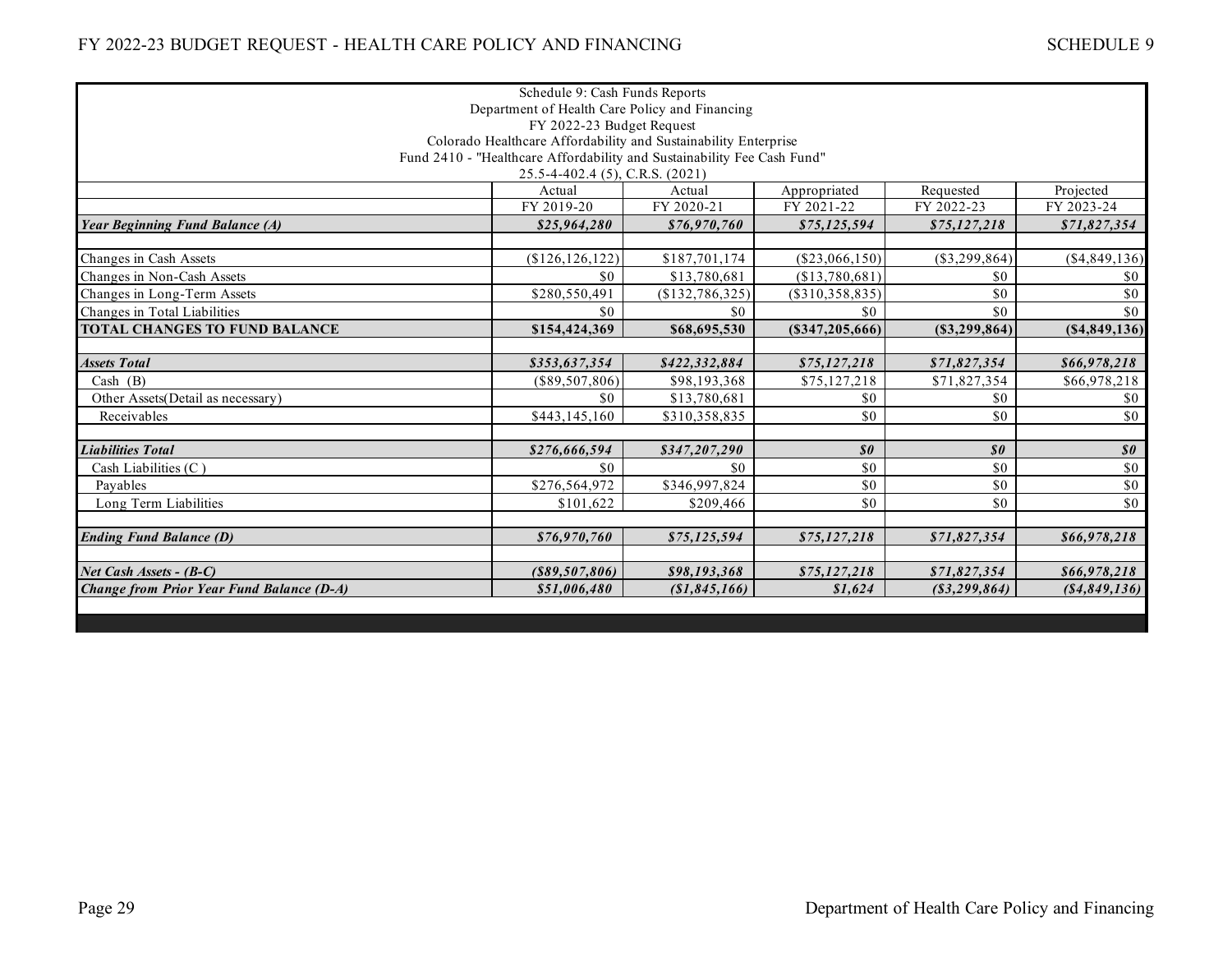| <b>Cash Flow Summary</b>                                       |                 |                 |                 |                 |                 |  |  |
|----------------------------------------------------------------|-----------------|-----------------|-----------------|-----------------|-----------------|--|--|
| Revenue Total                                                  | \$3,587,531,257 | \$4,164,783,611 | \$4,802,098,945 | \$4,602,239,482 | \$4,650,466,713 |  |  |
| Fees                                                           | \$936,354,718   | \$1,126,819,557 | \$1,155,020,406 | \$1,142,095,889 | \$1,157,401,169 |  |  |
| Interest                                                       | \$197,644       | \$2,090,289     | \$2,106,000     | \$2,060,556     | \$2,067,162     |  |  |
| Other                                                          | \$0             | \$27,664        | \$0             | \$0             | \$0             |  |  |
| <b>Federal Grants and Contracts</b>                            | \$2,650,210,358 | \$3,035,846,101 | \$3,644,972,539 | \$3,458,083,037 | \$3,490,998,382 |  |  |
| <b>Accounts Payable Reversions</b>                             | \$768,537       |                 | \$0             | \$0             | \$0             |  |  |
|                                                                |                 |                 |                 |                 |                 |  |  |
| <b>Expenses Total</b>                                          | \$885,730,432   | \$1,130,782,677 | \$1,157,124,782 | \$1,147,456,309 | \$1,164,317,467 |  |  |
| Cash Expenditures                                              | \$885,730,432   | \$1,130,782,677 | \$1,128,650,942 | \$1,096,953,704 | \$1,107,863,782 |  |  |
| Change Requests (If Applicable)                                |                 |                 |                 |                 |                 |  |  |
| FY 2022-23 R-1 Medical Services Premiums                       | \$0             | \$0             | \$18,351,742    | \$35,380,979    | \$35,406,678    |  |  |
| FY 2022-23 R-2 Behavioral Health Community Programs            | \$0             | \$0             | \$8,925,340     | \$5,222,752     | \$6,709,349     |  |  |
| FY 2022-23 R-3 Children's Basic Health Plan Medical and Dental | \$0             | \$0             | \$1,761,512     | \$5,678,982     | \$6,847,669     |  |  |
| Costs                                                          |                 |                 |                 |                 |                 |  |  |
| FY 2022-23 R-5 Office of Community Living                      | \$0             | \$0             | $(\$564,754)$   | \$956,424       | \$1,019,917     |  |  |
| FY 2022-23 R-07 Utilization Management                         | \$0             | \$0             | \$0             | \$116,559       | \$104,944       |  |  |
| FY 2022-23 R-08 County Administration, Oversight, and          | \$0             | \$0             | \$0             | \$270,252       | $(\$695,225)$   |  |  |
| Accountability                                                 |                 |                 |                 |                 |                 |  |  |
| FY 2022-23 R-10 Provider Rate Adjustments                      | \$0             | \$0             | \$0             | \$5,763,711     | \$6,353,933     |  |  |
| FY 2022-23 R-12 Convert Contractor Resources to FTE            | \$0             | \$0             | \$0             | $(\$2,468)$     | (\$4,462)       |  |  |
| FY 2022-23 R-14 MMIS Funding Adjustment and Contractor         | \$0             | \$0             | \$0             |                 |                 |  |  |
| Conversion                                                     |                 |                 |                 | (\$2,878,935)   | \$814,697       |  |  |
| FY 2022-23 R-06 Value Based Payments                           | \$0             | \$0             | \$0             | $(\$7,197)$     | (\$105,315)     |  |  |
| FY 2022-23 Non Prioritized Requests                            | \$0             | \$0             | \$0             | \$1,546         | \$1,500         |  |  |
|                                                                |                 |                 |                 |                 |                 |  |  |
| Net Cash Flow                                                  | \$2,701,800,825 | \$3,034,000,934 | \$3,644,974,163 | \$3,454,783,173 | \$3,486,149,246 |  |  |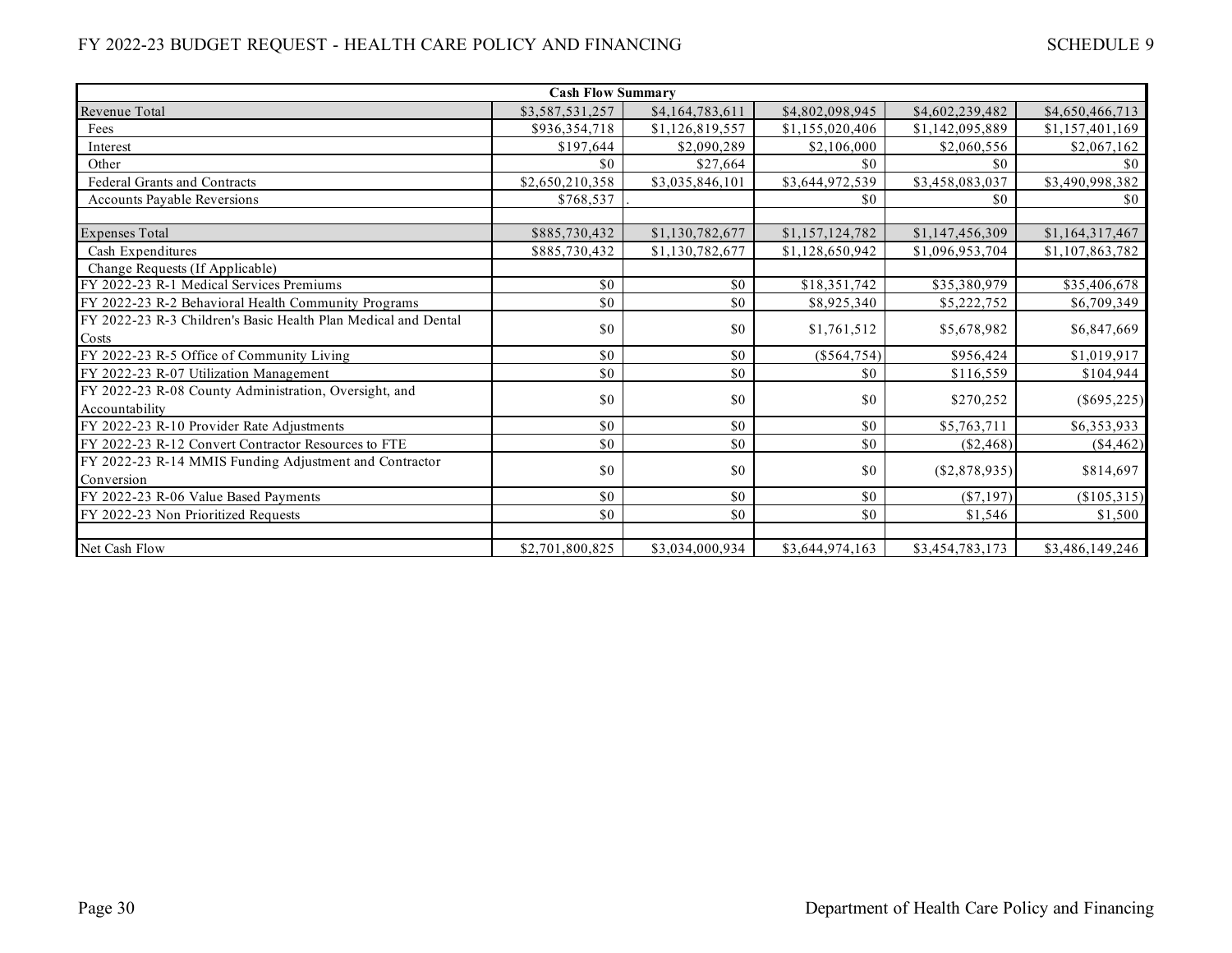| (A) General Administration, Paid Family Medical Leave Initiative                                      | \$0         | \$0         | \$0          | \$6,443      | \$6,443      |
|-------------------------------------------------------------------------------------------------------|-------------|-------------|--------------|--------------|--------------|
| (A) General Administration, PERA Direct Distribution                                                  | \$69,883    | \$0         |              | \$57,840     | \$57,840     |
| (A) General Administration, Workers' Compensation                                                     | \$6,898     | \$8,046     | \$10,872     | \$9,987      | \$9,987      |
| (A) General Administration, Operating Expenses                                                        | \$194,301   | \$179,180   | \$181,605    | \$194,255    | \$194,255    |
| (A) General Administration, Legal Services                                                            | \$155,818   | \$132,136   | \$123,997    | \$71,220     | \$71,220     |
| (A) General Administration, Administrative Law Judge Services                                         | \$41,582    | \$46,061    | \$52,994     | \$61,590     | \$61,590     |
| (A) General Administration, Payment to Risk Management and                                            | \$7,611     | \$6,907     | \$12,287     | \$27,550     | \$27,550     |
| Property Funds                                                                                        |             |             |              |              |              |
| (A) General Administration, Leased Space                                                              | \$163,341   | \$700,632   | \$174,701    | \$185,549    | \$185,549    |
| (A) General Administration, Capitol Complex Leased Space                                              | \$34,338    | \$11,577    | \$42,792     | \$44,965     | \$44,965     |
| (A) General Administration, Payments to OIT                                                           | \$729,485   | \$37,001    | \$704,214    | \$726,229    | \$726,229    |
| (A) General Administration, CORE Operations                                                           | \$8,752     | \$167,151   | \$4,374      | \$11,927     | \$11,927     |
| (A) General Administration, General Professional Services and<br><b>Special Contracts</b>             | \$2,113,981 | \$445,717   | \$3,064,525  | \$3,029,774  | \$3,029,774  |
| Subtotal                                                                                              | \$7,072,942 | \$5,412,111 | \$8,589,462  | \$9,304,816  | \$9,304,816  |
| (C) Information Technology Contracts and Projects, MMIS                                               |             |             |              |              |              |
| Maintenance and Projects -Includes Rollforward Amounts                                                | \$5,111,474 | \$1,097,011 | \$5,864,916  | \$2,903,658  | \$2,903,658  |
| (C) Information Technology Contracts and Projects, CBMS Operating                                     |             |             |              |              |              |
| and Contract Expenses                                                                                 | \$4,074,025 | \$4,116,089 | \$5,100,025  | \$5,085,826  | \$5,085,826  |
| (C) Information Technology Contracts and Projects, Colorado                                           |             |             |              |              |              |
| Benefits Management Systems, Health Care and Economic Security                                        | \$280,436   | \$263,786   | \$333,908    | \$333,908    | \$333,908    |
| <b>Staff Development Center</b>                                                                       |             |             |              |              |              |
| Subtotal                                                                                              | \$9,465,935 | \$5,476,886 | \$11,298,849 | \$8,323,392  | \$8,323,392  |
| (D) Eligibility Determinations and Client Services, Medical<br><b>Identification Cards</b>            | \$31,524    | \$33,899    | \$0          | \$171        |              |
| (D) Eligibility Determinations and Client Services, Contracts for                                     |             |             |              |              |              |
| <b>Special Eligibility Determinations</b>                                                             | \$429,464   | \$205,488   | \$1,264,068  | \$4,338,468  | \$4,338,468  |
| (D) Eligibility Determinations and Client Services, County<br>Administration                          | \$5,108,106 | \$4,959,738 | \$5,859,259  | \$6,084,559  | \$6,084,559  |
| (D) Eligibility Determinations and Client Services, Medical Assistance                                | \$362,558   | \$47,622    | \$402,984    | \$402,984    | \$402,984    |
| <b>Sites</b>                                                                                          |             |             |              |              |              |
| (D) Eligibility Determinations and Client Services, Customer Outreach                                 | \$336,621   | \$243,626   | \$336,621    | \$336,621    | \$336,621    |
| (D)Eligibility Determinations and Client Services, Centralized<br>Eligibility Vendor Contract Project | \$1,668,273 | \$1,269,117 | \$1,745,342  | \$1,765,381  | \$1,765,381  |
| (D) Eligibility Determinations and Client Services, Eligibility overflow                              |             |             |              |              |              |
| Processing Center                                                                                     | \$0         | \$0         | \$185,744    | \$190,849    | \$190,849    |
| (D)Eligibility Determinations and Client Services, Returned Mail                                      | \$0         | \$32,643    | \$206,183    | \$206,183    | \$206,183    |
| Processing                                                                                            |             |             |              |              |              |
| (D)Eligibility Determinations and Client Services, Work Number                                        | \$0         | \$3,548     | \$545,013    | \$545,013    | \$545,013    |
| Verification                                                                                          |             |             |              |              |              |
| Subtotal                                                                                              | \$7,936,546 | \$6,795,681 | \$10,545,214 | \$13,870,229 | \$13,870,058 |
| (E) Utilization and Quality Review Contracts, Professional Services                                   | \$981,508   | \$661,341   | \$1,376,366  | \$1,904,498  | \$1,904,498  |
| Contracts<br>(F) Provider Audits and Services, Professional Audit Contracts                           | \$412,779   | \$128,104   | \$404,395    | \$421,395    | \$421,395    |
|                                                                                                       |             |             |              |              |              |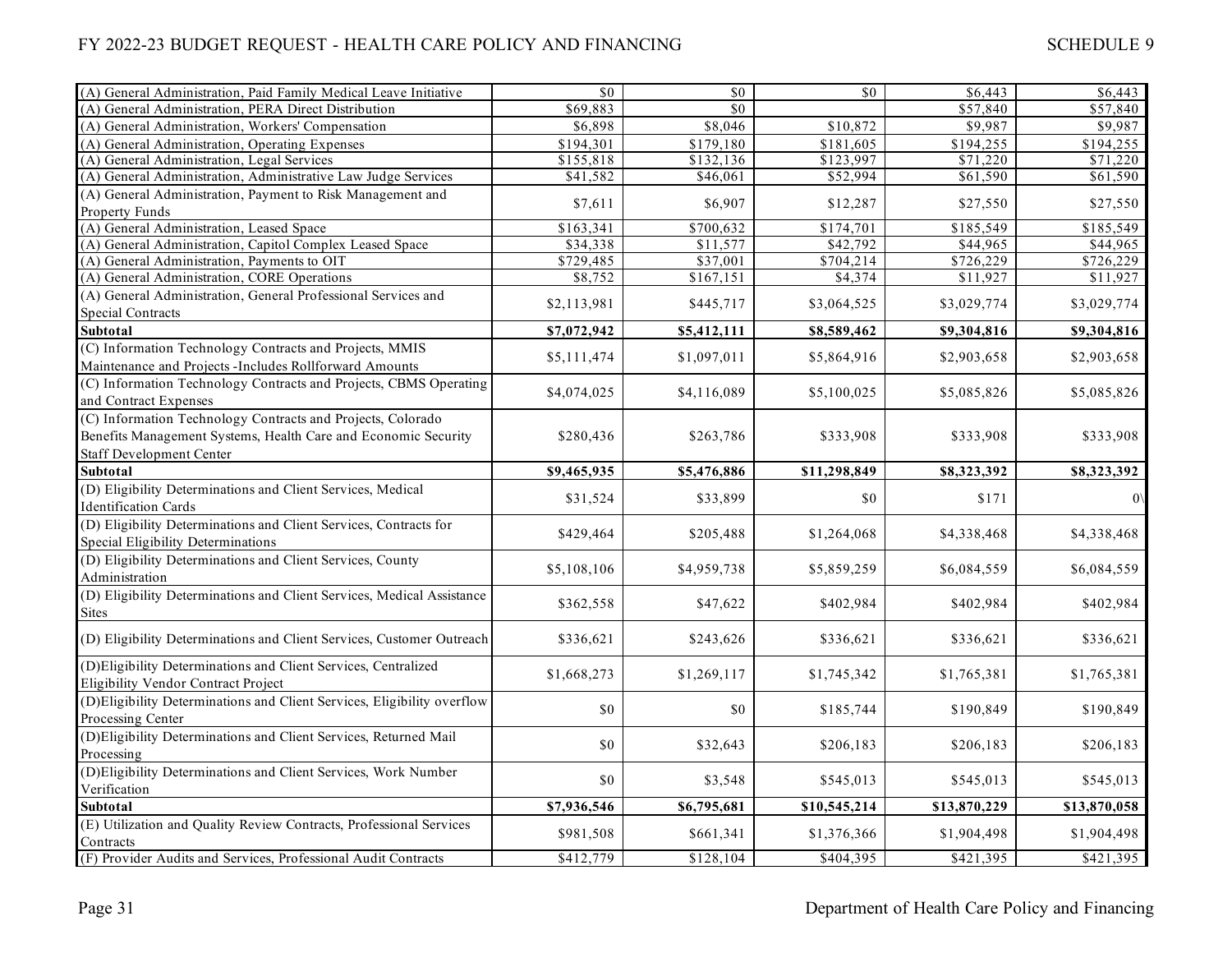#### (G) Recoveries and Recoupment Contract Costs, Third Party Liability Cost Avoidance Contract \$0 \$0 \$2,853,839 \$2,932,314 \$2,932,314 (I) Indirect Cost Recoveries 6218,322 \$218,322 \$218,322 \$218,322 \$218,322 \$218,322 \$218,322 \$218,322 \$218,322 \$218,322 \$218,322 \$218,322 \$218,322 \$218,322 \$218,322 \$218,322 \$218,322 \$218,322 \$218,322 \$218,322 \$218,322 \$218 **Division Subtotal \$26,128,827 \$18,784,546 \$35,289,330 \$36,974,966 \$36,974,795** FY 2022-23 R-07 Utilization Management **\$0** \$0 \$0 \$0 \$0 \$524,903 \$524,903 \$470,443 FY 2022-23 R-08 County Administration, Oversight, and Accountability **1.149,095 1.149,095 80 80 80 81,192,411 81,149,095** FY 2022-23 R-12 Convert Contractor Resources to FTE  $\overline{50}$   $\overline{50}$   $\overline{50}$   $\overline{50}$   $\overline{50}$   $\overline{50}$   $\overline{50}$   $\overline{50}$   $\overline{50}$   $\overline{50}$   $\overline{50}$   $\overline{50}$   $\overline{50}$   $\overline{50}$   $\overline{50}$   $\overline{50}$   $\overline{50}$ FY 2022-23 R-14 MMIS Funding Adjustment and Contractor Conversion  $\begin{bmatrix} 12022 & 2546 & 14604 & 1406 & 1406 & 1406 & 1406 & 1406 & 1406 & 1406 & 1406 & 1406 & 1406 & 1406 & 1406 & 1406 & 1406 & 1406 & 1406 & 1406 & 1406 & 1406 & 1406 & 1406 & 1406 & 1406 & 1406 & 1406 & 1406 & 1406 & 1406 & 1406 & 1406 & 14$ FY 2022-23 Non Prioritized Requests  $\begin{array}{ccc} 1 & 0 & 0 \\ 0 & 0 & 0 \\ 0 & 0 & 0 \end{array}$   $\begin{array}{ccc} 80 & 0 & 0 \\ 0 & 0 & 0 \\ 0 & 0 & 0 \end{array}$ FY 2022-23 R-10 Provider Rate Adjustments  $\begin{array}{ccc} 80 & 80 & 80 \\ 25.542 & 25.542 & 25.542 \end{array}$ **Division Subtotal with Decision Items \$26,128,827 \$18,784,546 \$35,289,330 \$35,837,964 \$39,431,610 (2) Medical Services Premiums** Medical Services Premiums 6653,972,468 \$965,397,623 \$966,101,521 \$896,173,882 \$843,076,039 \$853,972,468 **Division Subtotal \$665,397,623 \$966,101,521 \$896,173,882 \$843,076,039 \$853,972,468** FY 2022-23 R-1 Medical Services Premiums **\$0** \$0 \$0 \$18,351,742 \$35,380,979 \$35,406,678 FY 2022-23 R-07 Utilization Management \$0 \$0 \$0 (\$408,344) (\$365,499) FY 2022-23 R-08 County Administration, Oversight, and  $\begin{bmatrix} 1 & 2022 & -25 \\ 0 & 0 & 0 \end{bmatrix}$  (\$697,720) (\$1,395,442)<br>Accountability (\$1,395,442) FY 2022-23 R-10 Provider Rate Adjustments  $$80$   $$80$   $$80$   $$80$   $$85,695,101$   $$6,283,807$ FY 2022-23 R-06 Value Based Payments \$0 \$0 \$0 (\$7,197) (\$105,315) **Division Subtotal with Decision Items \$665,397,623 \$966,101,521 \$914,525,624 \$883,038,858 \$893,796,697 (3) Behavioral Health Community Programs** Behavioral Health Capitation Payments **52.698,631** \$37,133,584 \$52,698,631 \$53,473,283 \$72,346,360 \$72,357,043 Behavioral Health Community Programs Fee for Service Payments **\$2988,015** \$988,345 \$1,034,465 \$1,034,465 \$1,034,465 **Division Subtotal \$37,931,599 \$53,686,976 \$54,507,748 \$73,380,825 \$73,391,508** FY 2022-23 R-2 Behavioral Health Community Programs \$0 \$0 \$8,925,340 \$5,222,752 \$6,709,349 FY 2022-23 R-08 County Administration, Oversight, and  $\begin{bmatrix} 1 & 2022 & -25 \\ 0 & 0 & 0 \end{bmatrix}$  (\$127,413) (\$254,825)<br>Accountability (\$254,825) FY 2022-23 R-10 Provider Rate Adjustments  $$80$   $$80$   $$80$   $$9$   $$4,457$   $$4,879$ **Division Subtotal with Decision Items \$37,931,599 \$53,686,976 \$63,433,088 \$78,480,621 \$79,850,911**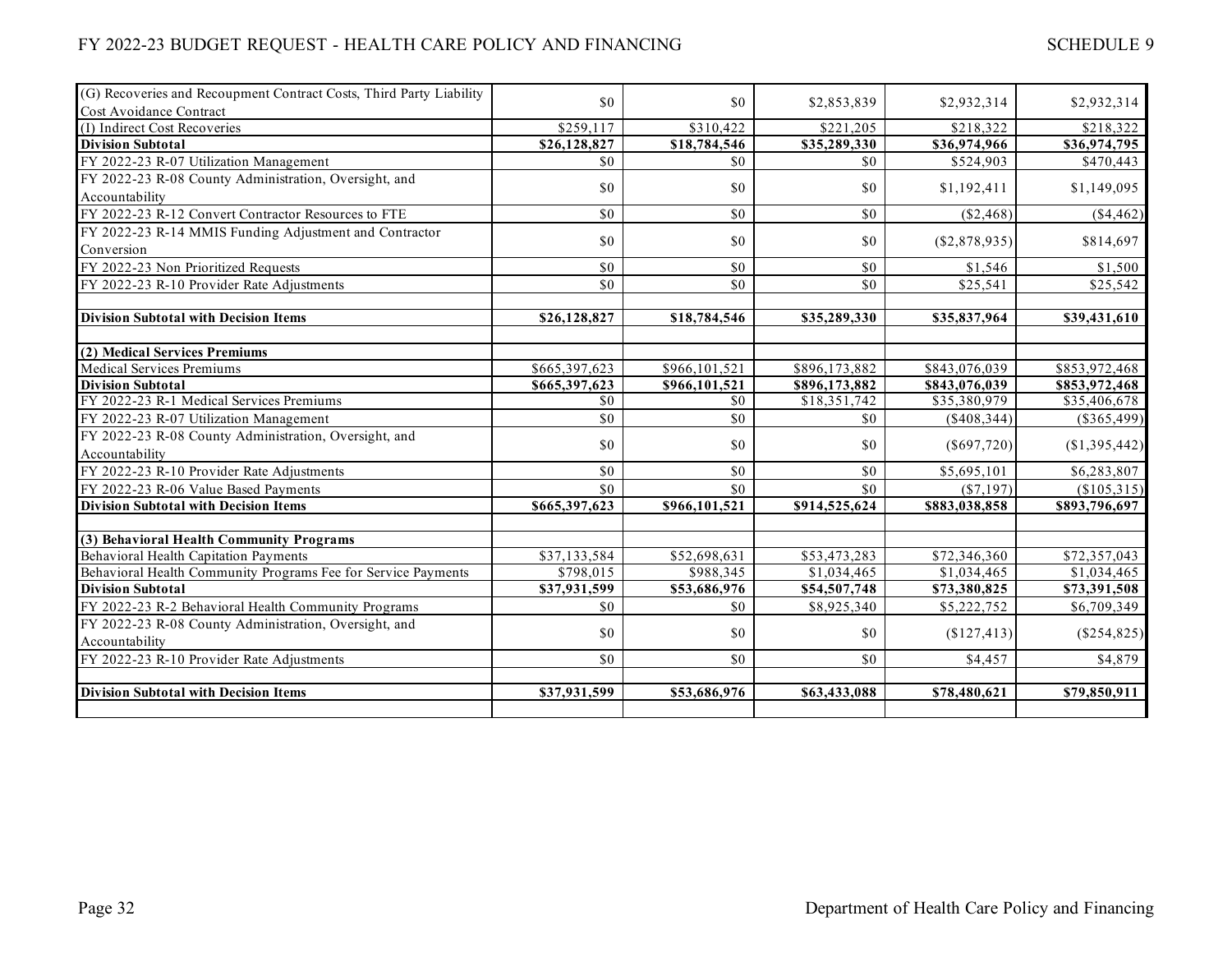| (4) Office of Community Living                                   |               |                 |                 |                 |                 |
|------------------------------------------------------------------|---------------|-----------------|-----------------|-----------------|-----------------|
| (A) Division of Intellectual and Developmental Disabilities; (1) |               |                 |                 |                 |                 |
| Administrative Costs, Support Level Administration               | \$255         | \$0             | \$255           | \$255           | \$255           |
| (A) Division of Intellectual and Developmental Disabilities; (2) |               |                 |                 |                 |                 |
| Program Costs, Adult Supported Living Services                   | \$859,631     | \$4,090,144     | \$0             | \$0             | \$0             |
| (A) Division of Intellectual and Developmental Disabilities; (2) |               |                 |                 |                 |                 |
| Program Costs, Case Management                                   | \$206,780     | \$165,474       | \$0             | \$0             | \$0             |
| (A) Division of Intellectual and Developmental Disabilities; (2) | \$0           | \$0             |                 |                 |                 |
| Medicaid Programs, Adult Supported Living Services               |               |                 | \$4,967,618     | \$6,096,239     | \$6,095,168     |
| (A) Division of Intellectual and Developmental Disabilities; (2) |               |                 |                 |                 |                 |
| Medicaid Programs, Case Management for People with IDD           | \$0           | \$0             | \$1,313,030     | \$1,313,030     | \$1,313,030     |
| <b>Division Subtotal</b>                                         | \$1,066,666   | \$4,255,617     | \$6,280,903     | \$7,409,524     | \$7,408,453     |
| FY 2022-23 R-5 Office of Community Living                        | \$0           | \$0             | $(\$564,754)$   | \$956,424       | \$1,019,917     |
| FY 2022-23 R-10 Provider Rate Adjustments                        | \$0           | \$0             | \$0             | \$38,612        | \$39,705        |
| <b>Division Subtotal with Decision Items</b>                     | \$1,066,666   | \$4,255,617     | \$5,716,149     | \$8,404,560     | \$8,468,075     |
|                                                                  |               |                 |                 |                 |                 |
| (5) Indigent Care Program                                        |               |                 |                 |                 |                 |
| Safety Net Provider Payments                                     | \$141,663,260 | \$67,774,014    | \$112,547,743   | \$105,739,313   | \$105,743,521   |
| Children's Basic Health Plan Administration                      | \$1,858       | \$3,961         | \$6,610         | \$7,047         | \$7,047         |
| Children's Basic Health Plan Medical and Dental Costs            | \$13,540,599  | \$20,176,041    | \$23,844,727    | \$30,365,990    | \$30,365,990    |
| <b>Division Subtotal</b>                                         | \$155,205,717 | \$87,954,016    | \$136,399,079   | \$136,112,350   | \$136,116,558   |
| FY 2022-23 R-3 Children's Basic Health Plan Medical and Dental   | \$0           | \$0             | \$1,761,512     | \$5,678,982     | \$6,847,669     |
| Costs                                                            |               |                 |                 |                 |                 |
| FY 2022-23 R-08 County Administration, Oversight, and            | \$0           | \$0             | \$0             | $(\$97,026)$    | (\$194,053)     |
| Accountability                                                   |               |                 |                 |                 |                 |
| <b>Division Subtotal with Decision Items</b>                     | \$155,205,717 | \$87,954,016    | \$138,160,591   | \$141,694,306   | \$142,770,174   |
|                                                                  |               |                 |                 |                 |                 |
| <b>TOTAL</b>                                                     | \$885,730,432 | \$1,130,782,677 | \$1,128,650,942 | \$1,096,953,704 | \$1,107,863,782 |
|                                                                  |               |                 |                 |                 |                 |
| <b>TOTAL with Decision Items</b>                                 | \$885,730,432 | \$1,130,782,677 | \$1,157,124,782 | \$1,147,456,309 | \$1,164,317,467 |
|                                                                  |               |                 |                 |                 |                 |
| Cash Fund Reserve Balance                                        | Actual        | Actual          | Appropriated    | Requested       | Projected       |
|                                                                  | FY 2019-20    | FY 2020-21      | FY 2021-22      | FY 2022-23      | FY 2023-24      |
| Uncommitted Fee Reserve Balance                                  |               |                 |                 |                 |                 |
| (total reserve balance minus exempt assets and previously        | \$20,089,563  | \$20,325,903    | \$18,069,905    | \$17,824,741    | \$16,669,438    |
| appropriated funds; calculated based on % of revenue from fees)  |               |                 |                 |                 |                 |
| Maximum/Alternative Fee Reserve Balance                          | \$164,422,113 | \$146,145,521   | \$186,579,142   | \$186,227,405   | \$180,997,361   |
| (amount set in statute or 16.5% of last year's total expenses)   |               |                 |                 |                 |                 |
| <b>Excess Uncommitted Fee Reserve Balance</b>                    | \$0           | \$0             | \$0             | \$0             | \$0             |
| Compliance Plan (narrative)                                      |               |                 |                 |                 |                 |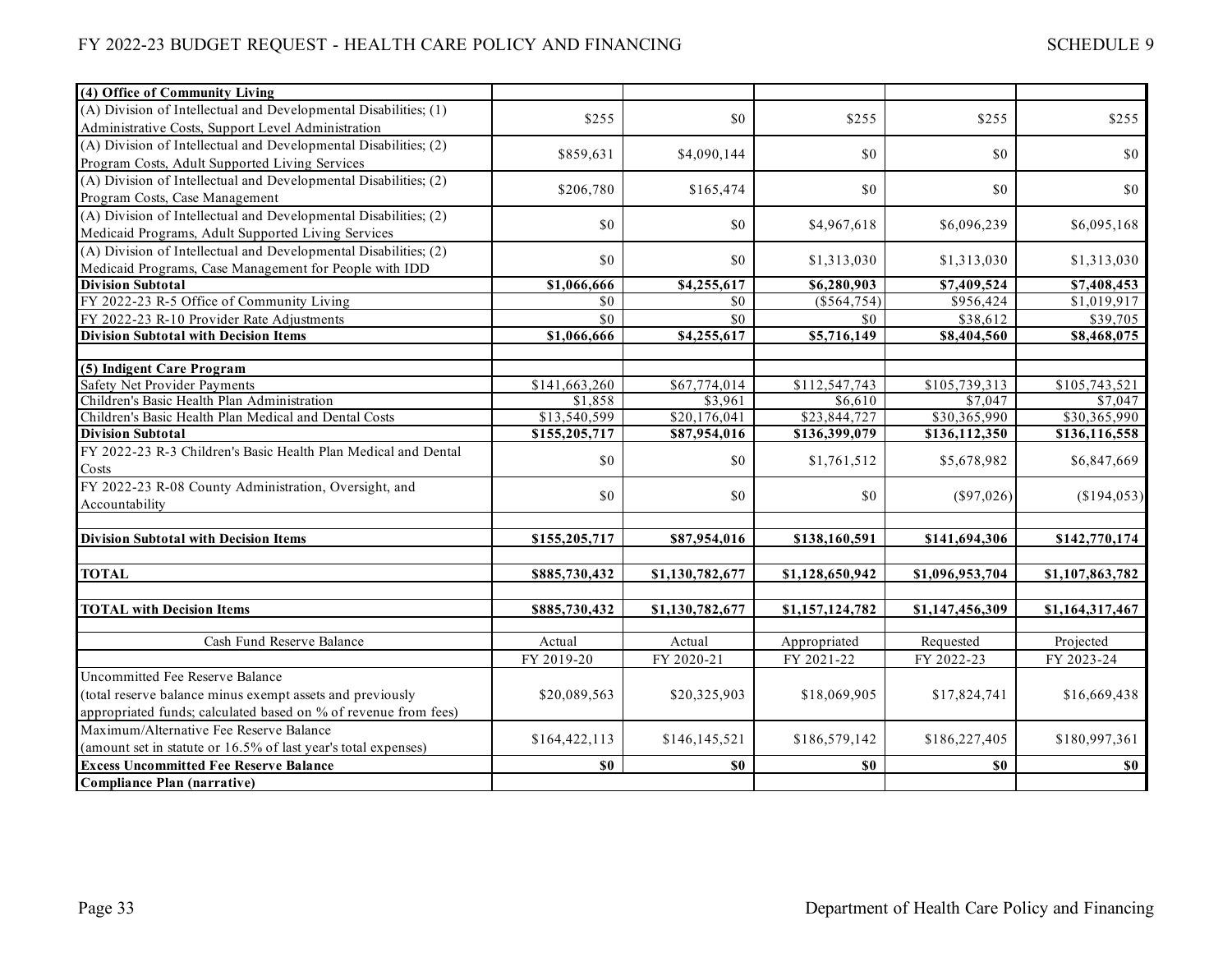|                                    | Cash Fund Narrative Information                                                                                                                                                                                                                                                                                                                                                                                                                                                                                                                                                                                                                                                                                                                                                                                                                                                                                                                                                                                                                                                                                                                                                                                                                                                                                                                                                                                                                                                                                                                                                                                                                                                                                                                                                                                                                                                                                                                                                                  |
|------------------------------------|--------------------------------------------------------------------------------------------------------------------------------------------------------------------------------------------------------------------------------------------------------------------------------------------------------------------------------------------------------------------------------------------------------------------------------------------------------------------------------------------------------------------------------------------------------------------------------------------------------------------------------------------------------------------------------------------------------------------------------------------------------------------------------------------------------------------------------------------------------------------------------------------------------------------------------------------------------------------------------------------------------------------------------------------------------------------------------------------------------------------------------------------------------------------------------------------------------------------------------------------------------------------------------------------------------------------------------------------------------------------------------------------------------------------------------------------------------------------------------------------------------------------------------------------------------------------------------------------------------------------------------------------------------------------------------------------------------------------------------------------------------------------------------------------------------------------------------------------------------------------------------------------------------------------------------------------------------------------------------------------------|
| Purpose/Background of Fund         | All money in the fund is subject to federal matching as authorized under federal law and is continuously<br>appropriated to the enterprise for the following purposes: to maximize the inpatient and outpatient hospital<br>reimbursements to up to the upper payment limits; to increase hospital reimbursements under the colorado<br>indigent care program to up to one hundred percent of the hospital's costs of providing medical care under the<br>program; to pay the applicable quality incentive payments; to expand eligibility for public medical assistance<br>by: increasing the eligibility level for parents and caretaker relatives of children who are eligible for medical<br>assistance from sixty-one percent to one hundred thirty-three percent of the federal poverty line; increasing<br>the eligibility level for children and pregnant women under the children's basic health plan to up to two<br>hundred fifty percent of the federal poverty line; providing eligibility under the state medical assistance<br>program for a childless adult or an adult without a dependent child in the home, who earns up to one hundred<br>thirty-three percent of the federal poverty line; and (d) providing a buy-in program in the state medical<br>assistance program for disabled adults and children whose families have income of up to four hundred fifty<br>percent of the federal poverty line. Additional purposes of the fund include: to provide continuous eligibility<br>for twelve months for children enrolled in the state medical assistance program; to pay the enterprise's actual<br>administrative costs; to offset the loss of any federal matching money due to a decrease in the certification of<br>the public expenditure process; to provide funding for a health care delivery system reform incentive payments<br>program; and to provide additional business services to hospitals as specified in subsection $(4)(a)(iv)$ of SB 17-<br>267. |
| Fee Sources                        | Provider fees collected from hospitals pursuant to section 25.5-4-402.4, C.R.S. beginning July 1, 2017. Fee<br>level is set annually by the Medical Services Board, as recommended by the Colorado Healthcare Affordability<br>and Sustainability Enterprise Board. The amount of the fee is to be set so that the amount collected shall<br>approximate the projected expenditures for that year per 25.5-4-402.4, C.R.S.                                                                                                                                                                                                                                                                                                                                                                                                                                                                                                                                                                                                                                                                                                                                                                                                                                                                                                                                                                                                                                                                                                                                                                                                                                                                                                                                                                                                                                                                                                                                                                       |
| Non-Fee Sources                    | Monies in the Fund shall be subject to federal matching as authorized by federal law. All interest and income<br>derived from the investment and deposit of moneys in the fund shall be credited to the Fund.                                                                                                                                                                                                                                                                                                                                                                                                                                                                                                                                                                                                                                                                                                                                                                                                                                                                                                                                                                                                                                                                                                                                                                                                                                                                                                                                                                                                                                                                                                                                                                                                                                                                                                                                                                                    |
| Long Bill Groups Supported by Fund | (1) Executive Director's Office; (2) Medical Services Premiums; (3) Behavioral Health Community Programs<br>Community Services; (4) Office of Community Living; (5) Indigent Care Program;                                                                                                                                                                                                                                                                                                                                                                                                                                                                                                                                                                                                                                                                                                                                                                                                                                                                                                                                                                                                                                                                                                                                                                                                                                                                                                                                                                                                                                                                                                                                                                                                                                                                                                                                                                                                       |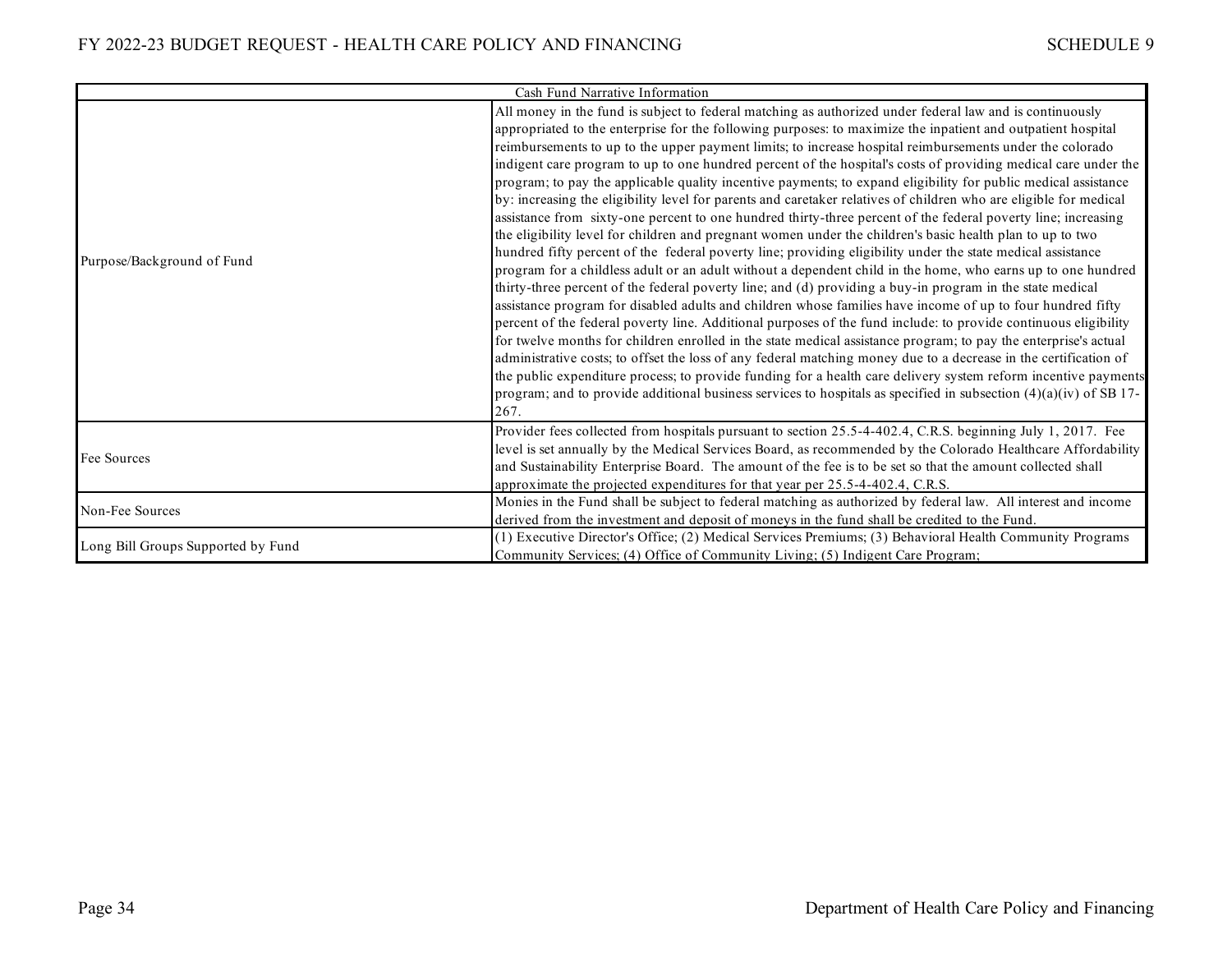|                                                  | Schedule 9: Cash Funds Reports                  |                            |                            |                            |                            |  |  |
|--------------------------------------------------|-------------------------------------------------|----------------------------|----------------------------|----------------------------|----------------------------|--|--|
|                                                  | Department of Health Care Policy and Financing  |                            |                            |                            |                            |  |  |
|                                                  | FY 2022-23 Budget Request                       |                            |                            |                            |                            |  |  |
|                                                  | Fund 2675 - "Colorado Family Support Loan Fund" |                            |                            |                            |                            |  |  |
| 25.5-10-305.5, C.R.S. (2021)                     |                                                 |                            |                            |                            |                            |  |  |
|                                                  | Actual                                          | Actual                     | Appropriated               | Requested                  | Projected                  |  |  |
|                                                  | FY 2019-20                                      | FY 2020-21                 | FY 2021-22                 | FY 2022-23                 | FY 2023-24                 |  |  |
| <b>Year Beginning Fund Balance (A)</b>           | \$305,265                                       | \$122,928                  | \$125,701                  | \$52,556                   | \$54,425                   |  |  |
|                                                  |                                                 |                            |                            |                            |                            |  |  |
| Changes in Cash Assets                           | (\$166,315)                                     | \$12,711                   | (\$72,015)                 | \$2,886                    | \$2,999                    |  |  |
| Changes in Non-Cash Assets                       | \$0                                             | \$0                        | \$0                        | \$0                        | \$0                        |  |  |
| Changes in Long-Term Assets                      | (\$16,022)                                      | (\$11,807)                 | (\$1,130)                  | (\$1,017)                  | (\$1,130)                  |  |  |
| Changes in Total Liabilities                     | \$0                                             | \$1,869                    | \$0                        | \$0                        | \$0                        |  |  |
| <b>TOTAL CHANGES TO FUND BALANCE</b>             | (\$182,337)                                     | \$2,773                    | (S73, 145)                 | \$1,869                    | \$1,869                    |  |  |
|                                                  |                                                 |                            |                            |                            |                            |  |  |
| <b>Assets Total</b>                              | \$124,797                                       | \$125,701                  | \$52,556                   | \$54,425                   | \$56,294                   |  |  |
| Cash (B)                                         | \$62,305                                        | \$75,015                   | \$3,000                    | \$5,887                    | \$8,886                    |  |  |
| Net Receivables                                  | \$62,493                                        | \$50,686                   | \$49,556                   | \$48,538                   | \$47,408                   |  |  |
| <b>Liabilities Total</b>                         | \$1,869                                         | $\boldsymbol{\mathit{s0}}$ | $\boldsymbol{\mathit{s0}}$ | $\boldsymbol{\mathit{s0}}$ | $\boldsymbol{\mathit{s0}}$ |  |  |
| Cash Liabilities (C)                             | \$1,869                                         | \$0                        | \$0                        | \$0                        | \$0                        |  |  |
| Long Term Liabilities                            | \$0                                             | \$0                        | \$0                        | \$0                        | \$0                        |  |  |
|                                                  |                                                 |                            |                            |                            |                            |  |  |
| <b>Ending Fund Balance (D)</b>                   | \$122,928                                       | \$125,701                  | \$52,556                   | \$54,425                   | \$56,294                   |  |  |
|                                                  |                                                 |                            |                            |                            |                            |  |  |
| Net Cash Assets - $(B-C)$                        | \$60,436                                        | \$75,015                   | \$3,000                    | \$5,887                    | \$8,886                    |  |  |
| <b>Change from Prior Year Fund Balance (D-A)</b> | ( \$182, 337)                                   | \$2,773                    | (S73, 145)                 | \$1,869                    | \$1,869                    |  |  |
|                                                  |                                                 |                            |                            |                            |                            |  |  |
|                                                  |                                                 |                            |                            |                            |                            |  |  |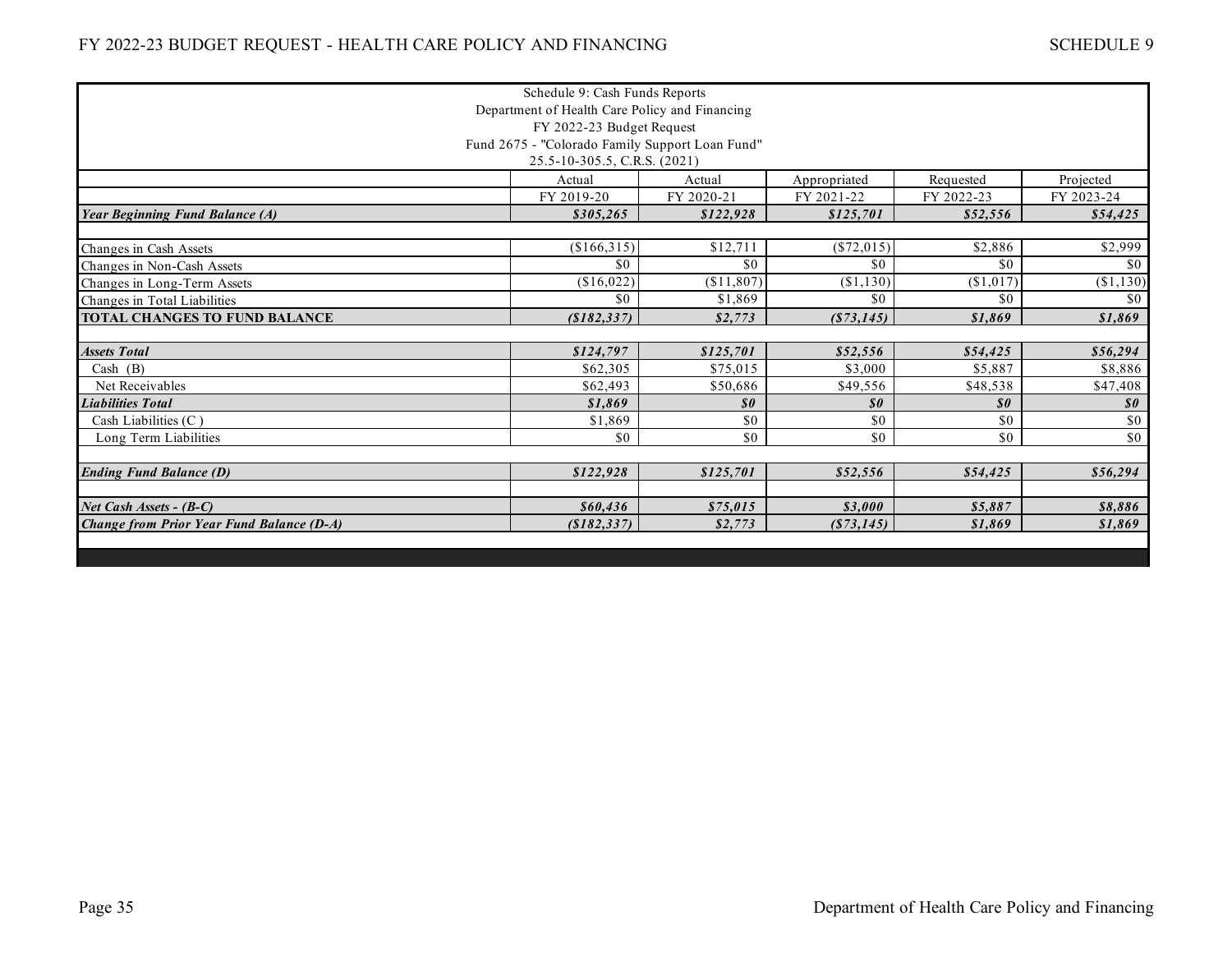|                                                                        | <b>Cash Flow Summary</b>                                                                                                                                                                                                                                                                                                                                                                                                                                                                                                                                                                                                                                                                   |                  |              |                 |             |  |  |
|------------------------------------------------------------------------|--------------------------------------------------------------------------------------------------------------------------------------------------------------------------------------------------------------------------------------------------------------------------------------------------------------------------------------------------------------------------------------------------------------------------------------------------------------------------------------------------------------------------------------------------------------------------------------------------------------------------------------------------------------------------------------------|------------------|--------------|-----------------|-------------|--|--|
| Revenue Total                                                          | \$5,554                                                                                                                                                                                                                                                                                                                                                                                                                                                                                                                                                                                                                                                                                    | \$3,125          | \$2,999      | \$2,886         | \$2,999     |  |  |
| <b>Accounts Pavable Reversions</b>                                     | \$0                                                                                                                                                                                                                                                                                                                                                                                                                                                                                                                                                                                                                                                                                        | \$1,869          | \$1,869      | \$1,869         | \$1,869     |  |  |
| Interest from Loans                                                    | \$5,554                                                                                                                                                                                                                                                                                                                                                                                                                                                                                                                                                                                                                                                                                    | \$1,256          | \$1,130      | \$1,017         | \$1,130     |  |  |
| <b>Expenses Total</b>                                                  | \$187,497                                                                                                                                                                                                                                                                                                                                                                                                                                                                                                                                                                                                                                                                                  | \$0              | \$75,014     | \$0             | \$0         |  |  |
| Cash Expenditures                                                      | \$187,497                                                                                                                                                                                                                                                                                                                                                                                                                                                                                                                                                                                                                                                                                  | \$0              | \$0          | \$0             | \$0         |  |  |
| Change Requests (If Applicable)                                        |                                                                                                                                                                                                                                                                                                                                                                                                                                                                                                                                                                                                                                                                                            |                  |              |                 |             |  |  |
| FY 2021-22 R-5 Office of Community Living                              | \$0                                                                                                                                                                                                                                                                                                                                                                                                                                                                                                                                                                                                                                                                                        | \$0              | \$75,014     | \$0             | \$0         |  |  |
| Net Cash Flow                                                          | (\$181,943)                                                                                                                                                                                                                                                                                                                                                                                                                                                                                                                                                                                                                                                                                | \$3,125          | (\$72,015)   | \$2,886         | \$2,999     |  |  |
|                                                                        |                                                                                                                                                                                                                                                                                                                                                                                                                                                                                                                                                                                                                                                                                            |                  |              |                 |             |  |  |
| Fund Expenditures Line Item Detail                                     | Actual                                                                                                                                                                                                                                                                                                                                                                                                                                                                                                                                                                                                                                                                                     | Actual           | Appropriated | Requested       | Projected   |  |  |
|                                                                        | FY 2019-20                                                                                                                                                                                                                                                                                                                                                                                                                                                                                                                                                                                                                                                                                 | FY 2020-21       | FY 2021-22   | FY 2022-23      | FY 2023-24  |  |  |
| (4) Office of Community Living                                         |                                                                                                                                                                                                                                                                                                                                                                                                                                                                                                                                                                                                                                                                                            |                  |              |                 |             |  |  |
| <b>Family Support Services</b>                                         | \$187,497                                                                                                                                                                                                                                                                                                                                                                                                                                                                                                                                                                                                                                                                                  | \$0              | \$0          | \$0             | \$0         |  |  |
|                                                                        |                                                                                                                                                                                                                                                                                                                                                                                                                                                                                                                                                                                                                                                                                            |                  |              |                 |             |  |  |
| <b>Division Subtotal</b>                                               | \$187,497                                                                                                                                                                                                                                                                                                                                                                                                                                                                                                                                                                                                                                                                                  | \$0              | \$0          | \$0             | \$0         |  |  |
| FY 2021-22 R-5 Office of Community Living                              | \$0                                                                                                                                                                                                                                                                                                                                                                                                                                                                                                                                                                                                                                                                                        | $\overline{\$0}$ | \$75,014     | $\overline{50}$ | $\sqrt{50}$ |  |  |
| <b>Division Subtotal with Decision Items</b>                           | \$187,497                                                                                                                                                                                                                                                                                                                                                                                                                                                                                                                                                                                                                                                                                  | \$0              | \$75,014     | \$0             | \$0         |  |  |
|                                                                        |                                                                                                                                                                                                                                                                                                                                                                                                                                                                                                                                                                                                                                                                                            |                  |              |                 |             |  |  |
| Cash Fund Reserve Balance                                              | Actual                                                                                                                                                                                                                                                                                                                                                                                                                                                                                                                                                                                                                                                                                     | Actual           | Appropriated | Requested       | Projected   |  |  |
|                                                                        | FY 2019-20                                                                                                                                                                                                                                                                                                                                                                                                                                                                                                                                                                                                                                                                                 | FY 2020-21       | FY 2021-22   | FY 2022-23      | FY 2023-24  |  |  |
| Uncommitted Fee Reserve Balance                                        |                                                                                                                                                                                                                                                                                                                                                                                                                                                                                                                                                                                                                                                                                            |                  |              |                 |             |  |  |
| (total reserve balance minus exempt assets and previously appropriated | \$0                                                                                                                                                                                                                                                                                                                                                                                                                                                                                                                                                                                                                                                                                        | \$0              | \$0          | \$0             | \$0         |  |  |
| funds; calculated based on % of revenue from fees)                     |                                                                                                                                                                                                                                                                                                                                                                                                                                                                                                                                                                                                                                                                                            |                  |              |                 |             |  |  |
| Maximum/Alternative Fee Reserve Balance                                | \$0                                                                                                                                                                                                                                                                                                                                                                                                                                                                                                                                                                                                                                                                                        | \$30,937         | \$0          | \$12,377        | \$0         |  |  |
| (amount set in statute or 16.5% of last year's total expenses)         |                                                                                                                                                                                                                                                                                                                                                                                                                                                                                                                                                                                                                                                                                            |                  |              |                 |             |  |  |
| <b>Excess Uncommitted Fee Reserve Balance</b>                          | \$0                                                                                                                                                                                                                                                                                                                                                                                                                                                                                                                                                                                                                                                                                        | \$0              | \$0          | \$0             | \$0         |  |  |
| <b>Compliance Plan (narrative)</b>                                     | N/A                                                                                                                                                                                                                                                                                                                                                                                                                                                                                                                                                                                                                                                                                        |                  |              |                 |             |  |  |
|                                                                        | Cash Fund Narrative Information                                                                                                                                                                                                                                                                                                                                                                                                                                                                                                                                                                                                                                                            |                  |              |                 |             |  |  |
| Purpose/Background of Fund                                             | HB 17-1078 repealed the Colorado Family Support Loan Fund created in section 25.5-10-402 and prior to its<br>repeal, the balance of this fund was transferred to the Family Support Services Fund created in section 25.5-10-<br>305-5, C.R.S. The Family Support Services Fund consists of these transferred funds and any new revenue<br>resulting from repayments of outstanding loans issued through the Family Support Loan Program created in<br>section 25.5-10-402, C.R.S. and also repealed by HB 17-1078. The fund is authorized for use in the Family<br>Support Services Program and for administration of previously issued loans through the Family Support Loan<br>Program. |                  |              |                 |             |  |  |
| Fee Sources                                                            | There are no fees                                                                                                                                                                                                                                                                                                                                                                                                                                                                                                                                                                                                                                                                          |                  |              |                 |             |  |  |
| Non-Fee Sources                                                        | Principal and interest repayments from loans issued through the Family Support Loan Program                                                                                                                                                                                                                                                                                                                                                                                                                                                                                                                                                                                                |                  |              |                 |             |  |  |
| Long Bill Groups Supported by Fund                                     | None                                                                                                                                                                                                                                                                                                                                                                                                                                                                                                                                                                                                                                                                                       |                  |              |                 |             |  |  |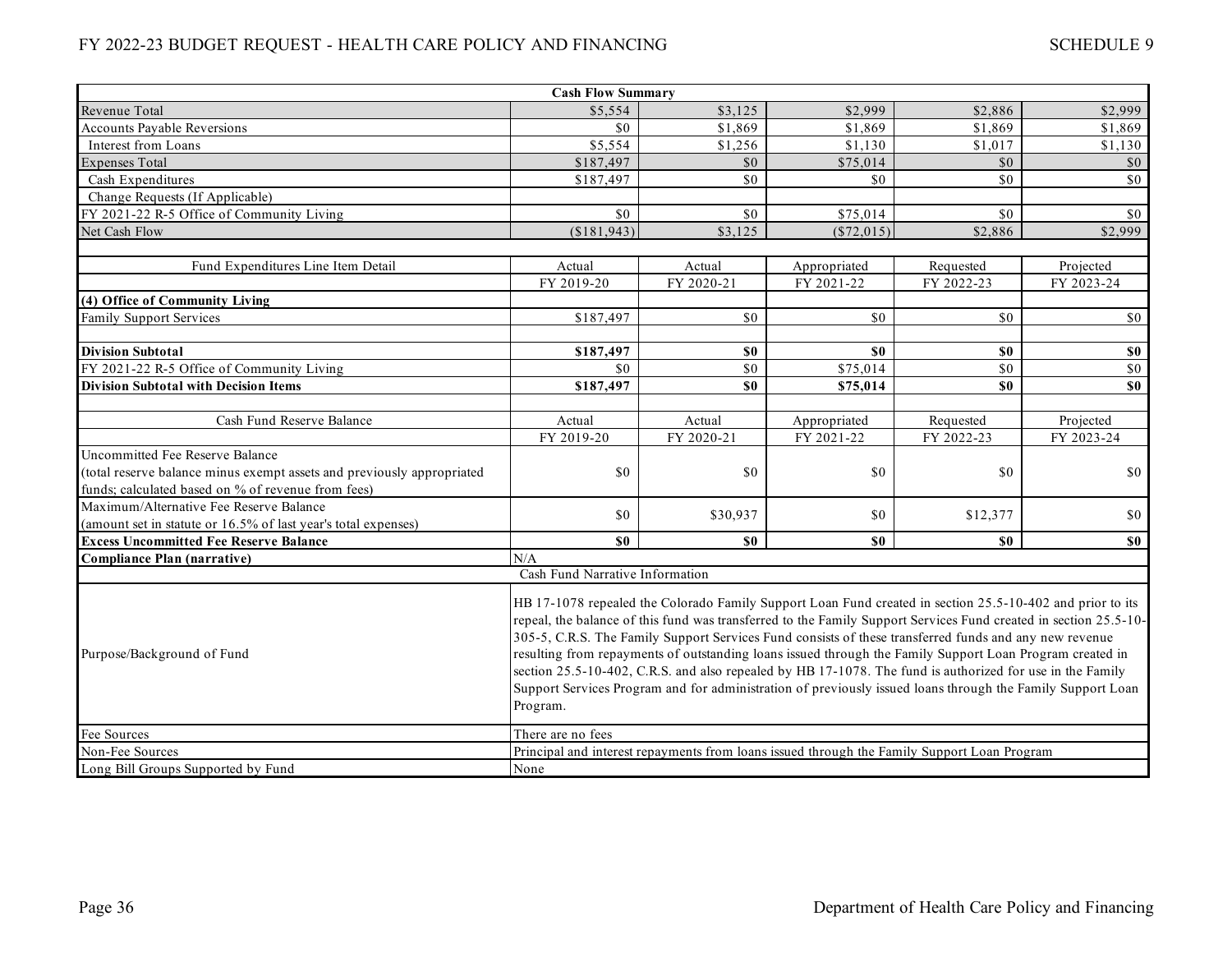| Schedule 9: Cash Funds Reports                                               |                |              |                            |                                               |                                                          |  |  |
|------------------------------------------------------------------------------|----------------|--------------|----------------------------|-----------------------------------------------|----------------------------------------------------------|--|--|
| Department of Health Care Policy and Financing                               |                |              |                            |                                               |                                                          |  |  |
| FY 2022-23 Budget Request                                                    |                |              |                            |                                               |                                                          |  |  |
| Fund 27U0 - "Intellectual and Developmental Disabilities Services Cash Fund" |                |              |                            |                                               |                                                          |  |  |
| C.R.S. $25.5 - 10 - 207$ (2021)                                              |                |              |                            |                                               |                                                          |  |  |
|                                                                              | Actual         | Actual       | Appropriated               | Requested                                     | Projected                                                |  |  |
|                                                                              | FY 2019-20     | FY 2020-21   | FY 2021-22                 | FY 2022-23                                    | FY 2023-24                                               |  |  |
| <b>Year Beginning Fund Balance (A)</b>                                       | \$14,174,423   | \$13,233,746 | \$22,330,306               | $\boldsymbol{s}$ o                            | $\boldsymbol{\mathit{s0}}$                               |  |  |
|                                                                              |                |              |                            |                                               |                                                          |  |  |
| Changes in Cash Assets                                                       | ( \$773, 038)  | \$8,119,265  | (\$21,569,700)             | \$0                                           | \$0                                                      |  |  |
| Changes in Non-Cash Assets                                                   | \$0            | \$1,037,581  | (\$1,037,581)              | \$0                                           | \$0                                                      |  |  |
| Changes in Long-Term Assets                                                  | \$0            | \$1,037,581  | (\$1,037,581)              | \$0                                           | \$0                                                      |  |  |
| Changes in Total Liabilities                                                 | (\$167,639)    | (S60, 285)   | \$276,974                  | \$0                                           | \$0                                                      |  |  |
| <b>TOTAL CHANGES TO FUND BALANCE</b>                                         | $($ \$940,677) | \$10,134,141 | (S23, 367, 887)            | $\boldsymbol{\mathit{s0}}$                    | $\overline{\boldsymbol{\mathcal{S}}\boldsymbol{\theta}}$ |  |  |
|                                                                              |                |              |                            |                                               |                                                          |  |  |
| <b>Assets Total</b>                                                          | \$13,450,435   | \$22,607,280 | $\boldsymbol{\mathit{s0}}$ | $\boldsymbol{\mathcal{S}}\boldsymbol{\theta}$ | $\boldsymbol{\mathcal{S}}\boldsymbol{\theta}$            |  |  |
| Cash $(B)$                                                                   | \$13,450,435   | \$21,569,700 | \$0                        | \$0                                           | \$0                                                      |  |  |
| Other Assets(Detail as necessary)                                            | \$0            | \$1,037,581  | \$0                        | \$0                                           | \$0                                                      |  |  |
| Receivables                                                                  | \$0            | \$1,037,581  | \$0                        | \$0                                           | $\overline{50}$                                          |  |  |
|                                                                              |                |              |                            |                                               |                                                          |  |  |
| <b>Liabilities Total</b>                                                     | \$216,689      | \$276.974    | $\boldsymbol{\mathit{s0}}$ | $\boldsymbol{\mathit{s0}}$                    | $\boldsymbol{\mathcal{S}}\boldsymbol{\theta}$            |  |  |
| Cash Liabilities (C)                                                         | \$216,689      | \$276.974    | \$0                        | \$0                                           | \$0                                                      |  |  |
| Long Term Liabilities                                                        | \$0            | \$0          | \$0                        | \$0                                           | \$0                                                      |  |  |
|                                                                              |                |              |                            |                                               |                                                          |  |  |
| <b>Ending Fund Balance (D)</b>                                               | \$13,233,746   | \$22,330,306 | $\boldsymbol{\mathit{s0}}$ | $\boldsymbol{\mathcal{S}}\boldsymbol{\theta}$ | $\boldsymbol{\mathcal{S}}\boldsymbol{\theta}$            |  |  |
|                                                                              |                |              |                            |                                               |                                                          |  |  |
| Net Cash Assets - (B-C)                                                      | \$13,233,746   | \$21,292,726 | $\boldsymbol{s}$ o         | $\boldsymbol{\mathcal{S}}\boldsymbol{\theta}$ | $\boldsymbol{\mathit{s0}}$                               |  |  |
| <b>Change from Prior Year Fund Balance (D-A)</b>                             | (S940, 677)    | \$9,096,560  | (S22, 330, 306)            | $\boldsymbol{\mathit{s0}}$                    | $\boldsymbol{\mathit{s0}}$                               |  |  |
|                                                                              |                |              |                            |                                               |                                                          |  |  |
|                                                                              |                |              |                            |                                               |                                                          |  |  |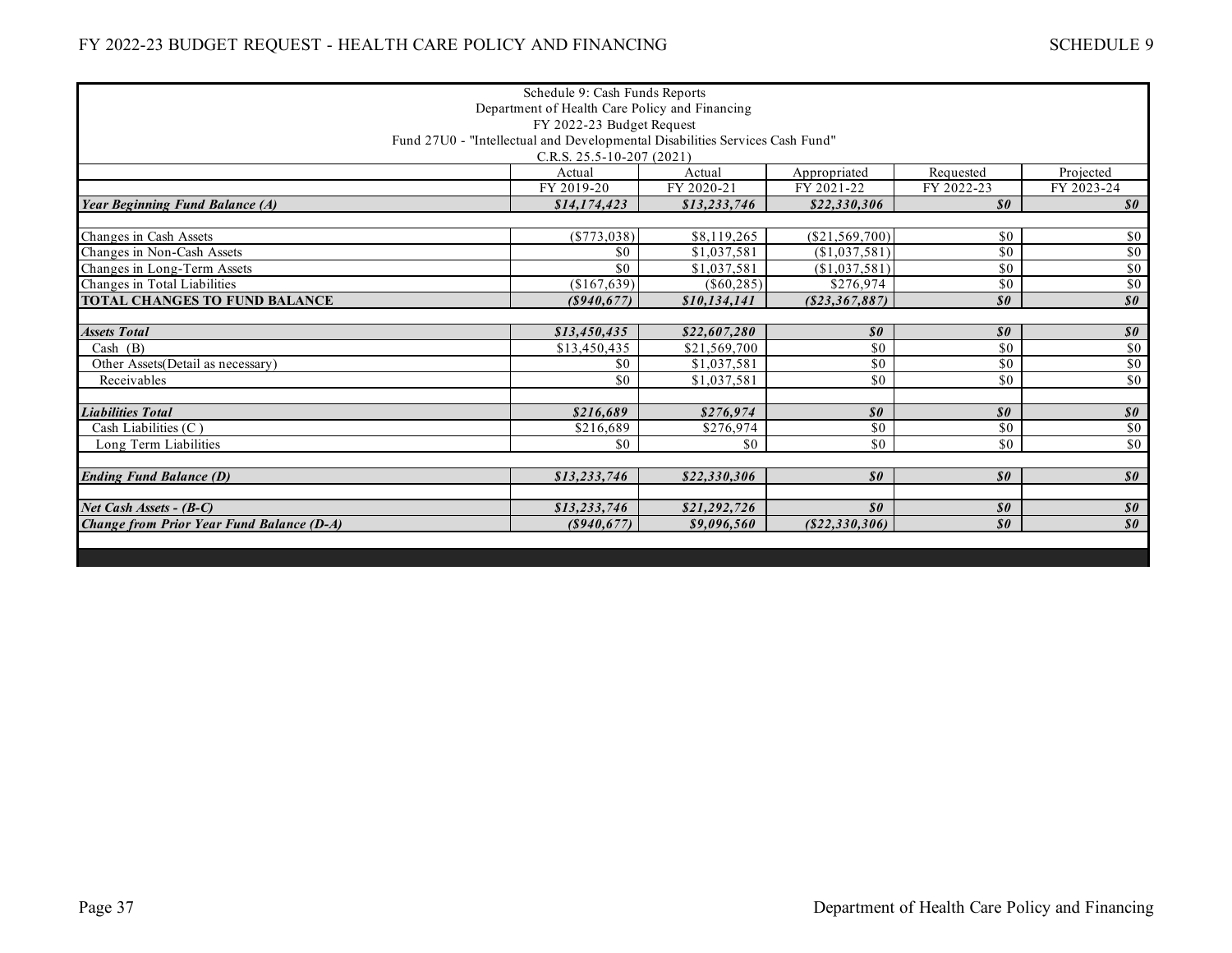| <b>Cash Flow Summary</b>                                            |               |              |                |                 |                  |  |  |
|---------------------------------------------------------------------|---------------|--------------|----------------|-----------------|------------------|--|--|
| Revenue Total                                                       | \$5,089,325   | \$10,993,197 | \$276,973      | \$0             | \$0              |  |  |
| Fees                                                                | \$0           | \$0          | \$0            | $\overline{50}$ | \$0              |  |  |
| Cash                                                                | \$0           | \$0          | \$0            | $\overline{50}$ | \$0              |  |  |
| Interest                                                            | \$294,443     | \$163,366    | \$276,973      | $\overline{50}$ | \$0              |  |  |
| Reimbursement for Prior Year Expenses                               | \$327,684     | \$1,105,317  | \$0            | \$0             | \$0              |  |  |
| <b>Operating Transfer</b>                                           | \$4,467,198   | \$9,724,514  | \$0            | $\overline{50}$ | \$0              |  |  |
|                                                                     |               |              |                |                 |                  |  |  |
| <b>Expenses Total</b>                                               | \$6,029,735   | \$1,896,345  | \$21,569,699   | \$0             | $\sqrt{60}$      |  |  |
| Cash Expenditures                                                   | \$6,029,735   | \$1,896,345  | \$3,240,704    | \$0             | \$0              |  |  |
| Change Requests (If Applicable)                                     |               |              |                |                 |                  |  |  |
| FY 2022-23 R-5 Office of Community Living                           | \$0           | \$0          | \$18,328,995   | \$0             | \$0              |  |  |
| Net Cash Flow                                                       | $(\$940,410)$ | \$9,096,852  | (\$21,292,726) | $\overline{50}$ | \$0              |  |  |
|                                                                     |               |              |                |                 |                  |  |  |
| Fund Expenditures Line Item Detail                                  | Actual        | Actual       | Appropriated   | Requested       | Projected        |  |  |
|                                                                     | FY 2019-20    | FY 2020-21   | FY 2021-22     | FY 2022-23      | FY 2023-24       |  |  |
|                                                                     |               |              |                |                 |                  |  |  |
| (1) Executive Director's Office                                     |               |              |                |                 |                  |  |  |
| (A) General Administration, Personal Services                       | \$172,068     | \$188,101    | \$164,251      | \$0             | \$0              |  |  |
| (A) General Administration, Workers' Compensation                   | \$628         | \$733        | \$991          | \$0             | \$0\$            |  |  |
| (A) General Administration, Operating Expenses                      | \$10,364      | \$1,900      | \$1,900        | $\overline{50}$ | $\frac{$0}{$0}$  |  |  |
| (A) General Administration, Legal Services                          | \$6,630       | \$5,622      | \$5,276        | $\overline{50}$ |                  |  |  |
| (A) General Administration, Administrative Law Judge Services       | \$3,786       | \$4.194      | \$4,825        | \$0             | $\sqrt{50}$      |  |  |
| (A) General Administration, Payment to Risk Management and Property | \$693         | \$629        | \$1,120        | \$0             | \$0              |  |  |
| Funds                                                               |               |              |                |                 |                  |  |  |
| (A) General Administration, Leased Space                            | \$14,873      | \$15,220     | \$15,907       | \$0             | \$0              |  |  |
| (A) General Administration, Capitol Complex Leased Space            | \$3.127       | \$3,369      | \$3.901        | \$0             | \$0              |  |  |
| (A) General Administration, Payments to OIT                         | \$36,676      | \$55,998     | \$56,278       | \$0             | $\$0$            |  |  |
| (A) General Administration, CORE Operations                         | \$797         | \$1,054      | \$399          | \$0             | $\$0$            |  |  |
| (I) Indirect Cost Recoveries                                        | \$0           | \$19,863     | \$8,998        | \$0             | \$0              |  |  |
| <b>Division Subtotal</b>                                            | \$250,379     | \$296,683    | \$266,626      | \$0             | $\overline{\$0}$ |  |  |
|                                                                     | \$0           |              |                |                 |                  |  |  |
| <b>Division Subtotal with Decision Items</b>                        | \$250,379     | \$296,683    | \$266,626      | \$0             | \$0              |  |  |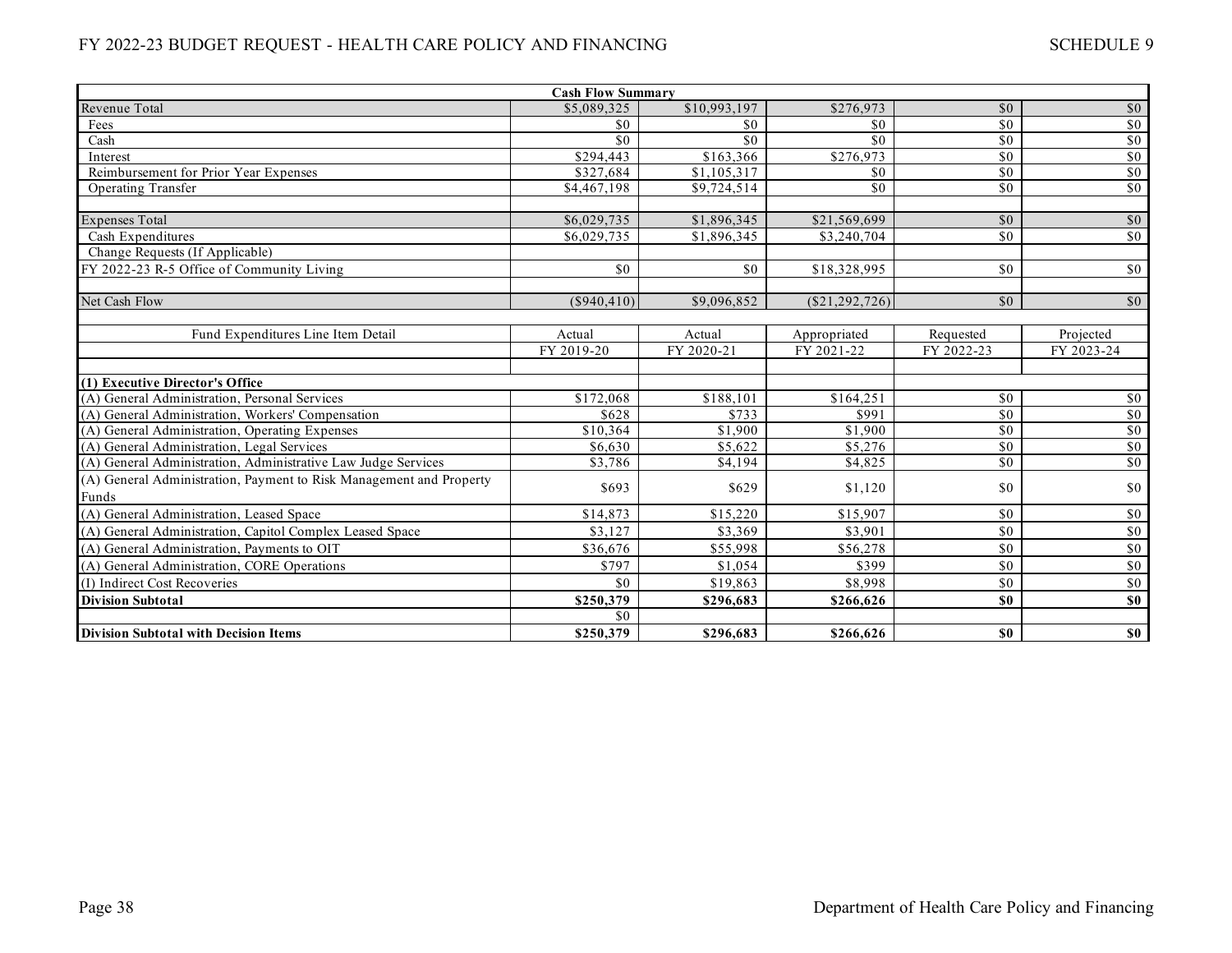| (4) Office of Community Living                                                                                                             |             |             |              |     |       |
|--------------------------------------------------------------------------------------------------------------------------------------------|-------------|-------------|--------------|-----|-------|
| (A) Division of Intellectual and Developmental Disabilities, (1)<br>Administrative Costs, Personal Services                                | \$247,286   | \$255,113   | \$255,113    | \$0 | \$0   |
| (A) Division of Intellectual and Developmental Disabilities, (1)<br>Administrative Costs, Operating Expenses- Includes Rollforward Amounts | \$31,766    | \$0         | \$52,375     | \$0 | \$0   |
| (A) Division of Intellectual and Developmental Disabilities, (2) Program<br>Costs, Adult Comprehensive Services                            | \$3,210,918 | \$0         | \$0          | \$0 | \$0   |
| (A) Division of Intellectual and Developmental Disabilities, (2) Program<br>Costs, Adult Supported Living Services                         | \$541,582   | \$0         | \$0          | \$0 | \$0   |
| (A) Division of Intellectual and Developmental Disabilities, (2) Targeted<br>Case Management                                               | \$245,567   | \$0         | \$0          | \$0 | \$0   |
| (A) Division of Intellectual and Developmental Disabilities, (2) Program<br>Costs, Family Support Services                                 | \$1,502,237 | \$0         | \$0          | \$0 | \$0   |
| (A) Division of Intellectual and Developmental Disabilities, (2) Medicaid<br>Programs, Adult Comprehensive Services                        | \$0         | \$800,000   | \$800,000    | \$0 | \$0   |
| (A) Division of Intellectual and Developmental Disabilities, (3) State Only<br>Programs, Family Support Services                           | \$0         | \$0         | \$371,162    | \$0 | \$0   |
| (A) Division of Intellectual and Developmental Disabilities, (3) State Only<br>Programs, State Supported Living Services                   | \$0         | \$117,805   | \$636,731    | \$0 | \$0   |
| (A) Division of Intellectual and Developmental Disabilities, (3) State Only<br>Programs, State Supported Living Services Case Management   | \$0         | \$272,929   | \$283,697    | \$0 | \$0   |
| (A) Division of Intellectual and Developmental Disabilities, (3) State Only<br>Programs, Supported Employment Pilot Program                | \$0         | \$153,814   | \$575,000    | \$0 | \$0   |
| <b>Division Subtotal</b>                                                                                                                   | \$5,779,356 | \$1,599,662 | \$2,974,078  | \$0 | \$0   |
| FY 2022-23 R-5 Office of Community Living                                                                                                  | \$0         | \$0         | \$18,328,995 | \$0 | $\$0$ |
| <b>Division Subtotal with Decision Items</b>                                                                                               | \$5,779,356 | \$1,599,662 | \$21,303,073 | \$0 | \$0   |
|                                                                                                                                            |             |             |              |     |       |
| <b>TOTAL</b>                                                                                                                               | \$6,029,735 | \$1,896,345 | \$3,240,704  | \$0 | \$0   |
| <b>TOTAL with Decision Items</b>                                                                                                           | \$6,029,735 | \$1,896,345 | \$21,569,699 | \$0 | $\$0$ |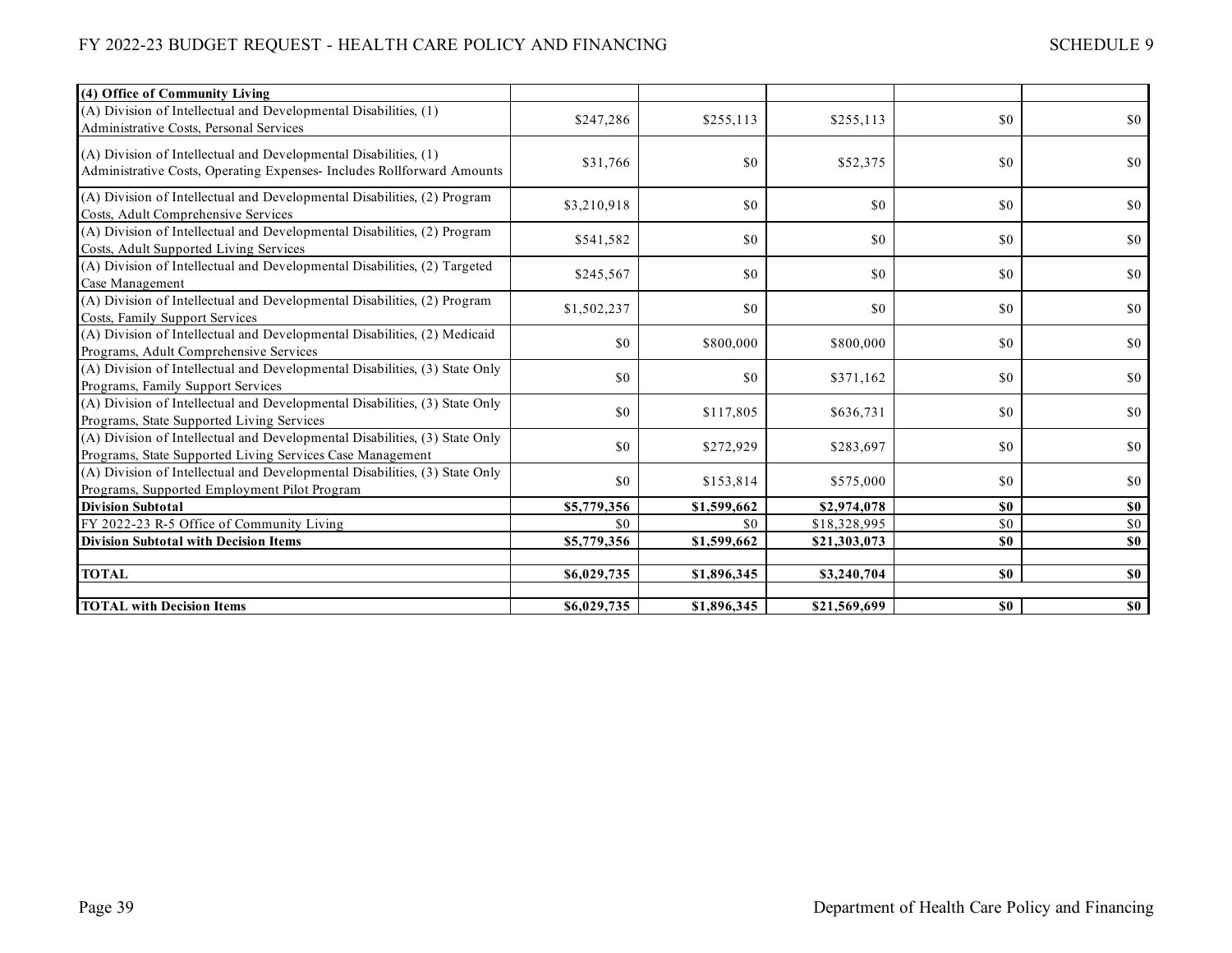| Cash Fund Reserve Balance                                              | Actual                                                                                                                                                                                                                                                                                                                                                                                                                                                                                                                                                                                                                                                                                     | Actual                                                          | Appropriated   | Requested  | Projected  |
|------------------------------------------------------------------------|--------------------------------------------------------------------------------------------------------------------------------------------------------------------------------------------------------------------------------------------------------------------------------------------------------------------------------------------------------------------------------------------------------------------------------------------------------------------------------------------------------------------------------------------------------------------------------------------------------------------------------------------------------------------------------------------|-----------------------------------------------------------------|----------------|------------|------------|
|                                                                        | FY 2019-20                                                                                                                                                                                                                                                                                                                                                                                                                                                                                                                                                                                                                                                                                 | FY 2020-21                                                      | FY 2021-22     | FY 2022-23 | FY 2023-24 |
| Uncommitted Fee Reserve Balance                                        |                                                                                                                                                                                                                                                                                                                                                                                                                                                                                                                                                                                                                                                                                            |                                                                 |                |            |            |
| (total reserve balance minus exempt assets and previously appropriated | \$0                                                                                                                                                                                                                                                                                                                                                                                                                                                                                                                                                                                                                                                                                        | \$0                                                             | \$0            | \$0        | \$0        |
| funds; calculated based on % of revenue from fees)                     |                                                                                                                                                                                                                                                                                                                                                                                                                                                                                                                                                                                                                                                                                            |                                                                 |                |            |            |
| Maximum/Alternative Fee Reserve Balance                                | \$82,270                                                                                                                                                                                                                                                                                                                                                                                                                                                                                                                                                                                                                                                                                   | \$994,906                                                       | \$312,897      | \$534,716  | \$0        |
| (amount set in statute or 16.5% of last year's total expenses)         |                                                                                                                                                                                                                                                                                                                                                                                                                                                                                                                                                                                                                                                                                            |                                                                 |                |            |            |
| <b>Excess Uncommitted Fee Reserve Balance</b>                          | $\boldsymbol{\mathsf{s}}\boldsymbol{\mathsf{0}}$                                                                                                                                                                                                                                                                                                                                                                                                                                                                                                                                                                                                                                           | S <sub>0</sub>                                                  | S <sub>0</sub> | <b>SO</b>  | \$0        |
| <b>Compliance Plan (narrative)</b>                                     | N/A                                                                                                                                                                                                                                                                                                                                                                                                                                                                                                                                                                                                                                                                                        |                                                                 |                |            |            |
|                                                                        |                                                                                                                                                                                                                                                                                                                                                                                                                                                                                                                                                                                                                                                                                            |                                                                 |                |            |            |
|                                                                        | Cash Fund Narrative Information                                                                                                                                                                                                                                                                                                                                                                                                                                                                                                                                                                                                                                                            |                                                                 |                |            |            |
| Purpose/Background of Fund                                             | This fund was previously named the Developmental Disabilities Services Cash Fund and was managed by the<br>Department of Human Services. Effective March 1, 2014 this fund will be renamed and moved to the<br>Department of Health Care Policy and Financing, pursuant to HB 13-1314. The purpose of the fund is to<br>reduce the number of persons on the waiting lists for adult comprehensive services, adult supported living<br>services, children's extensive support services, and family support services for persons with intellectual and<br>developmental disabilities. The fund is also tasked with reducing the amount of time eligible persons wait to<br>receive services. |                                                                 |                |            |            |
| Fee Sources                                                            | There are no fees.                                                                                                                                                                                                                                                                                                                                                                                                                                                                                                                                                                                                                                                                         |                                                                 |                |            |            |
| Non-Fee Sources                                                        | At the end of the fiscal year, any available monies that are appropriated by the General Assembly for adult<br>comprehensive services, adult supported living services, children's extensive support services, and family<br>support services for persons with intellectual and developmental disabilities shall be transferred to the fund.<br>The fund is also allowed to receive additional general fund appropriations, as determined by the General<br>Assembly, on an annual basis. Additionally, all interest and income derived from the investment and deposit of<br>monies in the fund shall be credited to the fund.                                                            |                                                                 |                |            |            |
| Long Bill Groups Supported by Fund                                     |                                                                                                                                                                                                                                                                                                                                                                                                                                                                                                                                                                                                                                                                                            | (1) Executive Director's Office; (4) Office of Community Living |                |            |            |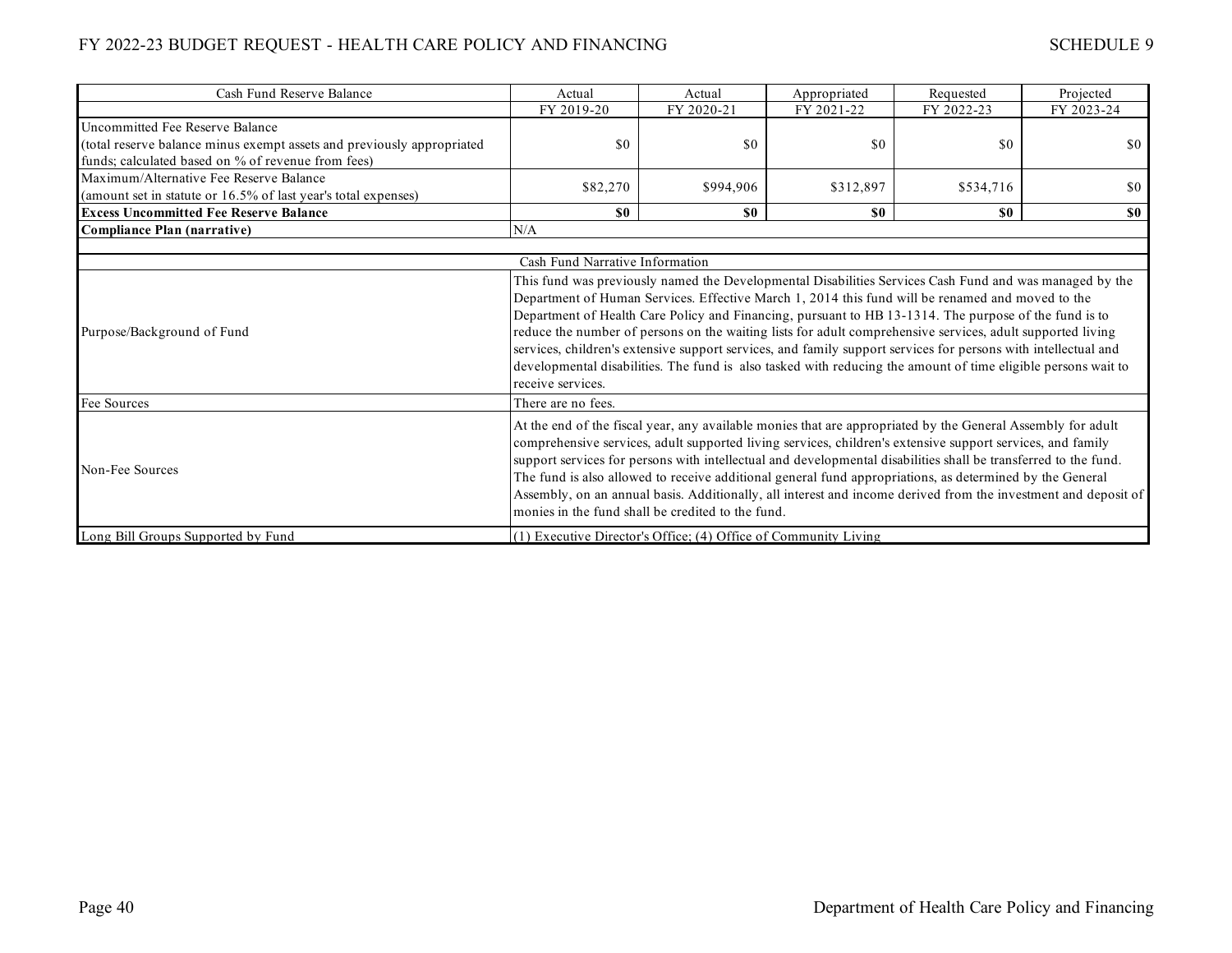|                                                  | Schedule 9: Cash Funds Reports |             |                                               |                                               |                                               |  |  |
|--------------------------------------------------|--------------------------------|-------------|-----------------------------------------------|-----------------------------------------------|-----------------------------------------------|--|--|
| Department of Health Care Policy and Financing   |                                |             |                                               |                                               |                                               |  |  |
| FY 2022-23 Budget Request                        |                                |             |                                               |                                               |                                               |  |  |
| Fund 28C0 - "Adult Dental Fund"                  |                                |             |                                               |                                               |                                               |  |  |
| 25.5-5-207 (4), C.R.S. (2021)                    |                                |             |                                               |                                               |                                               |  |  |
|                                                  | Actual                         | Actual      | Appropriated                                  | Requested                                     | Projected                                     |  |  |
|                                                  | FY 2019-20                     | FY 2020-21  | FY 2021-22                                    | FY 2022-23                                    | FY 2023-24                                    |  |  |
| <b>Year Beginning Fund Balance (A)</b>           | \$8,791,228                    | \$3,136,246 | \$2,664,189                                   | \$8.017                                       | \$3,845                                       |  |  |
|                                                  |                                |             |                                               |                                               |                                               |  |  |
| Changes in Cash Assets                           | $(\$5,905,016)$                | (\$137,073) | (\$4,012,030)                                 | (\$4,172)                                     | (\$1,172)                                     |  |  |
| Changes in Non-Cash Assets                       | \$0                            | \$0         | \$0                                           | \$0                                           | \$0                                           |  |  |
| Changes in Long-Term Assets                      | \$0                            | \$0         | \$0                                           | \$0                                           | \$0                                           |  |  |
| Changes in Total Liabilities                     | \$250,034                      | (\$334,984) | \$1,355,858                                   | \$0                                           | \$0                                           |  |  |
| <b>TOTAL CHANGES TO FUND BALANCE</b>             | $($ \$5,654,982 $)$            | (8472, 057) | (S2, 656, 172)                                | (S4, 172)                                     | (S1, 172)                                     |  |  |
|                                                  |                                |             |                                               |                                               |                                               |  |  |
| <b>Assets Total</b>                              | \$4,157,120                    | \$4,020,047 | \$8,017                                       | \$3.845                                       | \$2,673                                       |  |  |
| Cash $(B)$                                       | \$4,157,120                    | \$4,020,047 | \$8,017                                       | \$3,845                                       | \$2,673                                       |  |  |
| Other Assets (Detail as necessary)               | \$0                            | \$0         | \$0                                           | \$0                                           | \$0                                           |  |  |
| Receivables                                      | \$0                            | \$0         | \$0\$                                         | $\overline{50}$                               | \$0                                           |  |  |
|                                                  |                                |             |                                               |                                               |                                               |  |  |
| <b>Liabilities Total</b>                         | \$1,020,874                    | \$1,355,858 | $\boldsymbol{\mathcal{S}}\boldsymbol{\theta}$ | $\boldsymbol{\mathcal{S}}\boldsymbol{\theta}$ | $\boldsymbol{\mathcal{S}}\boldsymbol{\theta}$ |  |  |
| Cash Liabilities (C)                             | \$1,020,874                    | \$1,355,858 | $\overline{50}$                               | \$0                                           | \$0                                           |  |  |
| Long Term Liabilities                            | \$0                            | \$0         | \$0                                           | \$0                                           | $\sqrt{50}$                                   |  |  |
|                                                  |                                |             |                                               |                                               |                                               |  |  |
| <b>Ending Fund Balance (D)</b>                   | \$3,136,246                    | \$2,664,189 | \$8.017                                       | \$3,845                                       | \$2,673                                       |  |  |
|                                                  |                                |             |                                               |                                               |                                               |  |  |
| Net Cash Assets - (B-C)                          | \$3,136,246                    | \$2,664,189 | \$8.017                                       | \$3.845                                       | \$2,673                                       |  |  |
| <b>Change from Prior Year Fund Balance (D-A)</b> | ( \$5,654,982)                 | (8472, 057) | (S2, 656, 172)                                | (S4, 172)                                     | (S1, 172)                                     |  |  |
|                                                  |                                |             |                                               |                                               |                                               |  |  |
|                                                  |                                |             |                                               |                                               |                                               |  |  |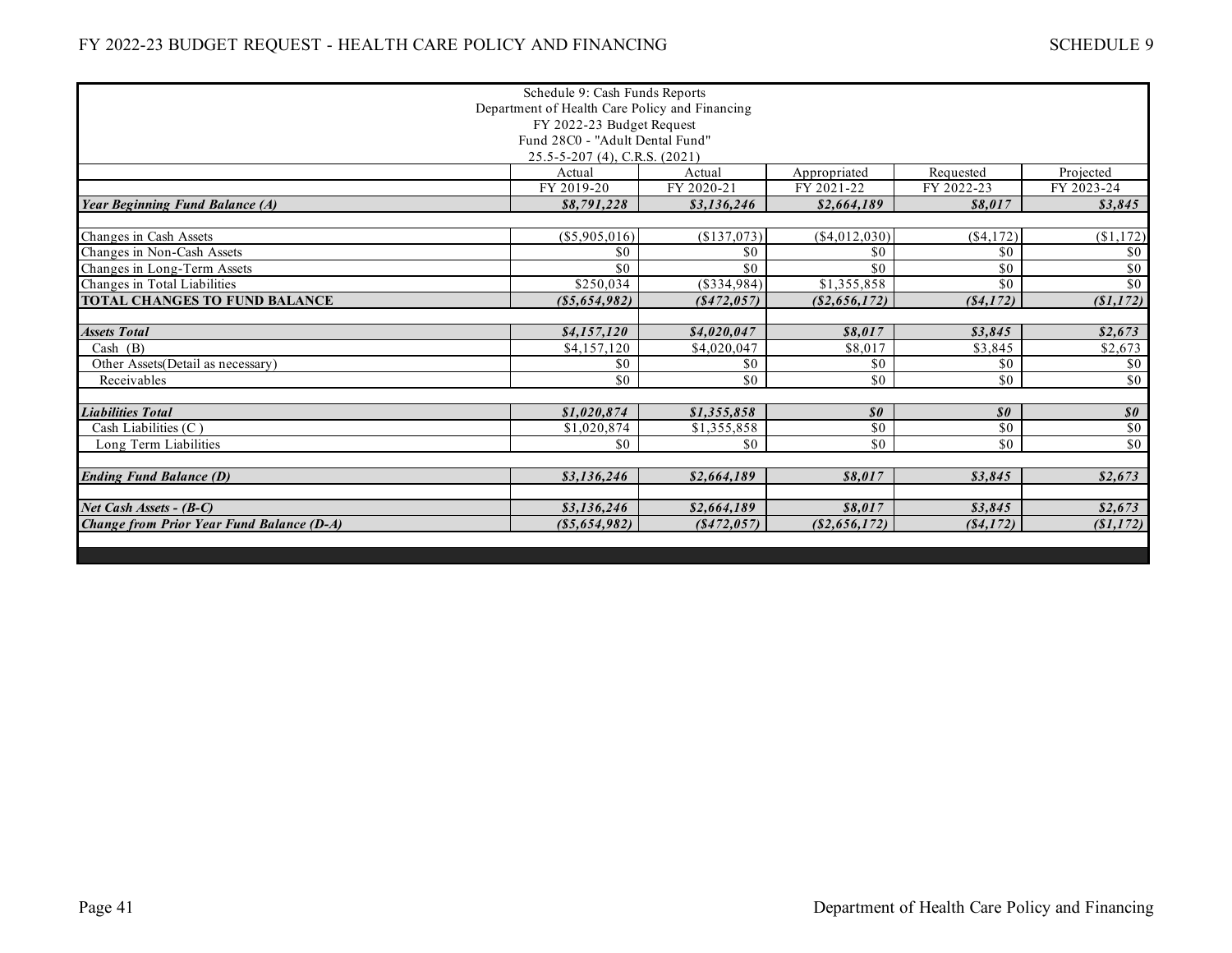| <b>Cash Flow Summary</b>                                            |                  |              |                 |                       |                 |  |  |
|---------------------------------------------------------------------|------------------|--------------|-----------------|-----------------------|-----------------|--|--|
| Revenue Total                                                       | \$16,508,458     | \$22,312,963 | \$23,249,866    | \$25,897,608          | \$25,361,038    |  |  |
| Fees                                                                | \$0              | \$0          | \$0             | \$0                   |                 |  |  |
| Cash                                                                | \$16,026,051     | \$22,219,135 | \$23,156,038    | \$25,803,780          | \$25,267,210    |  |  |
| Interest                                                            | \$482,407        | \$93,828     | \$93,828        | \$93,828              | \$93,828        |  |  |
|                                                                     |                  |              |                 |                       |                 |  |  |
| <b>Expenses Total</b>                                               | \$22,421,991     | \$22,456,112 | \$25,906,038    | \$25,901,780          | \$25,362,210    |  |  |
| Cash Expenditures                                                   | \$22,421,991     | \$22,456,112 | \$31,125,238    | \$32,230,720          | \$32,230,720    |  |  |
| Change Requests (If Applicable)                                     |                  |              |                 |                       |                 |  |  |
| FY 2022-23 R-1 Medical Services Premiums                            | \$0              | \$0          | (\$5,219,200)   | $(\$6,445,540)$       | $(\$6,989,843)$ |  |  |
| FY 2022-23 R-10 Provider Rate Adjustments                           | \$0              | \$0          | \$0             | \$116,527             | \$121,262       |  |  |
| FY 2022-23 Non Prioritized Requests                                 | \$0              | \$0          | \$0             | \$73                  | \$71            |  |  |
| Net Cash Flow                                                       | $($ \$5,913,533) | (\$143,149)  | $(\$2,656,172)$ |                       |                 |  |  |
|                                                                     |                  |              |                 |                       |                 |  |  |
| Fund Expenditures Line Item Detail                                  | Actual           | Actual       | Appropriated    | Requested             | Projected       |  |  |
|                                                                     | FY 2019-20       | FY 2020-21   | FY 2021-22      | FY 2022-23            | FY 2023-24      |  |  |
|                                                                     |                  |              |                 |                       |                 |  |  |
| (1) Executive Director's Office                                     |                  |              |                 |                       |                 |  |  |
| (A) General Administration, Personal Services                       | \$163,964        | \$164,655    | \$190.485       | $\overline{$192,725}$ | \$192,725       |  |  |
| (A) General Administration, Operating Expenses                      | \$9,245          | \$9,245      | \$9,245         | \$9,245               | \$9,245         |  |  |
| (A) General Administration, Legal Services                          | \$5,510          | \$4,673      | \$4,385         | \$3,172               | \$3,172         |  |  |
| (A) General Administration, Administrative Law Judge Services       | \$2,723          | \$3,017      | \$3,472         | \$2,756               | \$2,756         |  |  |
| (A) General Administration, Payment to Risk Management and Property | \$498            | \$452        | \$804           | \$1,233               | \$1,233         |  |  |
| Funds                                                               |                  |              |                 |                       |                 |  |  |
| (A) General Administration, Leased Space                            | \$10,699         | \$10,948     | \$11,443        | \$12,153              | \$12,153        |  |  |
| (A) General Administration, Capitol Complex Leased Space            | \$2,249          | \$2,423      | \$2,800         | \$2,012               | \$2,012         |  |  |
| (A) General Administration, Payments to OIT                         | \$26,381         | \$40,279     | \$40,481        | \$41,467              | \$41,467        |  |  |
| (A) General Administration, CORE Operations                         | \$573            | \$759        | \$286           | \$534                 | \$534           |  |  |
| (E) Utilization and Quality Review Contracts, Professional Services |                  |              |                 |                       |                 |  |  |
| Contracts                                                           | \$0              | \$0          | \$88,750        | \$88,750              | \$88,750        |  |  |
| (I) Indirect Cost Recoveries                                        | \$39             | \$8,059      | \$10,635        | \$10,180              | \$10,180        |  |  |
| <b>Division Subtotal</b>                                            | \$223,728        | \$245,036    | \$366,782       | \$367,678             | \$367,678       |  |  |
| FY 2022-23 Non Prioritized Requests                                 | \$0              | \$0          | \$0             | \$73                  | \$71            |  |  |
|                                                                     |                  |              |                 |                       | \$0             |  |  |
| <b>Division Subtotal with Decision Items</b>                        | \$223,728        | \$245,036    | \$366,782       | \$367,751             | \$367,749       |  |  |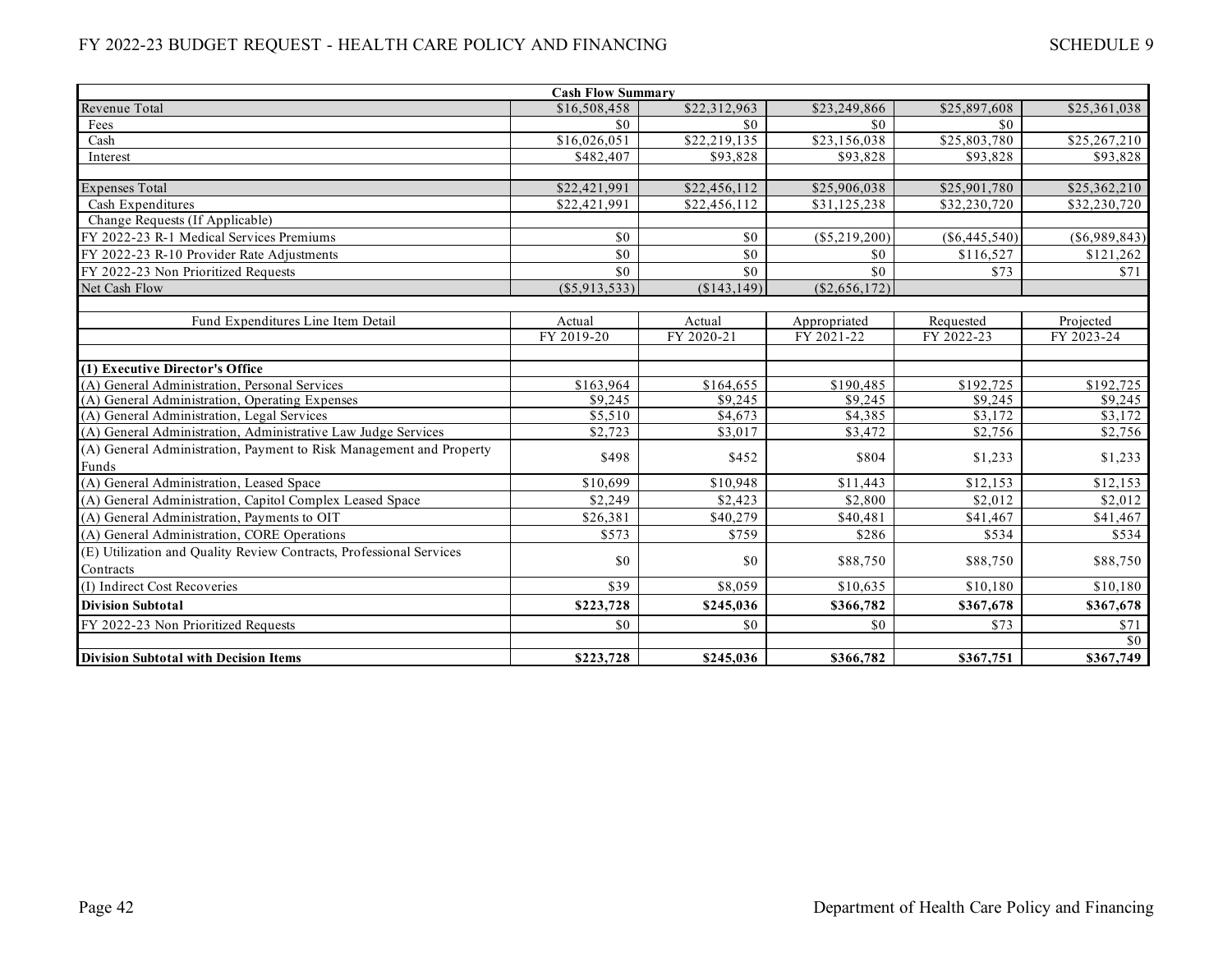| (2) Medical Services Premiums                                          |                                                                                                                                                                                                                     |                                                                |                                                  |                 |                 |  |
|------------------------------------------------------------------------|---------------------------------------------------------------------------------------------------------------------------------------------------------------------------------------------------------------------|----------------------------------------------------------------|--------------------------------------------------|-----------------|-----------------|--|
| <b>Medical Services Premiums</b>                                       | \$22,198,263                                                                                                                                                                                                        | \$22,211,076                                                   | \$30,758,456                                     | \$31,863,042    | \$31,863,042    |  |
| <b>Division Subtotal</b>                                               | \$22,198,263                                                                                                                                                                                                        | \$22,211,076                                                   | \$30,758,456                                     | \$31,863,042    | \$31,863,042    |  |
| FY 2022-23 R-1 Medical Services Premiums                               | \$0                                                                                                                                                                                                                 | \$0                                                            | $(\$5,219,200)$                                  | $(\$6,445,540)$ | $(\$6,989,843)$ |  |
| FY 2022-23 R-10 Provider Rate Adjustments                              | \$0                                                                                                                                                                                                                 | \$0                                                            | \$0                                              | \$116,527       | \$121,262       |  |
|                                                                        |                                                                                                                                                                                                                     |                                                                |                                                  |                 |                 |  |
| <b>Division Subtotal with Decision Items</b>                           | \$22,198,263                                                                                                                                                                                                        | \$22,211,076                                                   | \$25,539,256                                     | \$25,534,029    | \$24,994,461    |  |
| <b>TOTAL</b>                                                           | \$22,421,991                                                                                                                                                                                                        | \$22,456,112                                                   | \$31,125,238                                     | \$32,230,720    | \$32,230,720    |  |
|                                                                        |                                                                                                                                                                                                                     |                                                                |                                                  |                 |                 |  |
| <b>TOTAL with Decision Items</b>                                       | \$22,421,991                                                                                                                                                                                                        | \$22,456,112                                                   | \$25,906,038                                     | \$25,901,780    | \$25,362,210    |  |
| Cash Fund Reserve Balance                                              | Actual                                                                                                                                                                                                              | Actual                                                         | Appropriated                                     | Requested       | Projected       |  |
|                                                                        | FY 2019-20                                                                                                                                                                                                          | FY 2020-21                                                     | FY 2021-22                                       | FY 2022-23      | FY 2023-24      |  |
| <b>Uncommitted Fee Reserve Balance</b>                                 |                                                                                                                                                                                                                     |                                                                |                                                  |                 |                 |  |
| (total reserve balance minus exempt assets and previously appropriated | \$0                                                                                                                                                                                                                 | \$0                                                            | \$0                                              | \$0             | \$0             |  |
| funds; calculated based on % of revenue from fees)                     |                                                                                                                                                                                                                     |                                                                |                                                  |                 |                 |  |
| Maximum/Alternative Fee Reserve Balance                                |                                                                                                                                                                                                                     |                                                                |                                                  |                 |                 |  |
| (amount set in statute or 16.5% of last year's total expenses)         | \$3,921,681                                                                                                                                                                                                         | \$3,699,629                                                    | \$3,705,258                                      | \$5,135,664     | \$5,318,069     |  |
| <b>Excess Uncommitted Fee Reserve Balance</b>                          | \$0                                                                                                                                                                                                                 | \$0                                                            | $\boldsymbol{\mathsf{s}}\boldsymbol{\mathsf{0}}$ | \$0             | <b>SO</b>       |  |
| <b>Compliance Plan (narrative)</b>                                     | N/A                                                                                                                                                                                                                 |                                                                |                                                  |                 |                 |  |
|                                                                        |                                                                                                                                                                                                                     |                                                                |                                                  |                 |                 |  |
|                                                                        | Cash Fund Narrative Information                                                                                                                                                                                     |                                                                |                                                  |                 |                 |  |
|                                                                        | Created through the passage of SB 13-242, the purpose of the fund is to provide for the direct and indirect                                                                                                         |                                                                |                                                  |                 |                 |  |
| Purpose/Background of Fund                                             | costs associated with the implementation of a limited oral health benefit for adults in the Medicaid program.                                                                                                       |                                                                |                                                  |                 |                 |  |
| Fee Sources                                                            | There are no fees.                                                                                                                                                                                                  |                                                                |                                                  |                 |                 |  |
|                                                                        |                                                                                                                                                                                                                     |                                                                |                                                  |                 |                 |  |
|                                                                        | Monies in the fund are comprised of Unclaimed Property Trust Fund monies allocated to the fund. The<br>monies in the Fund are subject to annual appropriation by the General Assembly for the purposes described in |                                                                |                                                  |                 |                 |  |
| Non-Fee Sources                                                        | legislation. All interest and income derived from the investment and deposit of moneys in the Fund shall be                                                                                                         |                                                                |                                                  |                 |                 |  |
|                                                                        | credited to the Fund.                                                                                                                                                                                               |                                                                |                                                  |                 |                 |  |
|                                                                        |                                                                                                                                                                                                                     | (1) Executive Director's Office; (2) Medical Services Premiums |                                                  |                 |                 |  |
| Long Bill Groups Supported by Fund                                     |                                                                                                                                                                                                                     |                                                                |                                                  |                 |                 |  |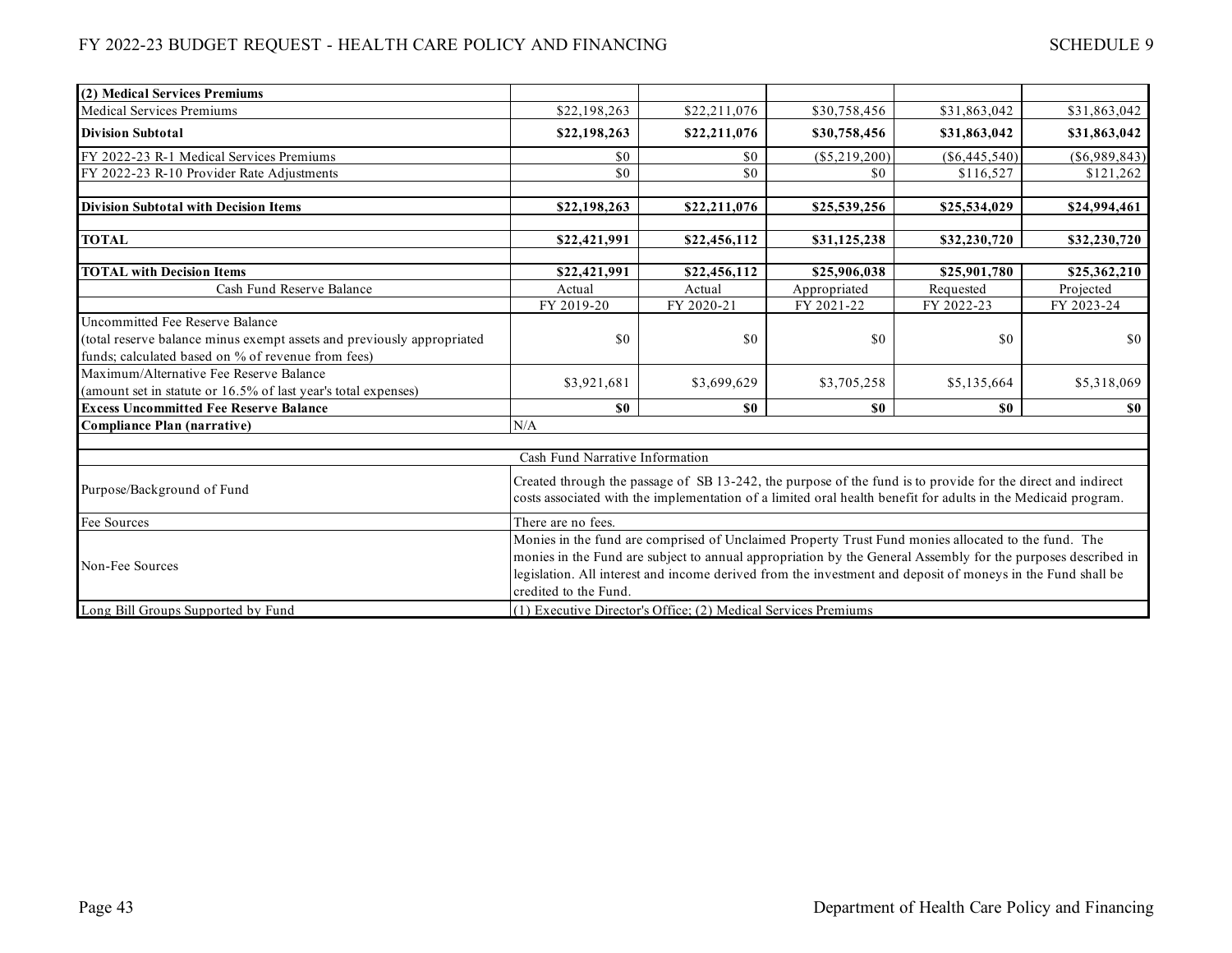| Schedule 9: Cash Funds Reports                   |                                                            |             |                            |                            |                                               |  |
|--------------------------------------------------|------------------------------------------------------------|-------------|----------------------------|----------------------------|-----------------------------------------------|--|
| Department of Health Care Policy and Financing   |                                                            |             |                            |                            |                                               |  |
| FY 2022-23 Budget Request                        |                                                            |             |                            |                            |                                               |  |
|                                                  | Fund 28P0 - "Old Age Pension Health and Medical Care Fund" |             |                            |                            |                                               |  |
|                                                  | 25.5-2-101 (2), C.R.S. (2021)                              |             |                            |                            |                                               |  |
|                                                  | Actual                                                     | Actual      | Appropriated               | Requested                  | Projected                                     |  |
|                                                  | FY 2019-20                                                 | FY 2020-21  | FY 2021-22                 | FY 2022-23                 | FY 2023-24                                    |  |
| <b>Year Beginning Fund Balance (A)</b>           | $\boldsymbol{\mathcal{S}}\boldsymbol{\theta}$              | \$91        | \$2,790                    | \$473                      | \$472                                         |  |
|                                                  |                                                            |             |                            |                            |                                               |  |
| Changes in Cash Assets                           | (\$59,440)                                                 | $(\$8,415)$ | (\$1,285)                  | (\$1)                      | ( \$2)                                        |  |
| Changes in Non-Cash Assets                       | \$0                                                        | \$0         | \$0                        | \$0                        | \$0                                           |  |
| Changes in Long-Term Assets                      | \$91                                                       | \$2,225     | (\$2,317)                  | \$0                        | $\overline{50}$                               |  |
| Changes in Total Liabilities                     | $\overline{$}59,440$                                       | \$8,888     | \$1,285                    | \$0                        | \$0                                           |  |
| TOTAL CHANGES TO FUND BALANCE                    | \$92                                                       | \$2,699     | ( \$2,317)                 | (S1)                       | (S2)                                          |  |
|                                                  |                                                            |             |                            |                            |                                               |  |
| <b>Assets Total</b>                              | \$10,264                                                   | \$4,075     | \$473                      | \$472                      | \$470                                         |  |
| Cash $(B)$                                       | \$10,173                                                   | \$1,758     | \$473                      | \$472                      | \$470                                         |  |
| Other Assets (Detail as necessary)               | \$0                                                        | \$0         | \$0                        | \$0                        | \$0                                           |  |
| Receivables                                      | \$91                                                       | \$2,317     | \$0                        | \$0                        | $\overline{50}$                               |  |
|                                                  |                                                            |             |                            |                            |                                               |  |
| <b>Liabilities Total</b>                         | \$10,172                                                   | \$1,285     | $\boldsymbol{\mathit{s0}}$ | $\boldsymbol{\mathit{s0}}$ | $\boldsymbol{\mathcal{S}}\boldsymbol{\theta}$ |  |
| Cash Liabilities $(C)$                           | \$10.172                                                   | \$1,285     | $\overline{50}$            | $\overline{50}$            | $\sqrt{6}$                                    |  |
| Long Term Liabilities                            | \$0                                                        | \$0         | \$0                        | \$0                        | $\overline{50}$                               |  |
|                                                  |                                                            |             |                            |                            |                                               |  |
| <b>Ending Fund Balance (D)</b>                   | \$91                                                       | \$2,790     | \$473                      | \$472                      | \$470                                         |  |
|                                                  |                                                            |             |                            |                            |                                               |  |
| Net Cash Assets - (B-C)                          | $\boldsymbol{\mathcal{S}}\boldsymbol{\theta}$              | \$473       | \$473                      | \$472                      | \$470                                         |  |
| <b>Change from Prior Year Fund Balance (D-A)</b> | <b>\$91</b>                                                | \$2,699     | (S2,317)                   | (S1)                       | (S2)                                          |  |
|                                                  |                                                            |             |                            |                            |                                               |  |
|                                                  |                                                            |             |                            |                            |                                               |  |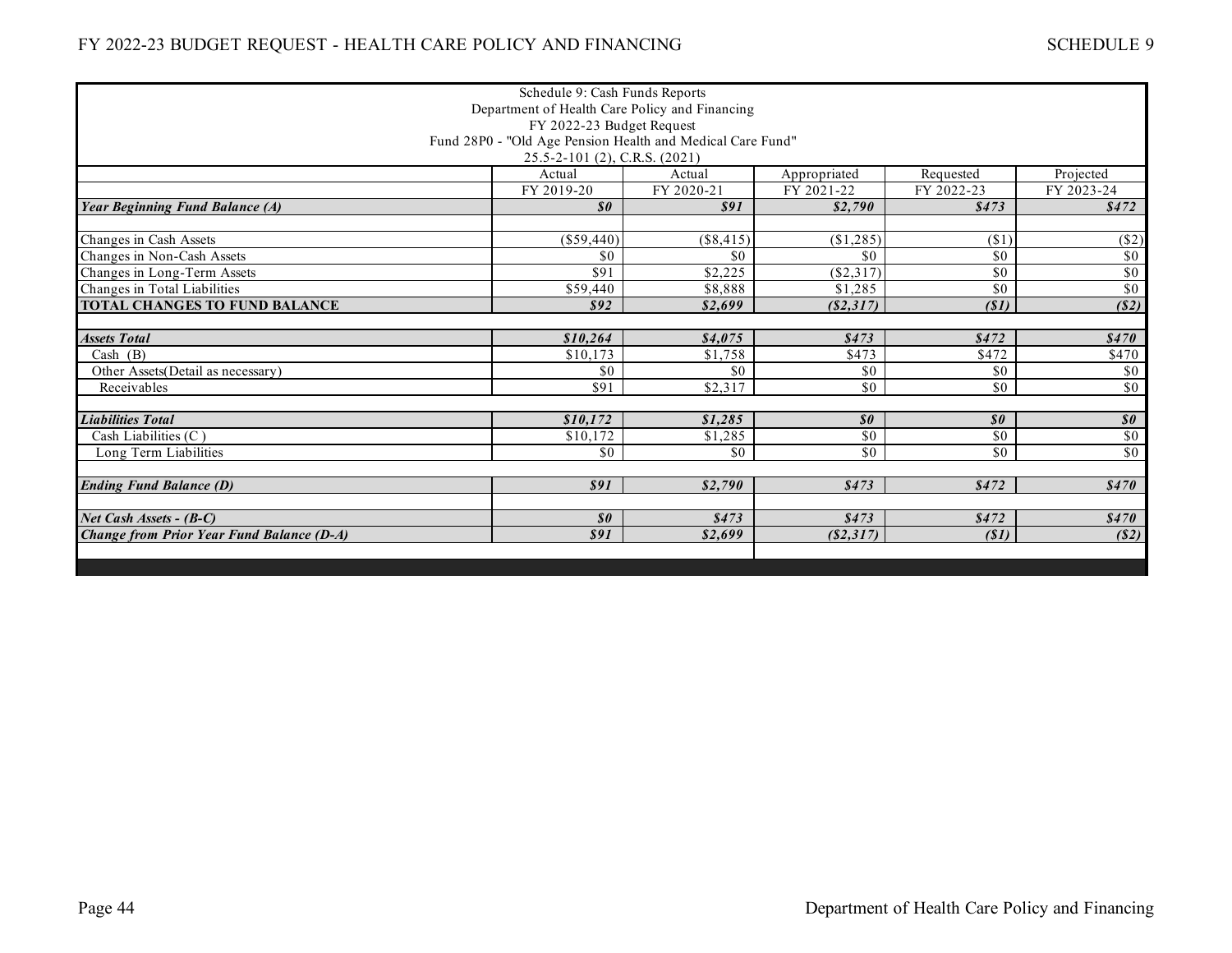| <b>Cash Flow Summary</b>                                                                   |              |                 |                 |                 |              |  |  |
|--------------------------------------------------------------------------------------------|--------------|-----------------|-----------------|-----------------|--------------|--|--|
| Revenue Total                                                                              | \$10,000,091 | \$10,000,000    | \$10,000,000    | \$10,000,000    | \$10,000,000 |  |  |
| Fees                                                                                       | \$0          | \$0             | \$0             | \$0             | \$0          |  |  |
| Cash                                                                                       | \$10,000,000 | \$10,000,000    | \$10,000,000    | \$10,000,000    | \$10,000,000 |  |  |
| Interest                                                                                   | \$0          | \$0             | \$0             | \$0             | \$0          |  |  |
| Reimbursement for Prior Year Expenses                                                      | \$91         | \$0             | \$0             | $\overline{50}$ | \$0          |  |  |
| <b>Expenses Total</b>                                                                      | \$9,997,166  | \$10,000,000    | \$10,000,000    | \$10,000,001    | \$10,000,002 |  |  |
| Cash Expenditures                                                                          | \$9,997,166  | \$10,000,000    | \$10,000,000    | \$10,000,001    | \$10,000,002 |  |  |
| Change Requests (If Applicable)                                                            |              |                 |                 |                 |              |  |  |
| Net Cash Flow                                                                              | \$2,925      | $\overline{50}$ | $\overline{50}$ | (\$1)           | $($ \$2)     |  |  |
|                                                                                            |              |                 |                 |                 |              |  |  |
| Fund Expenditures Line Item Detail                                                         | Actual       | Actual          | Appropriated    | Requested       | Projected    |  |  |
|                                                                                            | FY 2019-20   | FY 2020-21      | FY 2021-22      | FY 2022-23      | FY 2023-24   |  |  |
| (1) Executive Director's Office                                                            |              |                 |                 |                 |              |  |  |
| (C) Information Technology Contracts and Projects, Colorado Benefits                       |              |                 |                 |                 |              |  |  |
| Management Systems, Health Care and Economic Security Staff                                | \$53         | \$20            | \$1,637         | \$1,637         | \$1,637      |  |  |
| Development Center                                                                         |              |                 |                 |                 |              |  |  |
|                                                                                            |              |                 |                 |                 |              |  |  |
| (C) Information Technology Contracts and Projects, CBMS Operating                          | \$1,717      | \$473           | \$73            | \$73            | \$73         |  |  |
| and Contract Expenses<br>(D) Eligibility Determinations and Client Services, Returned Mail |              |                 |                 |                 |              |  |  |
|                                                                                            | \$0          | \$8             | \$13            | \$13            | \$13         |  |  |
| Processing                                                                                 |              |                 |                 |                 |              |  |  |
| <b>Division Subtotal</b>                                                                   | \$1,786      | \$24,915        | \$13,927        | \$13,927        | \$13,927     |  |  |
| <b>Division Subtotal with Decision Items</b>                                               | \$1,786      | \$24,915        | \$13,927        | \$13,927        | \$13,927     |  |  |
|                                                                                            |              |                 |                 |                 |              |  |  |
| (2) Medical Services Premiums                                                              |              |                 |                 |                 |              |  |  |
| <b>Medical Services Premiums</b>                                                           | \$9,856,771  | \$9,951,528     | \$9,847,464     | \$9,847,464     | \$9,847,464  |  |  |
|                                                                                            |              |                 |                 |                 |              |  |  |
| <b>Division Subtotal with Decision Items</b>                                               | \$9,856,771  | \$9,951,528     | \$9,847,464     | \$9,847,464     | \$9,847,464  |  |  |
|                                                                                            |              |                 |                 |                 |              |  |  |
| (6) Other Medical Services                                                                 |              |                 |                 |                 |              |  |  |
| Old Age Pension State Medical Program                                                      | \$138,609    | \$23,557        | \$138,609       | \$138,609       | \$138,609    |  |  |
| <b>Division Subtotal</b>                                                                   | \$138,609    | \$23,557        | \$138,609       | \$138,609       | \$138,609    |  |  |
|                                                                                            |              |                 |                 |                 |              |  |  |
| <b>Division Subtotal with Decision Items</b>                                               | \$138,609    | \$23,557        | \$138,609       | \$138,609       | \$138,609    |  |  |
| <b>TOTAL</b>                                                                               | \$9,997,166  | \$10,000,000    | \$10,000,000    | \$10,000,001    | \$10,000,002 |  |  |
| <b>TOTAL with Decision Items</b>                                                           | \$9,997,166  | \$10,000,000    | \$10,000,000    | \$10,000,001    | \$10,000,002 |  |  |